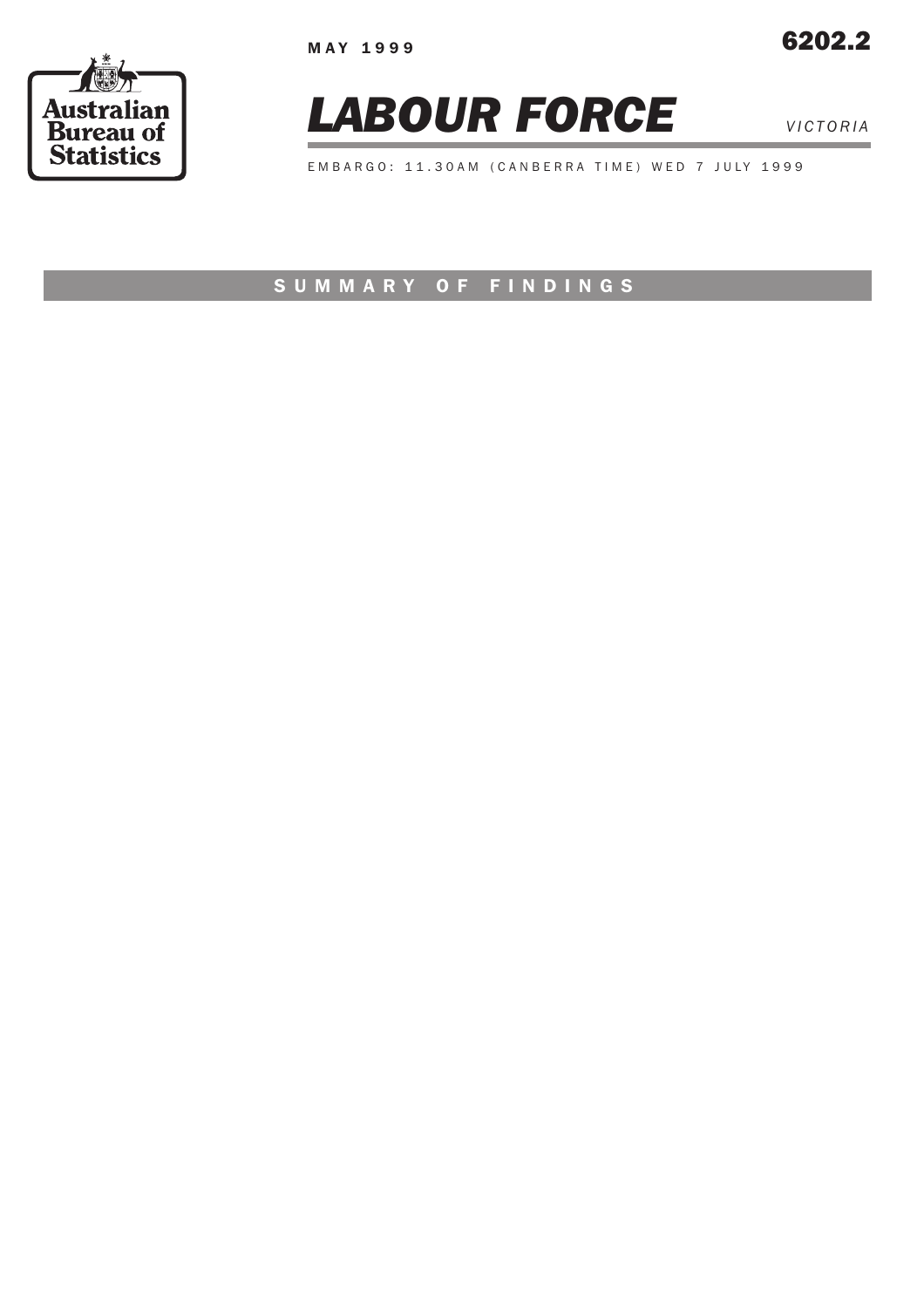The introduction of the 1996 Census based sample provided the opportunity for the ABS to review the models used to calculate standard errors for labour force statistics. Tables A, B and C have been updated to show standard errors associated with improved models applied to the new sample. A feature article explaining these revisions appeared in the April 1999 edition of *Labour Force, Australia,*(Cat. no. 6203.0).

**Employment** The trend estimate of employed persons in Victoria rose strongly between May 1993 and June 1995, increasing by 142,600 to 2,064,800 over that period. During the next eighteen months growth slowed with the trend estimate reaching 2,104,100 in January 1997. Higher growth in the trend estimate was again recorded from June 1997, with a high of 2,168,200 being reached in August 1998. The trend stood at 2,165,300 in May 1999.

EMPLOYED PERSONS: TREND SERIES, VICTORIA UNEMPLOYMENT RATE: TREND SERIES, VICTORIA



Unemployment From a high of 12.5% in August 1993, the trend unemployment rate fell rapidly to 8.7% by May 1995. The trend then remained steady until September 1996, when it rose to 9.0%. It remained above 9.0% until August 1997, then fell to 8.3% in January 1998. After a rise of 0.1% in early 1998 the trend declined to 7.5% in December 1998 and was 7.8% in May 1999.

INQUIRIES For further information about these and related statistics, contact Client Services on (03) 9615 7677 or any ABS office shown on the back cover of this publication.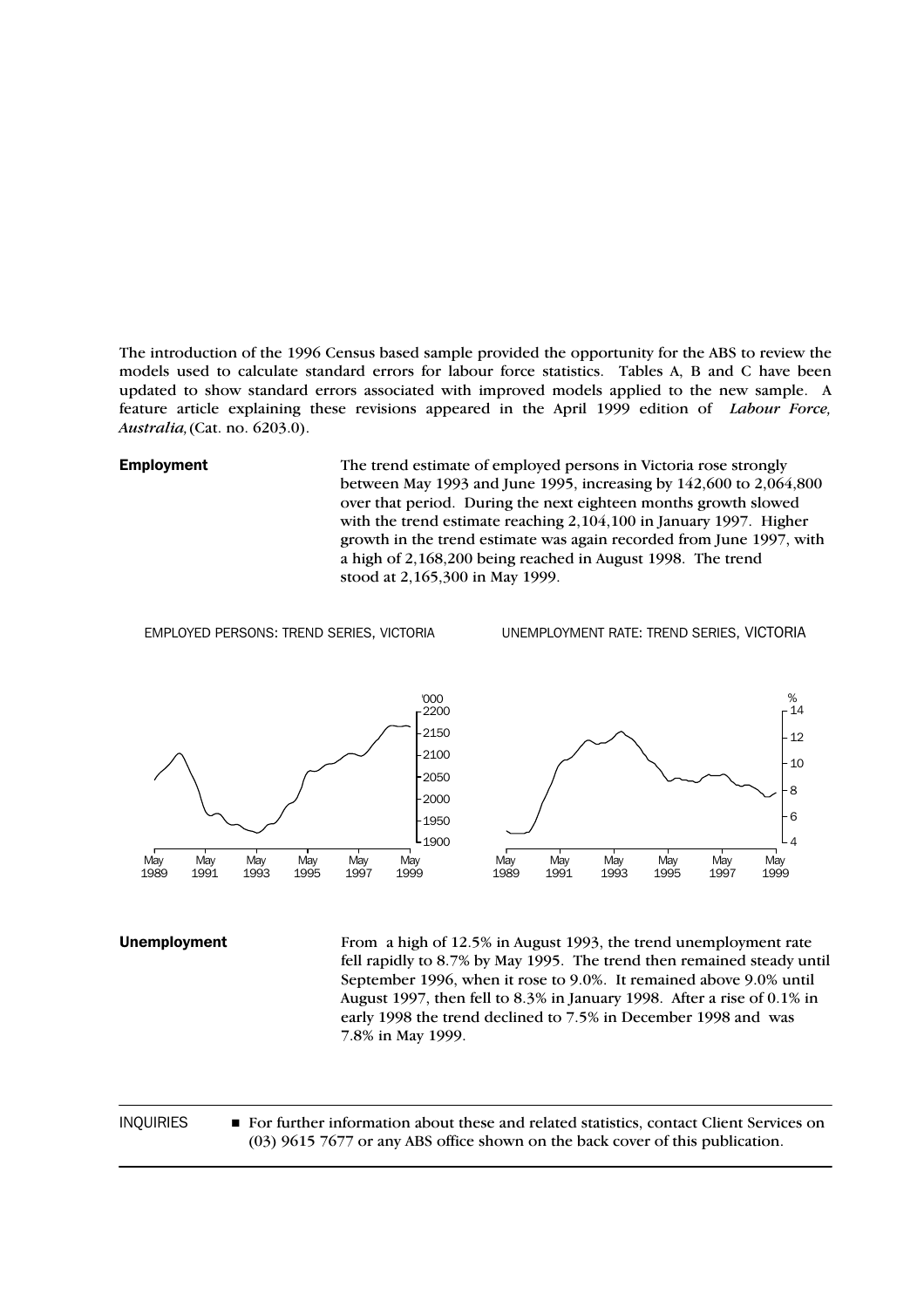**Regions** In May 1999, the regions inside the Melbourne Major Statistical Region with the highest unemployment rates (original series) were North Western Melbourne (10.7%) and Outer Western Melbourne (9.2%). The regions outside the Melbourne Major Statistical Region with the highest unemployment rates were Loddon Mallee (11.3%) and All Gippsland (10.9%). The lowest unemployment rate recorded in any region in May 1999 was 4.8% in Goulburn-Ovens-Murray.

> UNEMPLOYMENT RATES: ORIGINAL SERIES, LABOUR FORCE REGIONS, VICTORIA, MAY 1999



Industry The two largest industries in Victoria with respect to employment continue to be Manufacturing (340,000 employed) and Retail trade (334,500 employed). Together these industries accounted for 31.2% of all employed persons in Victoria in May 1999. Property and business services, and Health and community services were the next largest, with 263,300 and 186,600 employed, respectively.

> DISTRIBUTION OF EMPLOYED PERSONS BY INDUSTRY: ORIGINAL SERIES, VICTORIA, MAY 1999

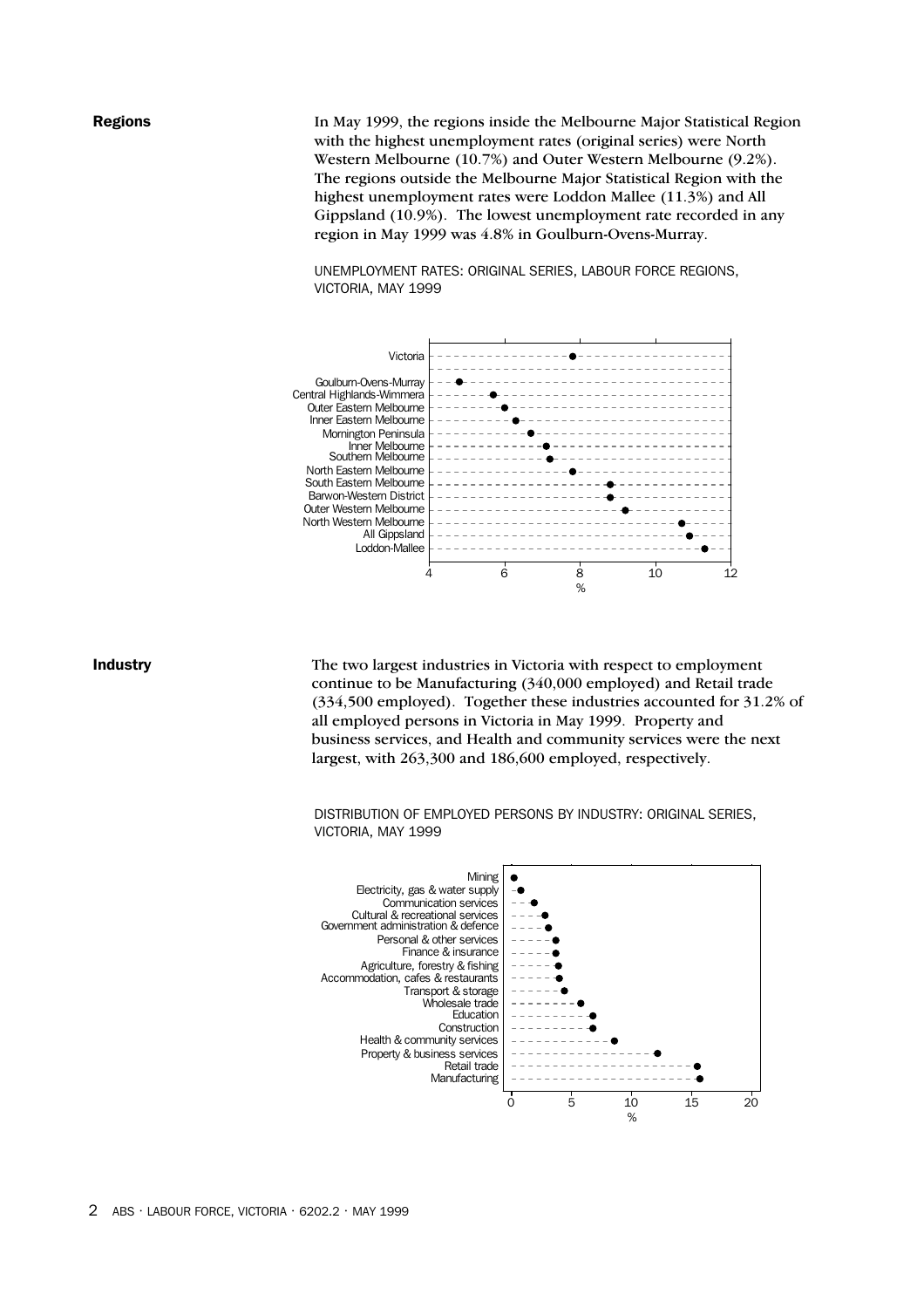# **CONTENTS**

|                                      |                                                                                   | Page                    |
|--------------------------------------|-----------------------------------------------------------------------------------|-------------------------|
|                                      | Summary of findings                                                               | 1                       |
|                                      |                                                                                   |                         |
| <b>TABLES</b><br>Civilian population | <b>1</b> Labour force status, time series, original series                        | $\overline{\mathbf{4}}$ |
| aged 15 years and over               | 2 Labour force status, time series, seasonally adjusted series                    | 5                       |
|                                      | Labour force status, time series, trend series<br>3                               | 6                       |
|                                      | Labour force status, age, and attendance at an educational<br>4                   |                         |
|                                      | institution, May 1999                                                             | 7                       |
|                                      | 5 Labour force status and relationship in household,                              |                         |
|                                      | May 1999                                                                          | 8                       |
|                                      | 6 Labour force status, birthplace, and period of arrival in Australia,            |                         |
|                                      | May 1999                                                                          | 10                      |
|                                      | 7 Labour force status by regions, March 1999                                      | 11                      |
|                                      | 8 Labour force status by regions, April 1999                                      | 12                      |
|                                      | 9 Labour force status by regions, May 1999                                        | 13                      |
|                                      | 10 Labour force status and age by regions, May 1999                               | 14                      |
|                                      |                                                                                   |                         |
| Employed persons                     | <b>11</b> Industry and occupation by age, May 1999                                | 18                      |
|                                      | 12 Industry and occupation by marital status, May 1999                            | 19                      |
|                                      | 13 Average weekly hours worked by industry and occupation,                        |                         |
|                                      | May 1999                                                                          | 20                      |
|                                      | 14 Status in employment and average weekly hours worked,<br>May 1999              | 21                      |
|                                      |                                                                                   |                         |
| Unemployed persons                   | 15 Industry and occupation of last job, May 1999                                  | 21                      |
|                                      | 16 Duration of unemployment, May 1999                                             | 22                      |
| <b>INFORMATION</b>                   |                                                                                   |                         |
|                                      | <b>Explanatory notes</b><br>Glossary                                              | 23<br>32                |
|                                      | A Standard errors of estimates, from September 1997                               | 34                      |
|                                      | <b>B</b> Standard errors of estimates of monthly movements, for October           |                         |
|                                      | to November 1997 onwards                                                          | 35                      |
|                                      | C 25% Relative Standard Error cut off levels, States and Australia,               |                         |
|                                      | from September 1997                                                               | 36                      |
|                                      | Supplementary and Special Surveys Relating to the Labour Force 36                 |                         |
|                                      | Local Government Area (LGA) Composition of Statistical Regions,                   |                         |
|                                      | Victoria, from September 1997                                                     | $\mathfrak{Z}/$         |
|                                      |                                                                                   |                         |
| <b>MAPS</b>                          | Victoria, labour force regions and local government areas,                        |                         |
|                                      | September 1997                                                                    | 38                      |
|                                      | Melbourne Major Statistical regions and local government areas,<br>September 1997 | 39                      |
|                                      |                                                                                   |                         |
| <b>GRAPHS</b>                        | Employed persons: trend series, Victoria                                          | 1                       |
|                                      | Unemployment rate: trend series, Victoria                                         | 1                       |
|                                      | Unemployment rates: original series, labour force regions,                        |                         |
|                                      | Victoria, May 1999                                                                | 2                       |
|                                      | Distribution of employed persons by Industry: original series,                    |                         |
|                                      | Victoria, May 1999                                                                | $\overline{c}$          |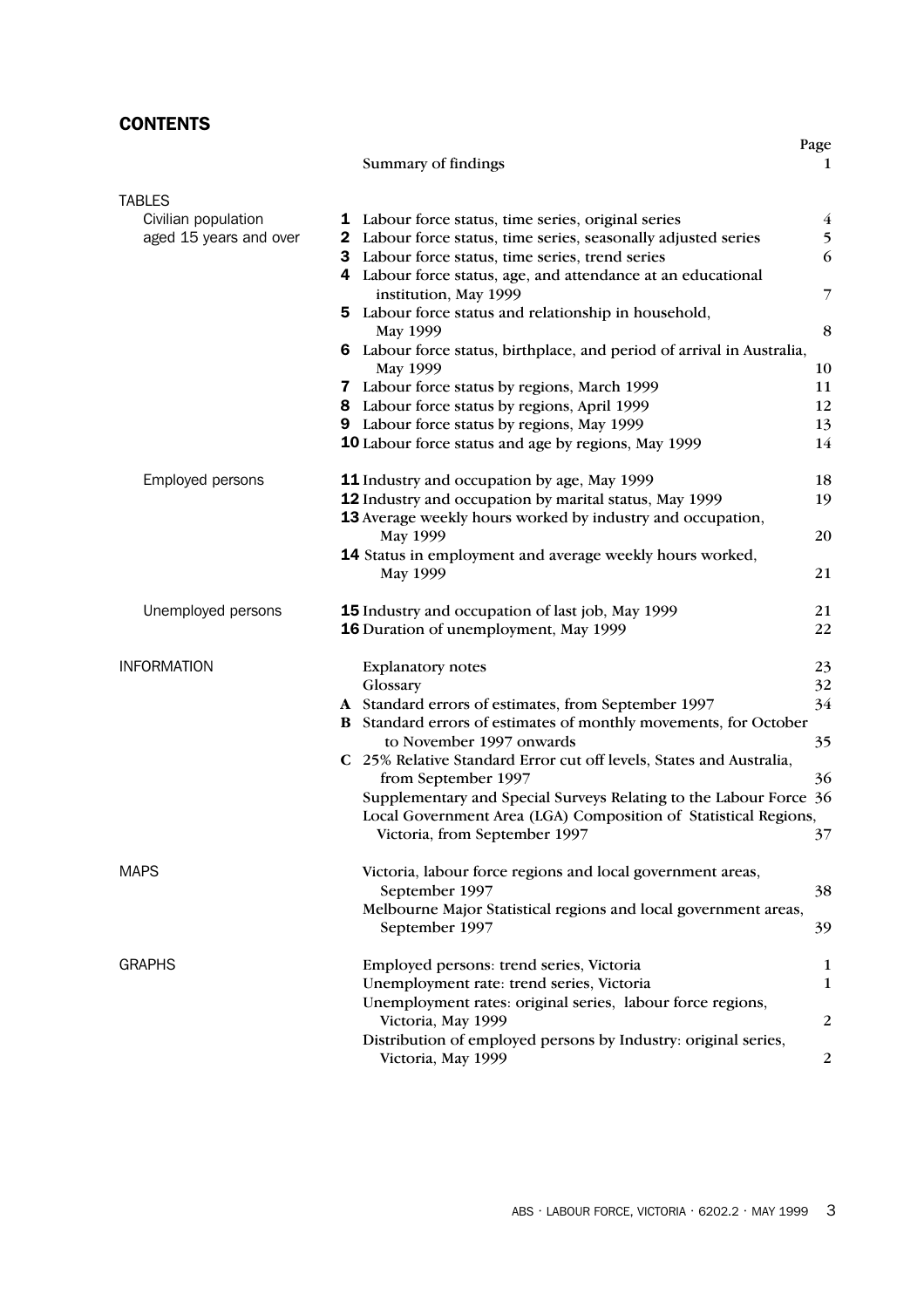|                   |           |              |        |                     |                |         |                | Civilian          |            |              |
|-------------------|-----------|--------------|--------|---------------------|----------------|---------|----------------|-------------------|------------|--------------|
|                   | Employed  |              |        | Unemployed          |                |         |                | Not in population | Unemp-     | Partici-     |
|                   |           |              |        |                     |                | Labour  | labour         | 15 years          | loyment    | pation       |
|                   | Full-time | <b>Total</b> |        | Full-time Part-time | Total          | force   | force          | and over          | rate       | rate         |
| Month             | (1000)    | (1000)       | (1000) | (1000)              | (000)          | (000)   | (1000)         | (1000)            | (%)        | (%)          |
|                   |           |              |        |                     | <b>MALES</b>   |         |                |                   |            |              |
| 1998-             |           |              |        |                     |                |         |                |                   |            |              |
| March             | 1,059.9   | 1,211.6      | 97.6   | 19.4                | 116.9          | 1,328.5 | 476.3          | 1,804.8           | $8.8\,$    | 73.6         |
| April             | 1,065.0   | 1,217.8      | 90.3   | 18.4                | 108.7          | 1,326.5 | 480.4          | 1,806.9           | 8.2        | 73.4         |
| May               | 1,064.0   | 1,222.6      | 93.8   | 16.1                | 109.9          | 1,332.6 | 476.3          | 1,808.9           | 8.3        | 73.7         |
| June              | 1,052.4   | 1,218.1      | 92.6   | 12.4                | 105.0          | 1,323.2 | 487.8          | 1,810.9           | 7.9        | 73.1         |
| July              | 1,059.9   | 1,217.4      | 89.3   | 13.7                | 103.0          | 1,320.5 | 492.4          | 1,812.8           | 7.8        | 72.8         |
| August            | 1,050.0   | 1,206.8      | 87.4   | 16.5                | 103.9          | 1,310.8 | 504.0          | 1,814.8           | 7.9        | 72.2         |
| September         | 1,073.4   | 1,236.2      | 88.0   | 18.5                | 106.5          | 1,342.7 | 474.0          | 1,816.7           | 7.9        | 73.9         |
| October           | 1,062.5   | 1,218.4      | 81.4   | 17.5                | 98.9           | 1,317.3 | 501.9          | 1,819.2           | 7.5        | 72.4         |
| November          | 1,056.5   | 1,218.9      | 83.3   | 13.9                | 97.2           | 1,316.1 | 505.5          | 1,821.6           | 7.4        | 72.3         |
| December          | 1,076.5   | 1,237.3      | 80.7   | 19.3                | 100.0          | 1,337.3 | 486.8          | 1,824.1           | 7.5        | 73.3         |
| 1999-             |           |              |        |                     |                |         |                |                   |            |              |
| January           | 1,061.1   | 1,219.8      | 89.0   | 17.0                | 106.0          | 1,325.9 | 500.4          | 1,826.2           | 8.0        | 72.6         |
| February          | 1,085.5   | 1,231.2      | 94.5   | 16.2                | 110.7          | 1,341.9 | 486.5          | 1,828.4           | 8.2        | 73.4         |
| March             | 1,083.1   | 1,238.3      | 81.9   | 17.1                | 99.0           | 1,337.4 | 493.2          | 1,830.5           | 7.4        | 73.1         |
| April             | 1,065.9   | 1,229.7      | 91.6   | 19.7                | 111.3          | 1,341.0 | 491.9          | 1,832.9           | 8.3        | 73.2         |
| May               | 1,062.5   | 1,220.4      | 88.8   | 21.9                | 110.7          | 1,331.1 | 504.2          | 1,835.3           | 8.3        | 72.5         |
|                   |           |              |        |                     | <b>FEMALES</b> |         |                |                   |            |              |
| 1998-             |           |              |        |                     |                |         |                |                   |            |              |
| March             | 521.8     | 929.6        | 61.2   | 32.8                | 94.0           | 1,023.5 | 863.0          | 1,886.5           | 9.2        | 54.3         |
| April             | 533.1     | 941.7        | 57.4   | 29.0                | 86.3           | 1,028.0 | 860.5          | 1,888.5           | 8.4        | 54.4         |
| May               | 524.2     | 939.0        | 55.2   | 24.5                | 79.6           | 1,018.6 | 871.8          | 1,890.4           | 7.8        | 53.9         |
| June              | 524.3     | 945.7        | 53.1   | 30.8                | 83.9           | 1,029.6 | 862.8          | 1,892.3           | 8.1        | 54.4         |
| July              | 536.9     | 944.8        | 54.0   | 29.0                | 83.0           | 1,027.8 | 866.5          | 1,894.3           | 8.1        | 54.3         |
| August            | 537.9     | 954.2        | 50.4   | 31.0                | 81.4           | 1,035.7 | 860.6          | 1,896.3           | 7.9        | 54.6         |
| September         | 535.2     | 957.8        | 58.2   | 32.0                | 90.2           | 1,048.0 | 850.2          | 1,898.2           | 8.6        | 55.2         |
| October           | 530.6     | 942.7        | 47.3   | 27.1                | 74.4           | 1,017.2 | 883.4          | 1,900.6           | 7.3        | 53.5         |
| November          | 520.1     | 941.0        | 49.8   | 27.2                | 77.0           | 1,017.9 | 885.0          | 1,902.9           | 7.6        | 53.5         |
| December          | 543.7     | 954.0        | 48.4   | 27.0                | 75.4           | 1,029.4 | 875.9          | 1,905.3           | 7.3        | 54.0         |
| 1999-             |           |              |        |                     |                |         |                |                   |            |              |
| January           | 533.9     | 915.4        | 52.2   | 24.0                | 76.2           | 991.6   | 915.7          | 1,907.2           | 7.7        | 52.0         |
| February<br>March | 531.6     | 929.5        | 54.6   | 32.1                | 86.7           | 1,016.2 | 893.0          | 1,909.2           | 8.5        | 53.2         |
|                   | 525.8     | 936.6        | 48.1   | 32.2<br>28.2        | 80.3           | 1,016.9 | 894.3<br>902.9 | 1,911.2           | 7.9<br>7.3 | 53.2<br>52.8 |
| April             | 520.0     | 936.8        | 45.6   | 28.0                | 73.8           | 1,010.6 |                | 1,913.5           | 7.1        | 52.8         |
| May               | 520.3     | 940.0        | 43.5   |                     | 71.5           | 1,011.5 | 904.4          | 1,915.9           |            |              |
| 1998-             |           |              |        |                     | <b>PERSONS</b> |         |                |                   |            |              |
| March             | 1,581.7   | 2,141.2      | 158.7  | 52.2                | 210.9          | 2,352.1 | 1,339.3        | 3,691.4           | 9.0        | 63.7         |
| April             | 1,598.1   | 2,159.5      | 147.7  | 47.3                | 195.0          | 2,354.5 | 1,340.8        | 3,695.3           | 8.3        | 63.7         |
| May               | 1,588.2   | 2,161.6      | 149.0  | 40.6                | 189.6          | 2,351.2 | 1,348.1        | 3,699.3           | $8.1\,$    | 63.6         |
| June              | 1,576.7   | 2,163.8      | 145.7  | 43.2                | 188.9          | 2,352.7 | 1,350.5        | 3,703.2           | $\ \, 8.0$ | 63.5         |
| July              | 1,596.8   | 2,162.2      | 143.3  | 42.7                | 186.0          | 2,348.3 | 1,358.9        | 3,707.1           | 7.9        | 63.3         |
| August            | 1,587.9   | 2,161.1      | 137.8  | 47.5                | 185.4          | 2,346.4 | 1,364.6        | 3,711.0           | 7.9        | 63.2         |
| September         | 1,608.6   | 2,194.1      | 146.2  | 50.4                | 196.6          | 2,390.7 | 1,324.2        | 3,714.9           | $8.2\,$    | 64.4         |
| October           | 1,593.0   | 2,161.1      | 128.7  | 44.6                | 173.3          | 2,334.5 | 1,385.3        | 3,719.7           | 7.4        | 62.8         |
| November          | 1,576.6   | 2,159.8      | 133.1  | 41.1                | 174.2          | 2,334.1 | 1,390.5        | 3,724.5           | $7.5$      | 62.7         |
| December          | 1,620.2   | 2,191.3      | 129.2  | 46.3                | 175.4          | 2,366.7 | 1,362.6        | 3,729.4           | 7.4        | 63.5         |
| 1999-             |           |              |        |                     |                |         |                |                   |            |              |
| January           | 1,595.0   | 2,135.2      | 141.2  | 41.0                | 182.2          | 2,317.4 | 1,416.1        | 3,733.5           | 7.9        | 62.1         |
| February          | 1,617.1   | 2,160.8      | 149.1  | 48.3                | 197.4          | 2,358.1 | 1,379.5        | 3,737.6           | 8.4        | 63.1         |
| March             | 1,609.0   | 2,175.0      | 130.0  | 49.3                | 179.3          | 2,354.3 | 1,387.5        | 3,741.8           | 7.6        | 62.9         |
| April             | 1,585.9   | 2,166.6      | 137.3  | 47.8                | 185.1          | 2,351.6 | 1,394.8        | 3,746.5           | 7.9        | 62.8         |
| May               | 1,582.8   | 2,160.3      | 132.3  | 49.9                | 182.2          | 2,342.6 | 1,408.6        | 3,751.2           | 7.8        | 62.4         |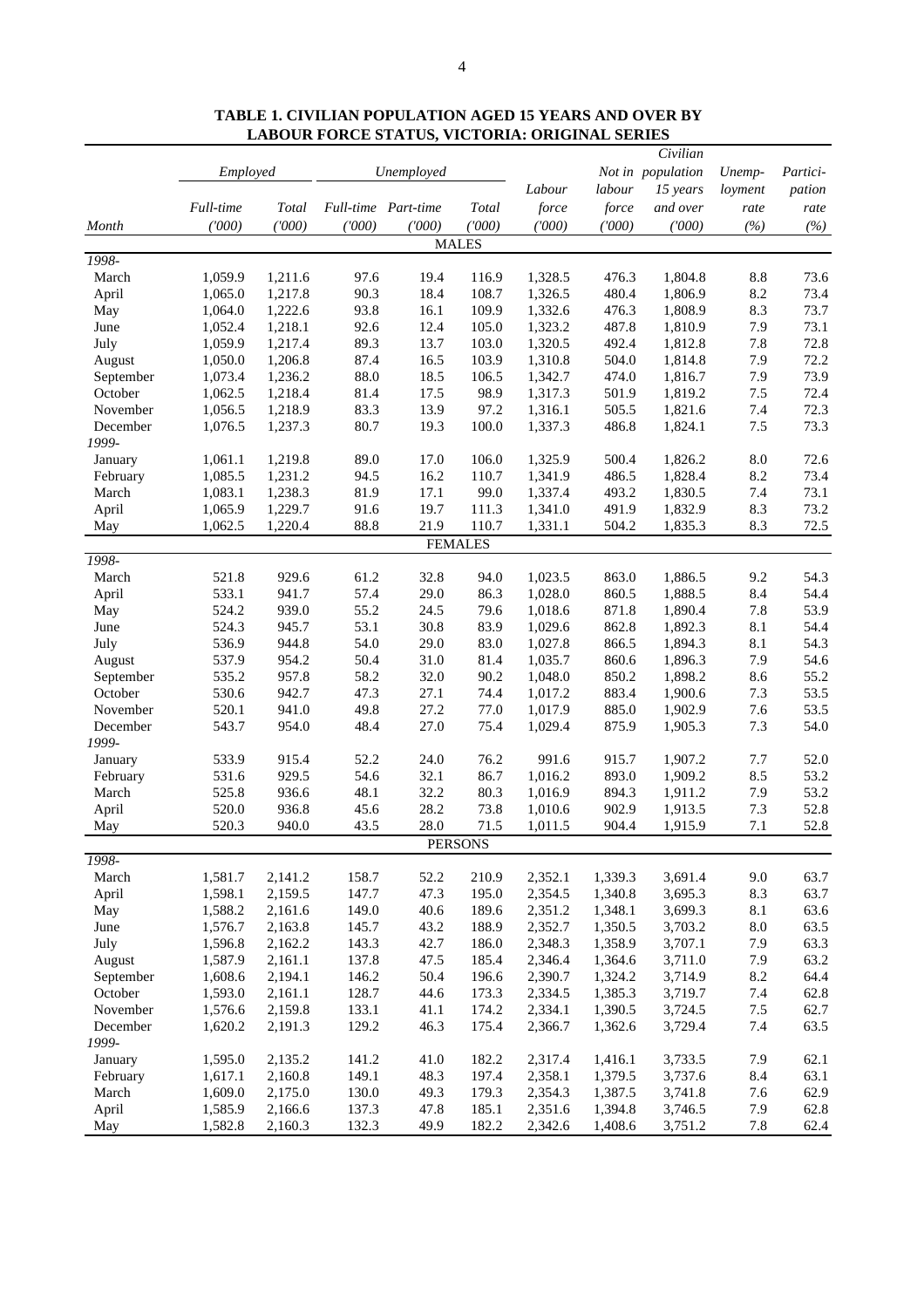|                     |                    |                |                    | Unemployment      | Participation |
|---------------------|--------------------|----------------|--------------------|-------------------|---------------|
|                     | Employed           | Unemployed     | Labour force       | rate              | rate          |
| Month               | (′000)             | (000)          | (1000)             | (%)               | (%)           |
|                     |                    | <b>MALES</b>   |                    |                   |               |
| 1998-               |                    |                |                    |                   |               |
| March               | 1,213.1            | 113.7          | 1,326.9            | 8.6               | 73.5          |
| April               | 1,217.3            | 112.4          | 1,329.7            | 8.5               | 73.6          |
| May                 | 1,219.6            | 111.3          | 1,331.0            | 8.4               | 73.6          |
| June                | 1,218.4            | 107.8          | 1,326.2            | 8.1               | 73.2          |
| July                | 1,218.9            | 108.5<br>106.1 | 1,327.4<br>1,324.4 | 8.2<br>$\ \, 8.0$ | 73.2<br>73.0  |
| August<br>September | 1,218.3<br>1,237.5 | 102.6          | 1,340.2            | 7.7               | 73.8          |
| October             | 1,219.8            | 102.3          | 1,322.1            | 7.7               | 72.7          |
| November            | 1,218.7            | 101.5          | 1,320.2            | 7.7               | 72.5          |
| December            | 1,218.9            | 100.9          | 1,319.8            | 7.6               | 72.4          |
| 1999-               |                    |                |                    |                   |               |
| January             | 1,222.8            | 99.1           | 1,321.9            | 7.5               | 72.4          |
| February            | 1,232.6            | 101.4          | 1,334.0            | 7.6               | 73.0          |
| March               | 1,240.0            | 96.3           | 1,336.3            | $7.2\,$           | 73.0          |
| April               | 1,229.3            | 115.1          | 1,344.4            | 8.6               | 73.3          |
| May                 | 1,217.1            | 112.2          | 1,329.3            | 8.4               | 72.4          |
|                     |                    | <b>FEMALES</b> |                    |                   |               |
| 1998-               |                    |                |                    |                   |               |
| March               | 931.3              | 87.5           | 1,018.8            | 8.6               | 54.0          |
| April               | 938.1              | 84.5           | 1,022.7            | 8.3               | 54.2          |
| May                 | 937.4              | 82.0           | 1,019.4            | 8.0               | 53.9          |
| June                | 938.8              | 87.9           | 1,026.7            | 8.6               | 54.3          |
| July                | 939.4              | 89.2           | 1,028.5            | 8.7               | 54.3          |
| August              | 958.7              | 86.6           | 1,045.3            | 8.3               | 55.1          |
| September           | 943.4              | 87.7           | 1,031.1            | 8.5               | 54.3          |
| October             | 942.3              | 79.6           | 1,021.9            | 7.8               | 53.8          |
| November            | 939.1              | 80.7           | 1,019.8            | 7.9               | 53.6          |
| December<br>1999-   | 942.6              | 74.0           | 1,016.6            | 7.3               | 53.4          |
| January             | 942.9              | 73.0           | 1,015.9            | $7.2\,$           | 53.3          |
| February            | 941.0              | 76.9           | 1,017.9            | 7.6               | 53.3          |
| March               | 938.8              | 74.8           | 1,013.6            | 7.4               | 53.0          |
| April               | 933.0              | 72.2           | 1,005.2            | 7.2               | 52.5          |
| May                 | 938.4              | 73.7           | 1,012.1            | 7.3               | 52.8          |
|                     |                    | <b>PERSONS</b> |                    |                   |               |
| 1998-               |                    |                |                    |                   |               |
| March               | 2,144.5            | 201.2          | 2,345.7            | 8.6               | 63.5          |
| April               | 2,155.4            | 196.9          | 2,352.4            | 8.4               | 63.7          |
| May                 | 2,157.0            | 193.3          | 2,350.3            | $8.2\,$           | 63.5          |
| June                | 2,157.2            | 195.7          | 2,352.9            | 8.3               | 63.5          |
| July                | 2,158.2            | 197.7          | 2,355.9            | 8.4               | 63.6          |
| August              | 2,177.0            | 192.8          | 2,369.8            | 8.1               | 63.9          |
| September           | 2,181.0            | 190.3          | 2,371.3            | $8.0\,$           | 63.8          |
| October             | 2,162.0            | 181.9          | 2,344.0            | $7.8\,$           | 63.0          |
| November            | 2,157.8            | 182.2          | 2,340.0            | 7.8               | 62.8          |
| December            | 2,161.5            | 174.9          | 2,336.4            | 7.5               | 62.6          |
| 1999-               |                    |                |                    |                   |               |
| January             | 2,165.7            | 172.1<br>178.3 | 2,337.8            | 7.4<br>7.6        | 62.6<br>62.9  |
| February            | 2,173.6            |                | 2,351.9            | 7.3               |               |
| March               | 2,178.8            | 171.1          | 2,349.9            | $\ \, 8.0$        | 62.8          |
| April               | 2,162.3<br>2,155.5 | 187.3<br>185.9 | 2,349.6<br>2,341.4 | 7.9               | 62.7<br>62.4  |
| May                 |                    |                |                    |                   |               |

# **TABLE 2. CIVILIAN POPULATION AGED 15 YEARS AND OVER BY LABOUR FORCE STATUS, VICTORIA: SEASONALLY ADJUSTED SERIES**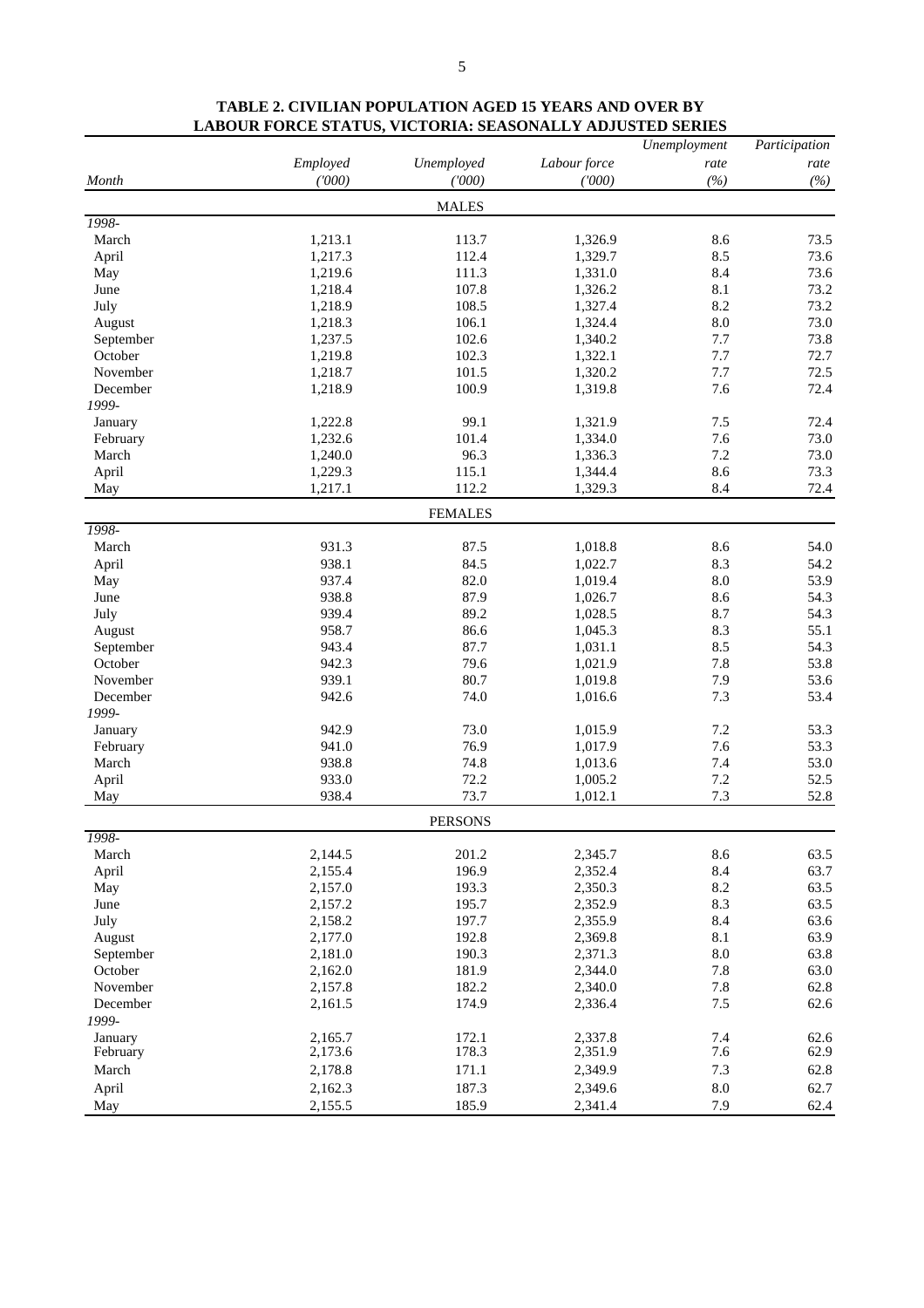|                   |          |                |              | Unemployment | Participation |
|-------------------|----------|----------------|--------------|--------------|---------------|
|                   | Employed | Unemployed     | Labour force | rate         | rate          |
| Month             | (7000)   | (7000)         | (000)        | (%)          | (%)           |
|                   |          | <b>MALES</b>   |              |              |               |
| 1998-             |          |                |              |              |               |
| March             | 1,211.3  | 111.8          | 1,323.0      | 8.4          | 73.3          |
| April             | 1,214.6  | 111.6          | 1,326.2      | 8.4          | 73.4          |
| May               | 1,217.8  | 110.6          | 1,328.4      | 8.3          | 73.4          |
| June              | 1,220.4  | 109.2          | 1,329.6      | 8.2          | 73.4          |
| July              | 1,222.2  | 107.6          | 1,329.7      | 8.1          | 73.4          |
| August            | 1,222.8  | 105.7          | 1,328.5      | 8.0          | 73.2          |
| September         | 1,222.7  | 103.9          | 1,326.6      | 7.8          | 73.0          |
| October           | 1,222.4  | 102.2          | 1,324.7      | 7.7          | 72.8          |
| November          | 1,223.0  | 100.7          | 1,323.7      | 7.6          | 72.7          |
| December          | 1,224.3  | 100.0          | 1,324.3      | 7.6          | 72.6          |
| 1999-             |          |                |              |              |               |
| January           | 1,226.1  | 100.5          | 1,326.6      | 7.6          | 72.6          |
| February          | 1,228.0  | 102.1          | 1,330.0      | 7.7          | 72.7          |
| March             | 1,229.2  | 104.3          | 1,333.5      | 7.8          | 72.8          |
| April             | 1,229.5  | 106.9          | 1,336.4      | 8.0          | 72.9          |
| May               | 1,228.7  | 109.5          | 1,338.2      | 8.2          | 72.9          |
|                   |          | <b>FEMALES</b> |              |              |               |
| 1998-             |          |                |              |              |               |
| March             | 932.1    | 84.0           | 1,016.1      | 8.3          | 53.9          |
| April             | 935.0    | 84.9           | 1,019.9      | 8.3          | 54.0          |
| May               | 938.4    | 86.0           | 1,024.4      | 8.4          | 54.2          |
| June              | 941.8    | 86.9           | 1,028.6      | 8.4          | 54.4          |
| July              | 944.2    | 87.2           | 1,031.4      | 8.5          | 54.4          |
| August            | 945.4    | 86.5           | 1,031.9      | 8.4          | 54.4          |
| September         | 945.4    | 84.7           | 1,030.1      | 8.2          | 54.3          |
| October           | 944.7    | 82.1           | 1,026.7      | 8.0          | 54.0          |
| November          | 943.4    | 79.2           | 1,022.6      | 7.7          | 53.7          |
| December<br>1999- | 941.8    | 76.8           | 1,018.6      | 7.5          | 53.5          |
| January           | 940.6    | 75.3           | 1,015.9      | 7.4          | 53.3          |
| February          | 939.7    | 74.4           | 1,014.2      | 7.3          | 53.1          |
| March             | 938.7    | 73.9           | 1,012.6      | 7.3          | 53.0          |
| April             | 937.6    | 73.5           | 1,011.1      | 7.3          | 52.8          |
| May               | 936.6    | 73.2           | 1,009.8      | 7.2          | 52.7          |
|                   |          | <b>PERSONS</b> |              |              |               |
| 1998-             |          |                |              |              |               |
| March             | 2,143.4  | 195.7          | 2,339.1      | 8.4          | 63.4          |
| April             | 2,149.7  | 196.5          | 2,346.1      | 8.4          | 63.5          |
| May               | 2,156.2  | 196.6          | 2,352.8      | 8.4          | 63.6          |
| June              | 2,162.2  | 196.1          | 2,358.3      | 8.3          | 63.7          |
| July              | 2,166.4  | 194.7          | 2,361.1      | 8.2          | 63.7          |
| August            | 2,168.2  | 192.2          | 2,360.4      | $8.1\,$      | 63.6          |
| September         | 2,168.1  | 188.6          | 2,356.7      | $8.0\,$      | 63.4          |
| October           | 2,167.1  | 184.3          | 2,351.4      | 7.8          | 63.2          |
| November          | 2,166.3  | 179.9          | 2,346.2      | 7.7          | 63.0          |
| December          | 2,166.1  | 176.8          | 2,343.0      | $7.5\,$      | 62.8          |
| 1999-             |          |                |              |              |               |
| January           | 2,166.7  | 175.8          | 2,342.5      | 7.5          | 62.7          |
| February          | 2,167.7  | 176.5          | 2,344.2      | $7.5\,$      | 62.7          |
| March             | 2,167.9  | 178.2          | 2,346.1      | 7.6          | 62.7          |
| April             | 2,167.0  | 180.4          | 2,347.4      | $7.7\,$      | 62.7          |
| May               | 2,165.3  | 182.7          | 2,348.0      | $7.8\,$      | 62.6          |

# **TABLE 3. CIVILIAN POPULATION AGED 15 YEARS AND OVER BY LABOUR FORCE STATUS, VICTORIA: TREND SERIES**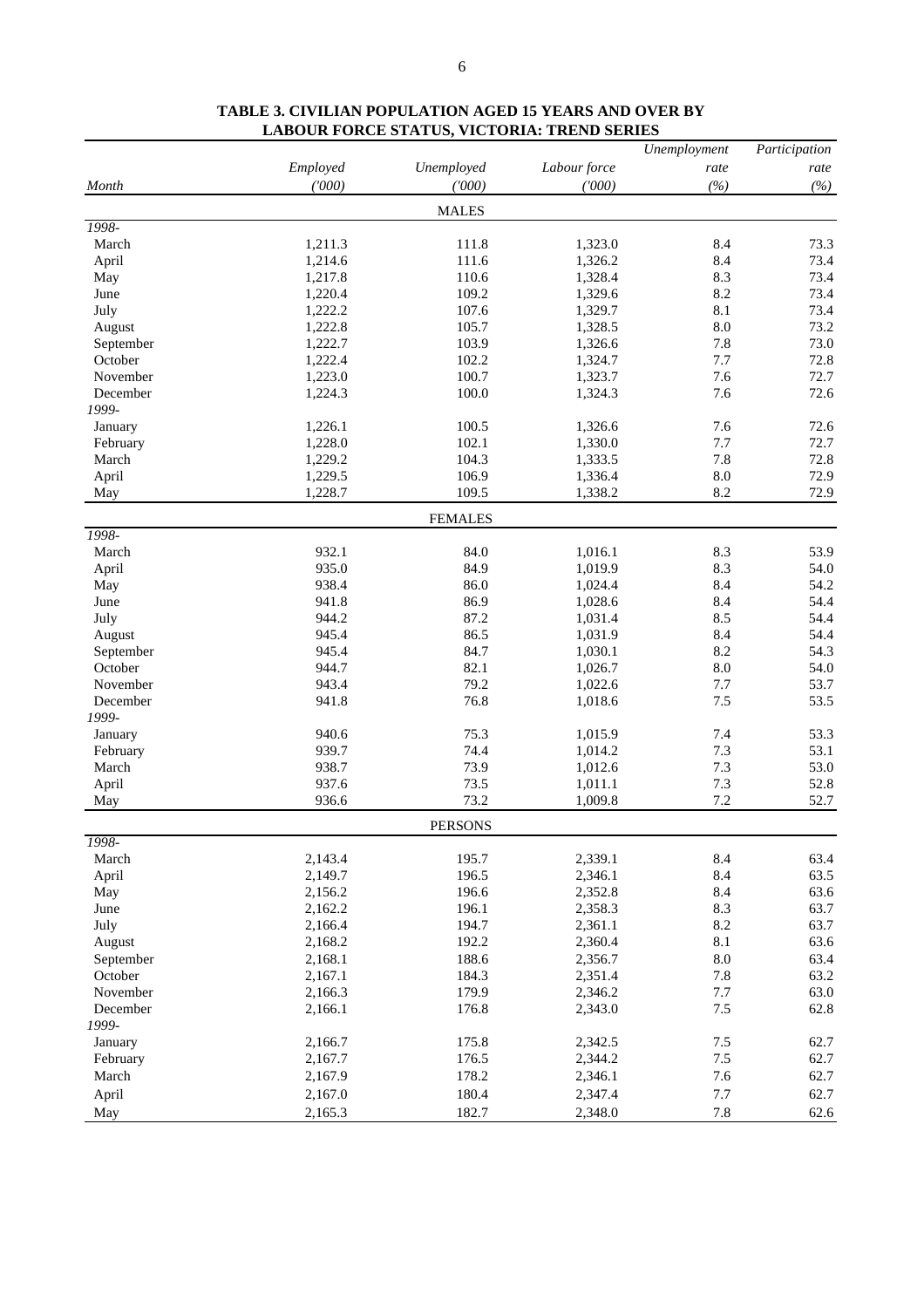#### **TABLE 4. CIVILIAN POPULATION AGED 15 YEARS AND OVER BY LABOUR FORCE STATUS, AGE, AND ATTENDANCE AT AN EDUCATIONAL INSTITUTION, VICTORIA, MAY 1999**

|                               | Employed                                                                                                                                                                                                                                                                                 |                                            |                           |                           |                           | Not in                           |                       | Partici- |
|-------------------------------|------------------------------------------------------------------------------------------------------------------------------------------------------------------------------------------------------------------------------------------------------------------------------------------|--------------------------------------------|---------------------------|---------------------------|---------------------------|----------------------------------|-----------------------|----------|
| Particulars                   | Full-<br>time<br>$^{\prime\prime}000)$<br>8.0<br>33.5<br>$*0.2$<br>Left before 1997<br>11.3<br>16.6<br>13.3<br>41.5<br>Total aged 15 - 19 years<br>176.9<br>457.1<br>414.4<br>350.3<br>142.7<br>1,582.8<br><b>Total all ages</b><br>Attending tertiary educational institution full-time | Part-<br>time<br>Total<br>(1000)<br>(1000) | Unemp-<br>loved<br>(1000) | Labour<br>force<br>(1000) | labour<br>force<br>(1000) | Unemp-<br>loyment<br>rate<br>(%) | pation<br>rate<br>(%) |          |
| Age (years) - 15 - 19         |                                                                                                                                                                                                                                                                                          |                                            |                           |                           |                           |                                  |                       |          |
| $15 - 17$                     |                                                                                                                                                                                                                                                                                          | 53.7                                       | 61.7                      | 18.6                      | 80.3                      | 111.5                            | 23.2                  | 41.9     |
| $18 - 19$                     |                                                                                                                                                                                                                                                                                          | 44.9                                       | 78.4                      | 15.1                      | 93.5                      | 37.3                             | 16.1                  | 71.5     |
| Attending school              |                                                                                                                                                                                                                                                                                          | 51.5                                       | 51.8                      | 14.9                      | 66.7                      | 109.2                            | 22.4                  | 37.9     |
| Not attending school -        |                                                                                                                                                                                                                                                                                          |                                            |                           |                           |                           |                                  |                       |          |
|                               |                                                                                                                                                                                                                                                                                          | 5.5                                        | 16.8                      | $*4.2$                    | 21.0                      | $*3.9$                           | $*20.1$               | 84.4     |
| 1997                          |                                                                                                                                                                                                                                                                                          | 19.5                                       | 36.1                      | 6.2                       | 42.2                      | 15.7                             | 14.6                  | 72.9     |
| Left from 1998 to survey date |                                                                                                                                                                                                                                                                                          | 22.1                                       | 35.5                      | 8.4                       | 43.9                      | 20.0                             | 19.1                  | 68.7     |
|                               |                                                                                                                                                                                                                                                                                          | 98.6                                       | 140.1                     | 33.7                      | 173.8                     | 148.8                            | 19.4                  | 53.9     |
| Age (years) -                 |                                                                                                                                                                                                                                                                                          |                                            |                           |                           |                           |                                  |                       |          |
| $20 - 24$                     |                                                                                                                                                                                                                                                                                          | 76.2                                       | 253.1                     | 28.3                      | 281.4                     | 60.6                             | 10.0                  | 82.3     |
| $25 - 34$                     |                                                                                                                                                                                                                                                                                          | 93.2                                       | 550.4                     | 43.8                      | 594.2                     | 136.4                            | 7.4                   | 81.3     |
| $35 - 44$                     |                                                                                                                                                                                                                                                                                          | 132.8                                      | 547.2                     | 35.6                      | 582.8                     | 137.9                            | 6.1                   | 80.9     |
| $45 - 54$                     |                                                                                                                                                                                                                                                                                          | 107.4                                      | 457.7                     | 28.8                      | 486.5                     | 134.3                            | 5.9                   | 78.4     |
| 55 and over                   |                                                                                                                                                                                                                                                                                          | 69.2                                       | 211.9                     | 12.0                      | 223.9                     | 790.7                            | 5.3                   | 22.1     |
|                               |                                                                                                                                                                                                                                                                                          | 577.6                                      | 2,160.3                   | 182.2                     | 2,342.6                   | 1,408.6                          | 7.8                   | 62.4     |
| Age (years) -                 |                                                                                                                                                                                                                                                                                          |                                            |                           |                           |                           |                                  |                       |          |
| $15 - 19$                     | $*0.9$                                                                                                                                                                                                                                                                                   | 33.5                                       | 34.4                      | 4.7                       | 39.1                      | 29.6                             | 12.0                  | 56.9     |
| $20 - 24$                     | $*2.2$                                                                                                                                                                                                                                                                                   | 35.7                                       | 37.9                      | 5.3                       | 43.2                      | 31.9                             | 12.2                  | 57.5     |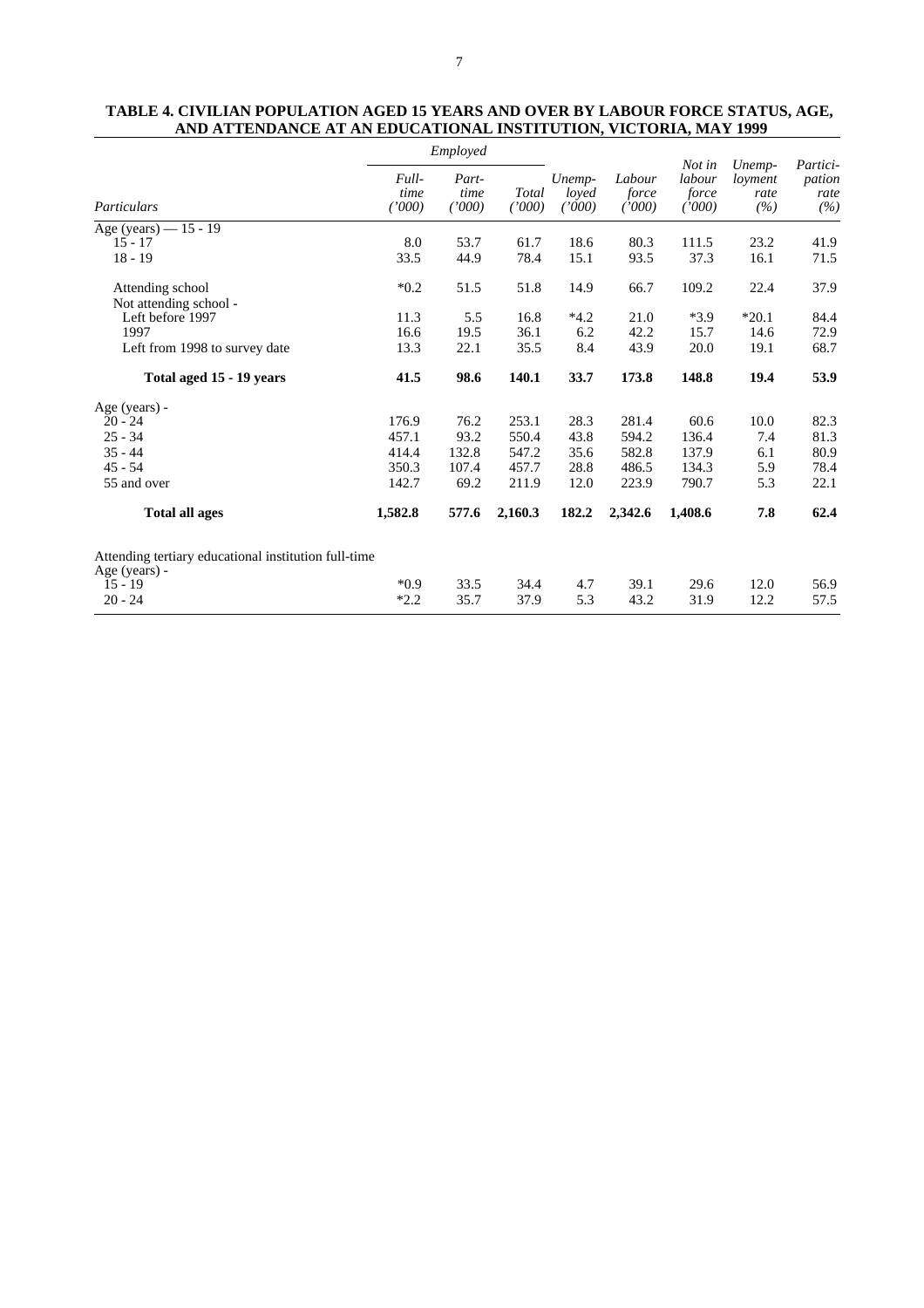| TABLE 5. CIVILIAN POPULATION AGED 15 YEARS AND OVER BY LABOUR FORCE STATUS AND |
|--------------------------------------------------------------------------------|
| <b>RELATIONSHIP IN HOUSEHOLD, VICTORIA, MAY 1999</b>                           |

|                             | Employed                |                         |                 | Not in                    | Civilian<br>popu-         |                           | Partici-                                 |                                  |                       |
|-----------------------------|-------------------------|-------------------------|-----------------|---------------------------|---------------------------|---------------------------|------------------------------------------|----------------------------------|-----------------------|
| Relationship in household   | Full-<br>time<br>(1000) | Part-<br>time<br>(1000) | Total<br>(1000) | Unemp-<br>loyed<br>(1000) | Labour<br>force<br>(1000) | labour<br>force<br>(1000) | lation<br>15 years<br>and over<br>(1000) | Unemp-<br>loyment<br>rate<br>(%) | pation<br>rate<br>(%) |
|                             |                         |                         | <b>MALES</b>    |                           |                           |                           |                                          |                                  |                       |
| Family member               | 874.1                   | 125.9                   | 1,000.1         | 86.4                      | 1,086.5                   | 379.5                     | 1,465.9                                  | 8.0                              | 74.1                  |
| Husband or wife             | 697.9                   | 57.9                    | 755.8           | 40.3                      | 796.1                     | 265.1                     | 1,061.2                                  | 5.1                              | 75.0                  |
| With children under 15      | 377.3                   | 18.8                    | 396.1           | 22.9                      | 418.9                     | 24.3                      | 443.3                                    | 5.5                              | 94.5                  |
| Without children under 15   | 320.6                   | 39.2                    | 359.8           | 17.4                      | 377.2                     | 240.8                     | 618.0                                    | 4.6                              | 61.0                  |
| With dependants             | 440.2                   | 23.2                    | 463.4           | 25.1                      | 488.5                     | 32.5                      | 521.0                                    | 5.1                              | 93.8                  |
| Without dependants          | 257.7                   | 34.7                    | 292.4           | 15.2                      | 307.6                     | 232.6                     | 540.3                                    | 4.9                              | 56.9                  |
| Lone parent                 | 11.3                    | $*2.0$                  | 13.4            | $*2.2$                    | 15.6                      | 9.7                       | 25.3                                     | $*14.3$                          | 61.7                  |
| With children under 15      | $*4.1$                  | $*1.2$                  | 5.2             | $*1.4$                    | 6.7                       | $*3.2$                    | 9.8                                      | $*21.2$                          | 67.8                  |
| With dependent students but |                         |                         |                 |                           |                           |                           |                                          |                                  |                       |
| without children under 15   | $*3.4$                  | $*0.0*$                 | $*3.4$          | $*0.3$                    | $*3.6$                    | $*0.0$                    | $*3.6$                                   | $*7.4$                           | $*100.0$              |
| Without dependants          | $*3.9$                  | $*0.8$                  | 4.7             | $*0.5$                    | 5.3                       | 6.5                       | 11.8                                     | $*10.3$                          | 44.7                  |
| Dependent student(a)        | $*1.6$                  | 43.0                    | 44.7            | 11.0                      | 55.7                      | 72.1                      | 127.8                                    | 19.8                             | 43.6                  |
| Non-dependent child(b)      | 149.6                   | 20.0                    | 169.6           | 29.3                      | 198.9                     | 20.0                      | 218.9                                    | 14.7                             | 90.9                  |
| Other family person         | 13.6                    | $*3.0$                  | 16.6            | $*3.5$                    | 20.2                      | 12.6                      | 32.7                                     | $*17.6$                          | 61.6                  |
| Non-family member           | 165.3                   | 27.0                    | 192.3           | 20.5                      | 212.8                     | 87.2                      | 300.1                                    | 9.6                              | 70.9                  |
| Lone person                 | 79.4                    | 10.6                    | 90.0            | 11.1                      | 101.2                     | 59.4                      | 160.6                                    | 11.0                             | 63.0                  |
| Not living alone            | 85.9                    | 16.4                    | 102.3           | 9.4                       | 111.7                     | 27.8                      | 139.5                                    | 8.4                              | 80.1                  |
| <b>Total</b>                | 1,039.4                 | 153.0                   | 1,192.4         | 106.9                     | 1,299.3                   | 466.7                     | 1,766.0                                  | 8.2                              | 73.6                  |
| Not family coded(c)         | 23.1                    | 4.9                     | 28.0            | $*3.8$                    | 31.8                      | 37.5                      | 69.3                                     | $*11.9$                          | 45.9                  |
|                             |                         |                         | <b>FEMALES</b>  |                           |                           |                           |                                          |                                  |                       |
| Family member               | 392.1                   | 370.1                   | 762.3           | 57.6                      | 819.9                     | 677.2                     | 1,497.1                                  | 7.0                              | 54.8                  |
| Husband or wife             | 271.1                   | 250.8                   | 521.9           | 23.9                      | 545.9                     | 486.4                     | 1,032.3                                  | 4.4                              | 52.9                  |
| With children under 15      | 94.9                    | 142.5                   | 237.4           | 13.7                      | 251.1                     | 172.0                     | 423.2                                    | 5.5                              | 59.3                  |
| Without children under 15   | 176.2                   | 108.3                   | 284.5           | 10.2                      | 294.7                     | 314.3                     | 609.1                                    | 3.5                              | 48.4                  |
| With dependants             | 119.0                   | 171.1                   | 290.1           | 15.6                      | 305.7                     | 191.7                     | 497.4                                    | 5.1                              | 61.5                  |
| Without dependants          | 152.1                   | 79.7                    | 231.8           | 8.3                       | 240.2                     | 294.7                     | 534.9                                    | 3.5                              | 44.9                  |
| Lone parent                 | 28.3                    | 31.6                    | 59.9            | 11.2                      | 71.1                      | 82.4                      | 153.5                                    | 15.8                             | 46.3                  |
| With children under 15      | 13.8                    | 21.3                    | 35.1            | 7.5                       | 42.6                      | 48.1                      | 90.7                                     | 17.7                             | 47.0                  |
| With dependent students but |                         |                         |                 |                           |                           |                           |                                          |                                  |                       |
| without children under 15   | 5.6                     | 6.1                     | 11.7            | $*2.1$                    | 13.8                      | 4.7                       | 18.5                                     | $*15.4$                          | 74.8                  |
| Without dependants          | 8.9                     | $*4.2$                  | 13.1            | $*1.5$                    | 14.6                      | 29.7                      | 44.3                                     | $*10.4$                          | 33.0                  |
| Dependent student(a)        | $*0.2$                  | 51.5                    | 51.7            | 7.3                       | 59.0                      | 63.5                      | 122.5                                    | 12.4                             | 48.2                  |
| Non-dependent child(b)      | 80.7                    | 30.7                    | 111.3           | 13.2                      | 124.5                     | 15.1                      | 139.7                                    | 10.6                             | 89.2                  |
| Other family person         | 11.8                    | 5.6                     | 17.4            | $*2.0$                    | 19.4                      | 29.8                      | 49.2                                     | $*10.4$                          | 39.5                  |
| Non-family member           | 111.4                   | 39.0                    | 150.4           | 12.1                      | 162.5                     | 165.6                     | 328.1                                    | 7.5                              | 49.5                  |
| Lone person                 | 56.6                    | 17.6                    | 74.2            | 4.9                       | 79.1                      | 143.1                     | 222.3                                    | 6.2                              | 35.6                  |
| Not living alone            | 54.7                    | 21.4                    | 76.1            | 7.3                       | 83.4                      | 22.5                      | 105.9                                    | 8.7                              | 78.8                  |
| <b>Total</b>                | 503.5                   | 409.2                   | 912.6           | 69.8                      | 982.4                     | 842.8                     | 1,825.2                                  | 7.1                              | 53.8                  |
| Not family coded(c)         | 16.8                    | 10.5                    | 27.3            | $*1.7$                    | 29.1                      | 61.6                      | 90.7                                     | $*6.0$                           | 32.0                  |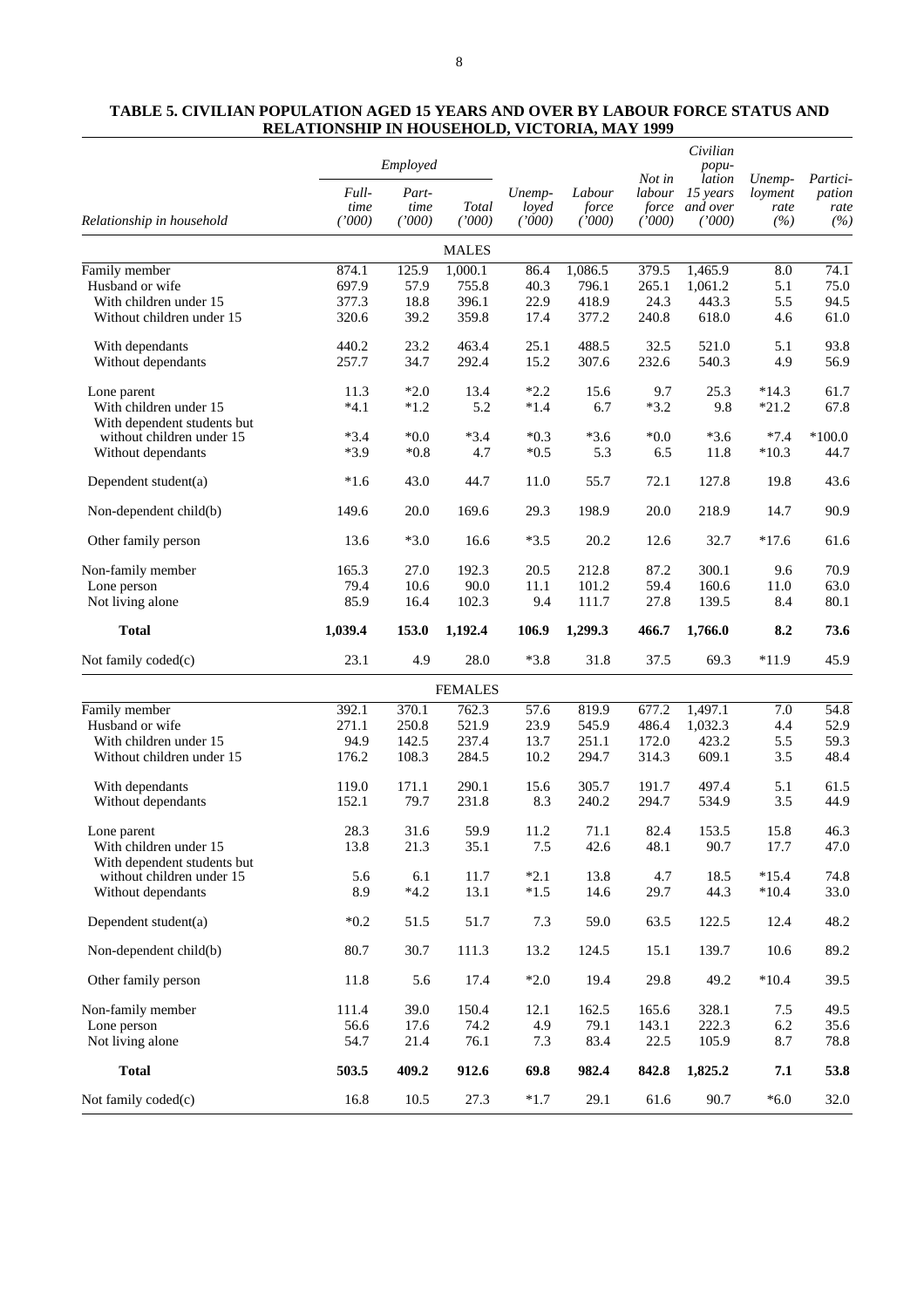# **TABLE 5. CIVILIAN POPULATION AGED 15 YEARS AND OVER BY LABOUR FORCE STATUS AND RELATIONSHIP IN HOUSEHOLD, VICTORIA, MAY 1999***—continued*

|                             |                         | Employed                |                 |                           |                           |                                     | Civilian<br>popu-                        |                                  |                                   |
|-----------------------------|-------------------------|-------------------------|-----------------|---------------------------|---------------------------|-------------------------------------|------------------------------------------|----------------------------------|-----------------------------------|
| Relationship in household   | Full-<br>time<br>(1000) | Part-<br>time<br>(1000) | Total<br>(1000) | Unemp-<br>loved<br>(1000) | Labour<br>force<br>('000) | Not in<br>labour<br>force<br>(1000) | lation<br>15 years<br>and over<br>(1000) | Unemp-<br>loyment<br>rate<br>(%) | Partici-<br>pation<br>rate<br>(%) |
|                             |                         |                         | <b>PERSONS</b>  |                           |                           |                                     |                                          |                                  |                                   |
| Family member               | 1,266.3                 | 496.1                   | 1,762.3         | 144.0                     | 1,906.4                   | 1,056.6                             | 2,963.0                                  | 7.6                              | 64.3                              |
| Husband or wife             | 969.0                   | 308.8                   | 1,277.8         | 64.2                      | 1,342.0                   | 751.5                               | 2,093.5                                  | 4.8                              | 64.1                              |
| With children under 15      | 472.2                   | 161.3                   | 633.5           | 36.6                      | 670.1                     | 196.4                               | 866.5                                    | 5.5                              | 77.3                              |
| Without children under 15   | 496.8                   | 147.5                   | 644.3           | 27.7                      | 671.9                     | 555.1                               | 1,227.0                                  | 4.1                              | 54.8                              |
| With dependants             | 559.1                   | 194.3                   | 753.5           | 40.7                      | 794.2                     | 224.1                               | 1,018.3                                  | 5.1                              | 78.0                              |
| Without dependants          | 409.9                   | 114.4                   | 524.3           | 23.5                      | 547.8                     | 527.4                               | 1,075.2                                  | 4.3                              | 51.0                              |
| Lone parent                 | 39.6                    | 33.6                    | 73.2            | 13.4                      | 86.7                      | 92.1                                | 178.7                                    | 15.5                             | 48.5                              |
| With children under 15      | 17.9                    | 22.5                    | 40.3            | 9.0                       | 49.3                      | 51.2                                | 100.5                                    | 18.2                             | 49.0                              |
| With dependent students but |                         |                         |                 |                           |                           |                                     |                                          |                                  |                                   |
| without children under 15   | 9.0                     | 6.1                     | 15.1            | $*2.4$                    | 17.5                      | 4.7                                 | 22.1                                     | $*13.7$                          | 78.9                              |
| Without dependants          | 12.8                    | 5.1                     | 17.8            | $*2.1$                    | 19.9                      | 36.2                                | 56.1                                     | $*10.4$                          | 35.5                              |
| Dependent student(a)        | $*1.9$                  | 94.5                    | 96.4            | 18.3                      | 114.7                     | 135.6                               | 250.3                                    | 16.0                             | 45.8                              |
| Non-dependent child(b)      | 230.3                   | 50.7                    | 281.0           | 42.5                      | 323.4                     | 35.1                                | 358.6                                    | 13.1                             | 90.2                              |
| Other family person         | 25.5                    | 8.5                     | 34.0            | 5.6                       | 39.6                      | 42.3                                | 81.9                                     | 14.1                             | 48.3                              |
| Non-family member           | 276.6                   | 66.1                    | 342.7           | 32.6                      | 375.3                     | 252.9                               | 628.2                                    | 8.7                              | 59.7                              |
| Lone person                 | 136.0                   | 28.2                    | 164.3           | 16.0                      | 180.3                     | 202.6                               | 382.9                                    | 8.9                              | 47.1                              |
| Not living alone            | 140.6                   | 37.8                    | 178.4           | 16.6                      | 195.1                     | 50.3                                | 245.4                                    | 8.5                              | 79.5                              |
| <b>Total</b>                | 1,542.9                 | 562.2                   | 2,105.0         | 176.7                     | 2,281.7                   | 1,309.5                             | 3,591.2                                  | 7.7                              | 63.5                              |
| Not family $coded(c)$       | 39.9                    | 15.4                    | 55.3            | 5.5                       | 60.8                      | 99.1                                | 160.0                                    | 9.1                              | 38.0                              |

(a) Excludes persons aged 20-24 attending school. Also excludes sons or daughters aged 15-24 who are classified as husbands, wives or lone parents. (b) Aged 15 and over. (c) Includes usual residents of a household where relationship was not determined, visitors to private dwellings, and persons enumerated in non-private dwellings.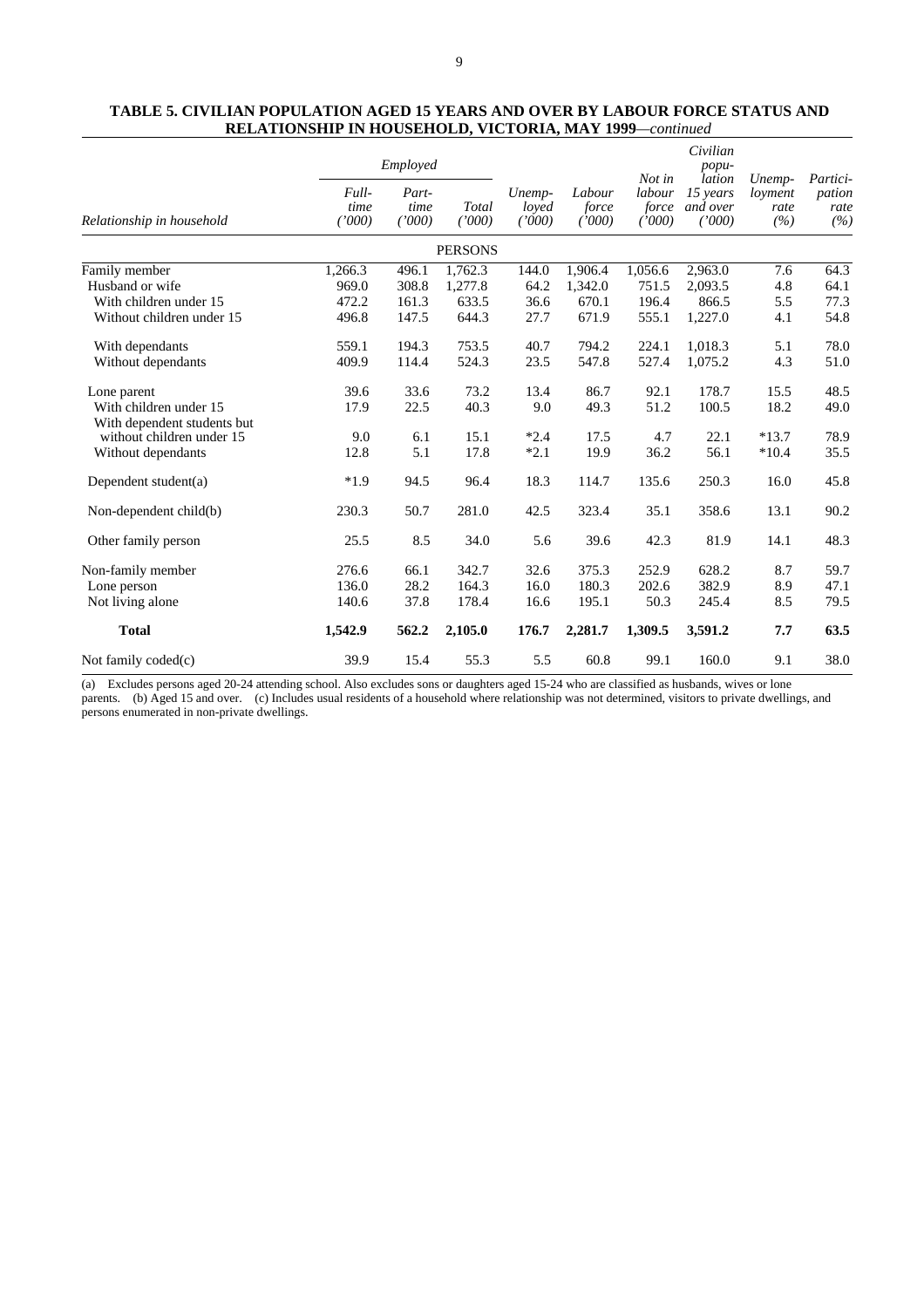| TABLE 6. CIVILIAN POPULATION AGED 15 YEARS AND OVER BY LABOUR FORCE STATUS. |                                                                           |  |  |
|-----------------------------------------------------------------------------|---------------------------------------------------------------------------|--|--|
|                                                                             | <b>BIRTHPLACE, AND PERIOD OF ARRIVAL IN AUSTRALIA, VICTORIA, MAY 1999</b> |  |  |

|                                            | Employed                |                         |                 |                           |                           |                                     |                                  |                                         |
|--------------------------------------------|-------------------------|-------------------------|-----------------|---------------------------|---------------------------|-------------------------------------|----------------------------------|-----------------------------------------|
| Birthplace particulars                     | Full-<br>time<br>(1000) | Part-<br>time<br>(1000) | Total<br>(1000) | Unemp-<br>loved<br>(1000) | Labour<br>force<br>(1000) | Not in<br>labour<br>force<br>(1000) | Unemp-<br>loyment<br>rate<br>(%) | Partici-<br>pation<br>rate $(a)$<br>(%) |
| Born in Australia                          | 1,184.2                 | 455.5                   | 1,639.6         | 117.5                     | 1,757.2                   | 863.4                               | 6.7                              | 67.1                                    |
| Born outside Australia -                   |                         |                         |                 |                           |                           |                                     |                                  |                                         |
| Africa                                     | 15.3                    | $*2.6$                  | 17.9            | $*4.4$                    | 22.2                      | 14.9                                | $*19.6$                          | 59.8                                    |
| America                                    | 19.0                    | 5.7                     | 24.7            | $*3.1$                    | 27.9                      | 12.9                                | $*11.3$                          | 68.4                                    |
| Southeast Asia —                           | 50.7                    | 14.3                    | 65.0            | 11.2                      | 76.2                      | 51.5                                | 14.7                             | 59.7                                    |
| Malaysia                                   | 7.8                     | $*4.1$                  | 11.9            | $*1.6$                    | 13.6                      | 9.9                                 | $*12.1$                          | 57.8                                    |
| Viet Nam                                   | 18.9                    | $*3.5$                  | 22.4            | 6.2                       | 28.5                      | 22.2                                | 21.6                             | 56.2                                    |
| <b>Other Southeast Asia</b>                | 24.0                    | 6.7                     | 30.7            | $*3.4$                    | 34.1                      | 19.3                                | $*10.0$                          | 63.8                                    |
| Northeast Asia                             | 15.4                    | 5.4                     | 20.8            | $*2.2$                    | 23.1                      | 24.5                                | $*9.7$                           | 48.5                                    |
| Southern Asia                              | 28.5                    | 10.1                    | 38.6            | $*3.9$                    | 42.5                      | 22.2                                | $*9.2$                           | 65.7                                    |
| The Middle East and North Africa           | 16.7                    | 5.9                     | 22.5            | 8.3                       | 30.8                      | 24.6                                | 26.9                             | 55.6                                    |
| $Europe$ —                                 | 221.3                   | 68.5                    | 289.8           | 25.7                      | 315.5                     | 315.0                               | 8.1                              | 50.0                                    |
| Germany                                    | 11.1                    | $*3.3$                  | 14.4            | $*1.4$                    | 15.8                      | 11.7                                | $*8.9$                           | 57.5                                    |
| Greece                                     | 21.9                    | 6.1                     | 28.0            | $*3.1$                    | 31.1                      | 36.7                                | $*10.0$                          | 45.9                                    |
| Italy                                      | 29.4                    | 8.6                     | 38.0            | $*3.0$                    | 41.0                      | 66.4                                | $*7.4$                           | 38.2                                    |
| Malta                                      | 8.0                     | 4.9                     | 12.8            | $*1.5$                    | 14.3                      | 15.5                                | $*10.3$                          | 48.1                                    |
| Netherlands                                | 9.3                     | $*3.2$                  | 12.4            | $*1.1$                    | 13.5                      | 12.6                                | $*8.0$                           | 51.6                                    |
| Poland                                     | 5.1                     | $*2.2$                  | 7.2             | $*0.8$                    | 8.0                       | 12.5                                | $*9.6$                           | 39.0                                    |
| UK and Ireland                             | 89.0                    | 27.3                    | 116.2           | 7.8                       | 124.1                     | 88.9                                | 6.3                              | 58.3                                    |
| Former Yugoslav Republics                  | 24.9                    | 6.1                     | 31.1            | 5.5                       | 36.6                      | 33.6                                | 15.1                             | 52.2                                    |
| Other Europe                               | 22.6                    | 7.0                     | 29.7            | $*1.4$                    | 31.1                      | 37.1                                | $*4.6$                           | 45.6                                    |
| Oceania $-$                                | 31.7                    | 9.7                     | 41.4            | 5.8                       | 47.2                      | 13.0                                | 12.4                             | 78.5                                    |
| New Zealand                                | 23.6                    | 6.3                     | 29.9            | $*3.8$                    | 33.7                      | 11.3                                | $*11.3$                          | 75.0                                    |
| Other Oceania                              | 8.1                     | $*3.4$                  | 11.5            | $*2.0$                    | 13.6                      | $*1.7$                              | $*15.1$                          | 88.8                                    |
| Main English speaking countries (b)        | 126.4                   | 37.4                    | 163.9           | 14.0                      | 177.9                     | 111.2                               | 7.9                              | 61.5                                    |
| Other than main English speaking countries | 272.2                   | 84.7                    | 356.9           | 50.7                      | 407.5                     | 367.3                               | 12.4                             | 52.6                                    |
| Period of arrival —                        |                         |                         |                 |                           |                           |                                     |                                  |                                         |
| Before 1961                                | 58.1                    | 24.3                    | 82.4            | 5.6                       | 88.0                      | 165.1                               | 6.4                              | 34.8                                    |
| 1961 - 1965                                | 38.3                    | 13.9                    | 52.1            | $*2.8$                    | 54.9                      | 48.0                                | $*5.1$                           | 53.4                                    |
| 1966 - 1970                                | 57.2                    | 16.3                    | 73.4            | 7.4                       | 80.8                      | 54.7                                | 9.1                              | 59.6                                    |
| 1971 - 1975                                | 46.5                    | 11.0                    | 57.4            | 5.2                       | 62.6                      | 35.8                                | 8.3                              | 63.6                                    |
| 1976 - 1980                                | 40.4                    | 10.6                    | 51.1            | 5.8                       | 56.9                      | 26.3                                | 10.2                             | 68.4                                    |
| 1981 - 1985                                | 46.2                    | 11.0                    | 57.2            | 9.6                       | 66.8                      | 26.9                                | 14.4                             | 71.3                                    |
| 1986 - 1990                                | 59.0                    | 19.6                    | 78.6            | 13.3                      | 92.0                      | 42.7                                | 14.5                             | 68.3                                    |
| 1991 - 1995                                | 32.8                    | 11.5                    | 44.3            | 7.5                       | 51.9                      | 39.8                                | 14.5                             | 56.6                                    |
| 1996 to survey date                        | 20.2                    | $*4.0$                  | 24.2            | 7.3                       | 31.5                      | 39.2                                | 23.2                             | 44.5                                    |
| <b>Total overseas born</b>                 | 398.6                   | 122.1                   | 520.7           | 64.7                      | 585.4                     | 478.5                               | 11.1                             | 55.0                                    |

(a) Because it is not practicable to ascertain the birthplace of persons in institutions (who are classified as 'not in the labour force'), labour force participation rates for persons classified by birthplace are calculated by using population estimates which exclude those in institutions. (b) Comprises Canada, New Zealand, South Africa, United Kingdom and Ireland, United States of America.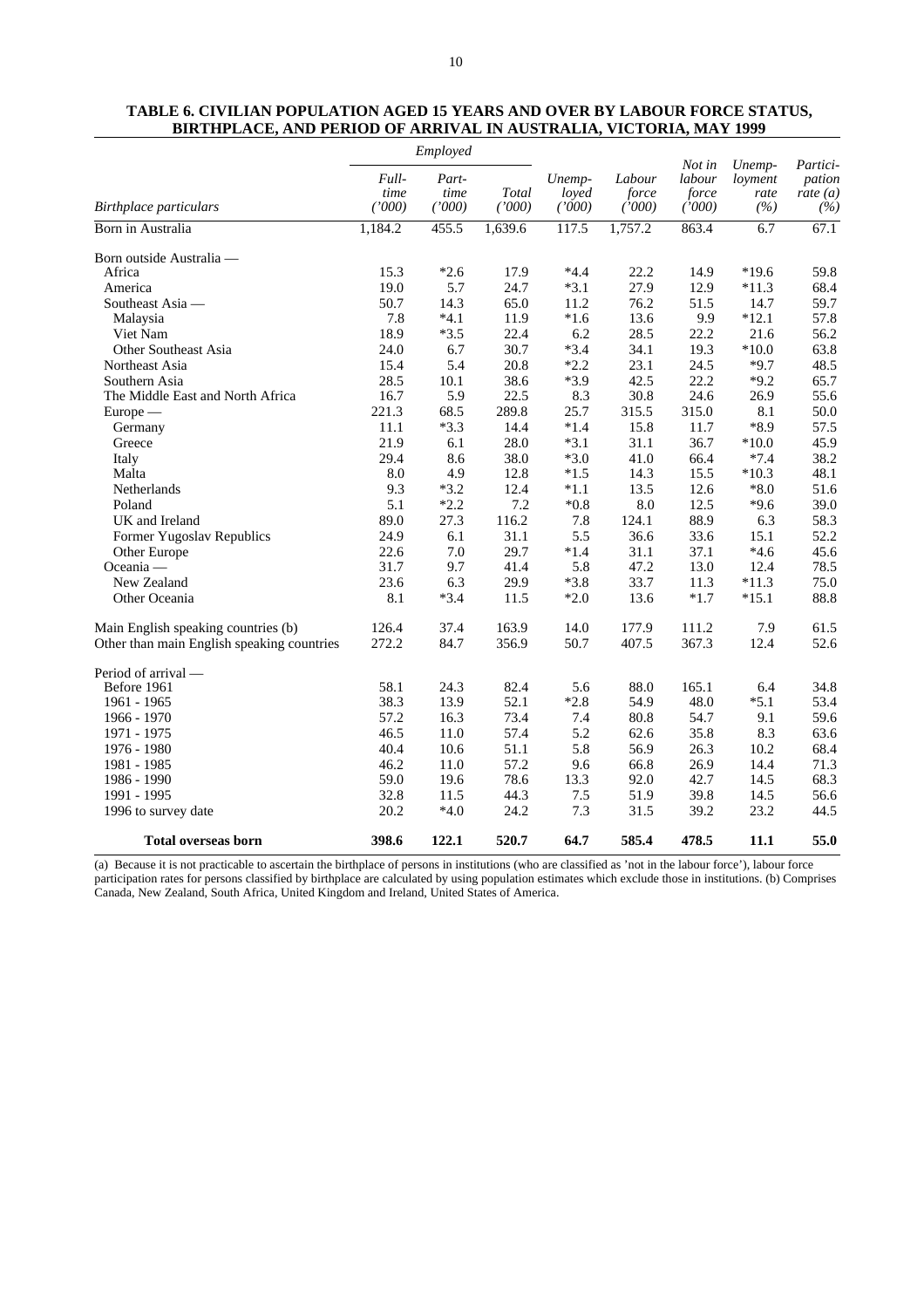# **TABLE 7. CIVILIAN POPULATION AGED 15 YEARS AND OVER BY LABOUR FORCE STATUS, VICTORIAN REGIONS, MARCH 1999** *Employed Unemp- Partici-Full- Part- Unemp- Labour loyment pation time time Total loyed force rate rate ('000) ('000) ('000) ('000) ('000) (%) (%)*

| Region                         | (1000)  | (1000)         | (7000)             | (1000) | (000)   | (%)     | (%)  |
|--------------------------------|---------|----------------|--------------------|--------|---------|---------|------|
|                                |         | <b>MALES</b>   |                    |        |         |         |      |
| Melbourne MSR-                 | 801.1   | 115.1          | $\overline{916.3}$ | 73.5   | 989.8   | 7.4     | 74.2 |
| North Western Melbourne        | 58.1    | 7.3            | 65.4               | 9.0    | 74.5    | 12.1    | 73.9 |
| <b>Outer Western Melbourne</b> | 124.5   | 15.9           | 140.4              | 12.5   | 152.9   | 8.2     | 73.3 |
| <b>Inner Melbourne</b>         | 59.9    | 9.0            | 68.8               | 4.1    | 72.9    | 5.6     | 75.1 |
| North Eastern Melbourne        | 101.1   | 14.0           | 115.1              | 10.4   | 125.5   | 8.3     | 74.8 |
| <b>Inner Eastern Melbourne</b> | 134.0   | 25.9           | 159.9              | 12.1   | 172.0   | 7.0     | 73.7 |
| Southern Melbourne             | 84.5    | 15.4           | 99.9               | 8.4    | 108.3   | 7.7     | 71.8 |
| Outer Eastern Melbourne        | 104.0   | 12.6           | 116.6              | 6.7    | 123.2   | 5.4     | 79.9 |
| South Eastern Melbourne        | 84.7    | 8.7            | 93.3               | 6.5    | 99.9    | 6.5     | 75.0 |
| Mornington Peninsula           | 50.4    | 6.3            | 56.7               | 3.9    | 60.6    | 6.4     | 68.8 |
| Balance of Victoria MSR-       | 282.0   | 40.1           | 322.1              | 25.5   | 347.6   | 7.3     | 69.9 |
| Barwon-Western District        | 76.7    | 10.8           | 87.5               | 7.6    | 95.1    | 8.0     | 71.6 |
| Central Highlands-Wimmera      | 49.2    | 7.1            | 56.3               | 4.4    | 60.7    | 7.3     | 73.8 |
| Loddon-Mallee                  | 49.4    | 8.0            | 57.4               | 5.1    | 62.4    | 8.1     | 66.9 |
| Goulburn-Ovens-Murray          | 67.2    | 9.3            | 76.5               | $*3.5$ | 80.0    | $*4.4$  | 69.8 |
| All Gippsland                  | 39.5    | 4.9            | 44.4               | 4.9    | 49.3    | 9.9     | 66.8 |
| <b>Total</b>                   | 1,083.1 | 155.2          | 1,238.3            | 99.0   | 1,337.4 | 7.4     | 73.1 |
|                                |         | <b>FEMALES</b> |                    |        |         |         |      |
| Melbourne MSR-                 | 416.9   | 291.0          | 708.0              | 57.9   | 765.9   | 7.6     | 54.8 |
| North Western Melbourne        | 30.5    | 20.7           | 51.2               | 6.1    | 57.3    | 10.7    | 54.1 |
| <b>Outer Western Melbourne</b> | 63.9    | 44.1           | 108.0              | 11.2   | 119.2   | 9.4     | 55.7 |
| Inner Melbourne                | 44.9    | 16.9           | 61.8               | $*2.5$ | 64.3    | $*3.9$  | 62.5 |
| North Eastern Melbourne        | 50.9    | 34.8           | 85.7               | 3.7    | 89.4    | 4.1     | 51.4 |
| <b>Inner Eastern Melbourne</b> | 68.9    | 61.6           | 130.5              | 10.6   | 141.1   | 7.5     | 54.3 |
| Southern Melbourne             | 46.4    | 29.0           | 75.4               | 5.2    | 80.6    | 6.4     | 52.3 |
| <b>Outer Eastern Melbourne</b> | 42.6    | 37.1           | 79.7               | 8.2    | 88.0    | 9.4     | 57.4 |
| South Eastern Melbourne        | 42.4    | 28.9           | 71.3               | 5.9    | 77.2    | 7.6     | 55.6 |
| Mornington Peninsula           | 26.3    | 18.0           | 44.3               | 4.5    | 48.8    | 9.3     | 50.7 |
| Balance of Victoria MSR-       | 108.9   | 119.8          | 228.7              | 22.4   | 251.1   | 8.9     | 49.0 |
| Barwon-Western District        | 27.6    | 32.6           | 60.2               | 5.8    | 66.0    | 8.8     | 46.4 |
| Central Highlands-Wimmera      | 15.2    | 21.6           | 36.8               | $*4.1$ | 40.9    | $*10.0$ | 53.4 |
| Loddon-Mallee                  | 20.0    | 20.4           | 40.4               | 5.0    | 45.4    | 11.0    | 43.6 |
| Goulburn-Ovens-Murray          | 31.5    | 26.3           | 57.8               | $*4.4$ | 62.3    | $*7.1$  | 56.2 |
| All Gippsland                  | 14.7    | 18.8           | 33.4               | $*3.0$ | 36.4    | $*8.2$  | 46.5 |
| <b>Total</b>                   | 525.8   | 410.8          | 936.6              | 80.3   | 1,016.9 | 7.9     | 53.2 |
|                                |         | <b>PERSONS</b> |                    |        |         |         |      |
| Melbourne MSR-                 | 1,218.1 | 406.1          | 1,624.2            | 131.4  | 1,755.6 | 7.5     | 64.3 |
| North Western Melbourne        | 88.6    | 28.0           | 116.6              | 15.1   | 131.8   | 11.5    | 63.7 |
| <b>Outer Western Melbourne</b> | 188.4   | 60.0           | 248.4              | 23.7   | 272.1   | 8.7     | 64.4 |
| Inner Melbourne                | 104.8   | 25.8           | 130.6              | 6.6    | 137.2   | 4.8     | 68.6 |
| North Eastern Melbourne        | 152.0   | 48.8           | 200.9              | 14.1   | 215.0   | 6.6     | 62.9 |
| Inner Eastern Melbourne        | 202.9   | 87.5           | 290.4              | 22.7   | 313.1   | 7.2     | 63.5 |
| Southern Melbourne             | 131.0   | 44.4           | 175.4              | 13.6   | 188.9   | $7.2\,$ | 62.0 |
| Outer Eastern Melbourne        | 146.6   | 49.7           | 196.3              | 14.9   | 211.2   | 7.1     | 68.7 |
| South Eastern Melbourne        | 127.1   | 37.5           | 164.6              | 12.4   | 177.1   | 7.0     | 65.1 |
| Mornington Peninsula           | 76.7    | 24.3           | 101.0              | 8.4    | 109.4   | 7.7     | 59.3 |
| Balance of Victoria MSR-       | 390.9   | 159.9          | 550.8              | 47.9   | 598.6   | 8.0     | 59.3 |
| Barwon-Western District        | 104.3   | 43.4           | 147.8              | 13.4   | 161.1   | 8.3     | 58.6 |
| Central Highlands-Wimmera      | 64.3    | 28.7           | 93.1               | 8.6    | 101.6   | 8.4     | 63.9 |
| Loddon-Mallee                  | 69.4    | 28.4           | 97.8               | 10.1   | 107.9   | 9.4     | 54.6 |
| Goulburn-Ovens-Murray          | 98.7    | 35.6           | 134.4              | 8.0    | 142.3   | 5.6     | 63.1 |
| All Gippsland                  | 54.1    | 23.7           | 77.8               | 7.9    | 85.7    | 9.2     | 56.3 |
| <b>Total</b>                   | 1,609.0 | 566.0          | 2,175.0            | 179.3  | 2,354.3 | 7.6     | 62.9 |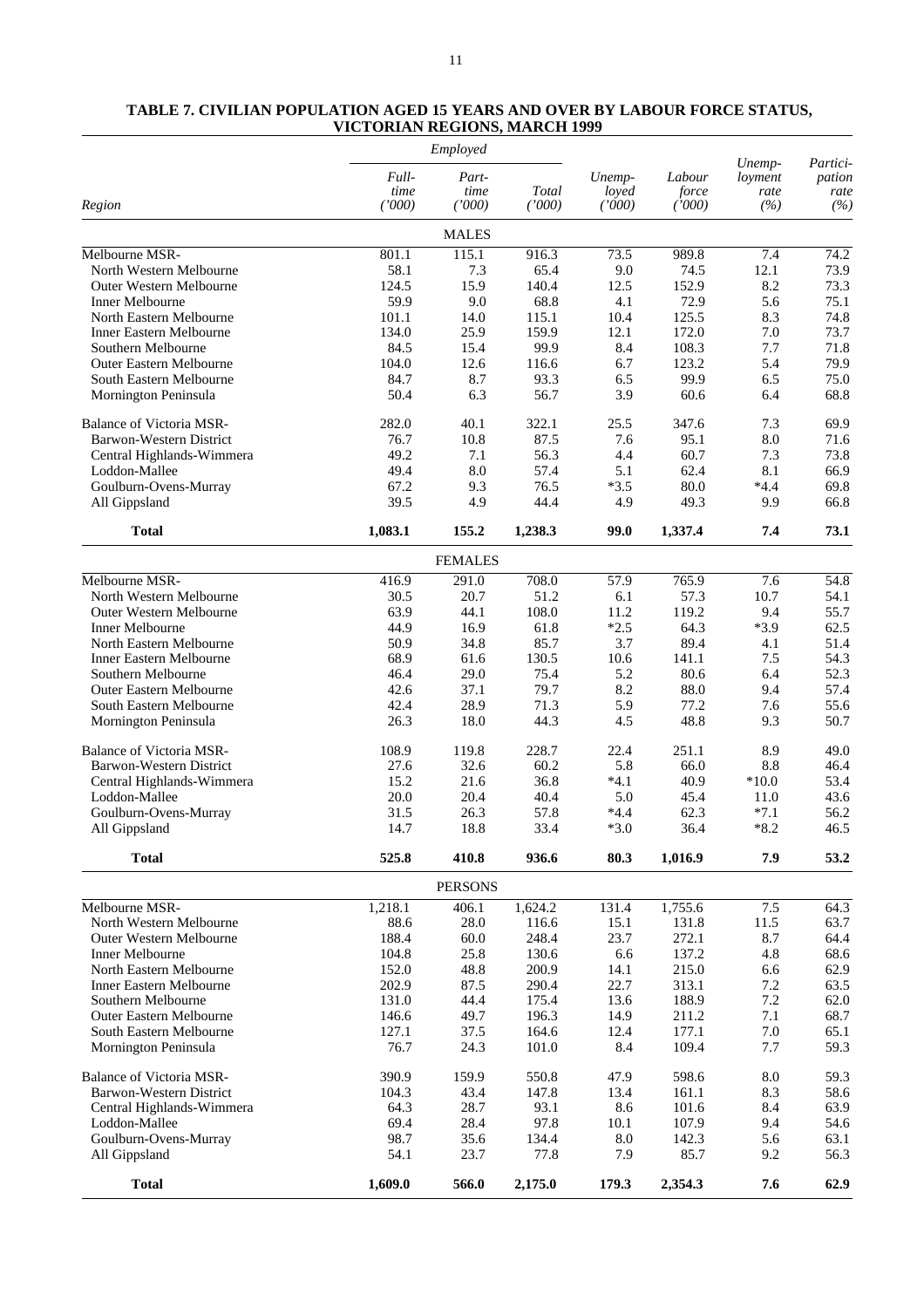# **TABLE 8. CIVILIAN POPULATION AGED 15 YEARS AND OVER BY LABOUR FORCE STATUS, VICTORIAN REGIONS, APRIL 1999**

|                                                    |                         | Employed                |                 |                           |                           |                                  |                                   |
|----------------------------------------------------|-------------------------|-------------------------|-----------------|---------------------------|---------------------------|----------------------------------|-----------------------------------|
| Region                                             | Full-<br>time<br>(1000) | Part-<br>time<br>(1000) | Total<br>(1000) | Unemp-<br>loyed<br>(1000) | Labour<br>force<br>(1000) | Unemp-<br>loyment<br>rate<br>(%) | Partici-<br>pation<br>rate<br>(%) |
|                                                    |                         | <b>MALES</b>            |                 |                           |                           |                                  |                                   |
| Melbourne MSR-                                     | 788.6                   | 122.6                   | 911.2           | 80.4                      | 991.6                     | 8.1                              | 74.3                              |
| North Western Melbourne                            | 54.1                    | 9.9                     | 64.1            | 10.1                      | 74.2                      | 13.7                             | 74.7                              |
| Outer Western Melbourne                            | 123.4                   | 15.4                    | 138.8           | 17.3                      | 156.1                     | 11.1                             | 73.8                              |
| <b>Inner Melbourne</b>                             | 59.2                    | 11.4                    | 70.6            | 5.3                       | 75.9                      | 7.0                              | 75.8                              |
| North Eastern Melbourne                            | 96.9                    | 14.4                    | 111.3           | 12.0                      | 123.3                     | 9.7                              | 74.9                              |
| <b>Inner Eastern Melbourne</b>                     | 131.1                   | 25.9                    | 157.1           | 11.4                      | 168.5                     | 6.8                              | 72.3                              |
| Southern Melbourne                                 | 87.0                    | 13.6                    | 100.6           | 6.7                       | 107.3                     | 6.3                              | 70.8                              |
| Outer Eastern Melbourne                            | 103.3                   | 11.7                    | 114.9           | 5.1                       | 120.1                     | 4.3                              | 78.8                              |
| South Eastern Melbourne                            | 81.4                    | 11.7                    | 93.1            | 7.6                       | 100.7                     | 7.5                              | 76.5                              |
| Mornington Peninsula                               | 52.1                    | 8.6                     | 60.7            | 4.9                       | 65.6                      | 7.5                              | 72.0                              |
| Balance of Victoria MSR-                           | 277.4                   | 41.2                    | 318.6           | 30.9                      | 349.4                     | 8.8                              | 70.2                              |
| Barwon-Western District                            | 74.7                    | 12.9                    | 87.7            | 9.4                       | 97.1                      | 9.7                              | 72.6                              |
| Central Highlands-Wimmera                          | 48.1                    | 8.9                     | 57.0            | 5.5                       | 62.4                      | 8.7                              | 76.0                              |
| Loddon-Mallee                                      | 50.7                    | 5.3                     | 56.0            | 6.4                       | 62.4                      | 10.2                             | 68.0                              |
| Goulburn-Ovens-Murray                              | 64.5                    | 9.2                     | 73.6            | 4.7                       | 78.3                      | 6.0                              | 70.0                              |
| All Gippsland                                      | 39.4                    | 4.8                     | 44.2            | 4.9                       | 49.2                      | 10.1                             | 63.2                              |
| <b>Total</b>                                       | 1,065.9                 | 163.8                   | 1,229.7         | 111.3                     | 1,341.0                   | 8.3                              | 73.2                              |
|                                                    |                         | <b>FEMALES</b>          |                 |                           |                           |                                  |                                   |
| Melbourne MSR-                                     | 412.0                   | 293.7                   | 705.7           | 54.0                      | 759.7                     | $\overline{7.1}$                 | 54.2                              |
| North Western Melbourne                            | 32.0                    | 22.2                    | 54.1            | 5.2                       | 59.4                      | 8.8                              | 54.0                              |
| Outer Western Melbourne                            | 65.2                    | 41.9                    | 107.0           | 11.8                      | 118.8                     | 9.9                              | 56.4                              |
| Inner Melbourne                                    | 43.4                    | 18.8                    | 62.2            | $*3.2$                    | 65.3                      | $*4.8$                           | 62.8                              |
| North Eastern Melbourne                            | 48.1                    | 34.1                    | 82.2            | 5.2                       | 87.3                      | 5.9                              | 50.9                              |
| <b>Inner Eastern Melbourne</b>                     | 68.9                    | 59.7                    | 128.6           | 8.9                       | 137.5                     | 6.5                              | 52.7                              |
| Southern Melbourne                                 | 52.3                    | 25.5                    | 77.8            | 3.9                       | 81.7                      | 4.8                              | 51.4                              |
| Outer Eastern Melbourne                            | 38.9                    | 35.7                    | 74.6            | 6.9                       | 81.5                      | 8.4                              | 53.0                              |
| South Eastern Melbourne                            | 38.1                    | 32.7                    | 70.8            | 5.4                       | 76.1                      | 7.1                              | 58.5                              |
| Mornington Peninsula                               | 25.2                    | 23.2                    | 48.5            | 3.5                       | 52.0                      | 6.8                              | 51.9                              |
| <b>Balance of Victoria MSR-</b>                    | 108.0                   | 123.1                   | 231.1           | 19.8                      | 251.0                     | 7.9                              | 48.9                              |
| Barwon-Western District                            | 27.4                    | 32.3                    | 59.7            | 6.3                       | 66.0                      | 9.5                              | 45.9                              |
| Central Highlands-Wimmera                          | 13.2                    | 21.1                    | 34.3            | $*3.2$                    | 37.6                      | $*8.6$                           | 49.8                              |
| Loddon-Mallee                                      | 20.2                    | 22.5                    | 42.6            | $*4.4$                    | 47.1                      | $*9.4$                           | 45.6                              |
| Goulburn-Ovens-Murray                              | 30.2                    | 30.7                    | 61.0            | $*1.9$                    | 62.9                      | $*3.0$                           | 57.1                              |
| All Gippsland                                      | 17.0                    | 16.5                    | 33.5            | $*4.0$                    | 37.5                      | $*10.6$                          | 46.5                              |
| <b>Total</b>                                       | 520.0                   | 416.8                   | 936.8           | 73.8                      | 1,010.6                   | 7.3                              | 52.8                              |
|                                                    |                         | <b>PERSONS</b>          |                 |                           |                           |                                  |                                   |
| Melbourne MSR-                                     | 1,200.5                 | 416.3                   | 1,616.9         | 134.4                     | 1,751.3                   | 7.7                              | 64.0                              |
| North Western Melbourne                            | 86.1                    | 32.1                    | 118.2           | 15.4                      | 133.6                     | 11.5                             | 63.8                              |
| Outer Western Melbourne                            | 188.6                   | 57.3                    | 245.9           | 29.0                      | 274.9                     | 10.6                             | 65.1                              |
| <b>Inner Melbourne</b>                             | 102.5                   | 30.2                    | 132.7           | 8.5                       | 141.2                     | 6.0                              | 69.2                              |
| North Eastern Melbourne                            | 145.0                   | 48.5                    | 193.5           | 17.2                      | 210.7                     | 8.1                              | 62.7                              |
| <b>Inner Eastern Melbourne</b>                     | 200.0                   | 85.7                    | 285.7           | 20.3                      | 306.0                     | 6.6                              | 62.0                              |
| Southern Melbourne                                 | 139.3                   | 39.1                    | 178.4           | 10.6                      | 189.0                     | 5.6                              | 60.8                              |
| Outer Eastern Melbourne<br>South Eastern Melbourne | 142.2                   | 47.3                    | 189.5           | 12.0                      | 201.5                     | 5.9                              | 65.8                              |
|                                                    | 119.5                   | 44.3                    | 163.8           | 13.0                      | 176.8                     | 7.3                              | 67.5                              |
| Mornington Peninsula                               | 77.4                    | 31.8                    | 109.1           | 8.5                       | 117.6                     | 7.2                              | 61.4                              |
| Balance of Victoria MSR-                           | 385.4                   | 164.3                   | 549.7           | 50.7                      | 600.4                     | 8.4                              | 59.4                              |
| Barwon-Western District                            | 102.1                   | 45.3                    | 147.4           | 15.7                      | 163.1                     | 9.6                              | 58.8                              |
| Central Highlands-Wimmera                          | 61.3                    | 30.0                    | 91.3            | 8.7                       | 100.0                     | 8.7                              | 63.5                              |
| Loddon-Mallee                                      | 70.9                    | 27.8                    | 98.7            | 10.8                      | 109.4                     | 9.8                              | 56.1                              |
| Goulburn-Ovens-Murray                              | 94.7                    | 39.9                    | 134.6           | 6.6                       | 141.2                     | 4.7                              | 63.6                              |
| All Gippsland                                      | 56.4                    | 21.3                    | 77.7            | 8.9                       | 86.6                      | 10.3                             | 54.7                              |
| <b>Total</b>                                       | 1,585.9                 | 580.6                   | 2,166.6         | 185.1                     | 2,351.6                   | 7.9                              | 62.8                              |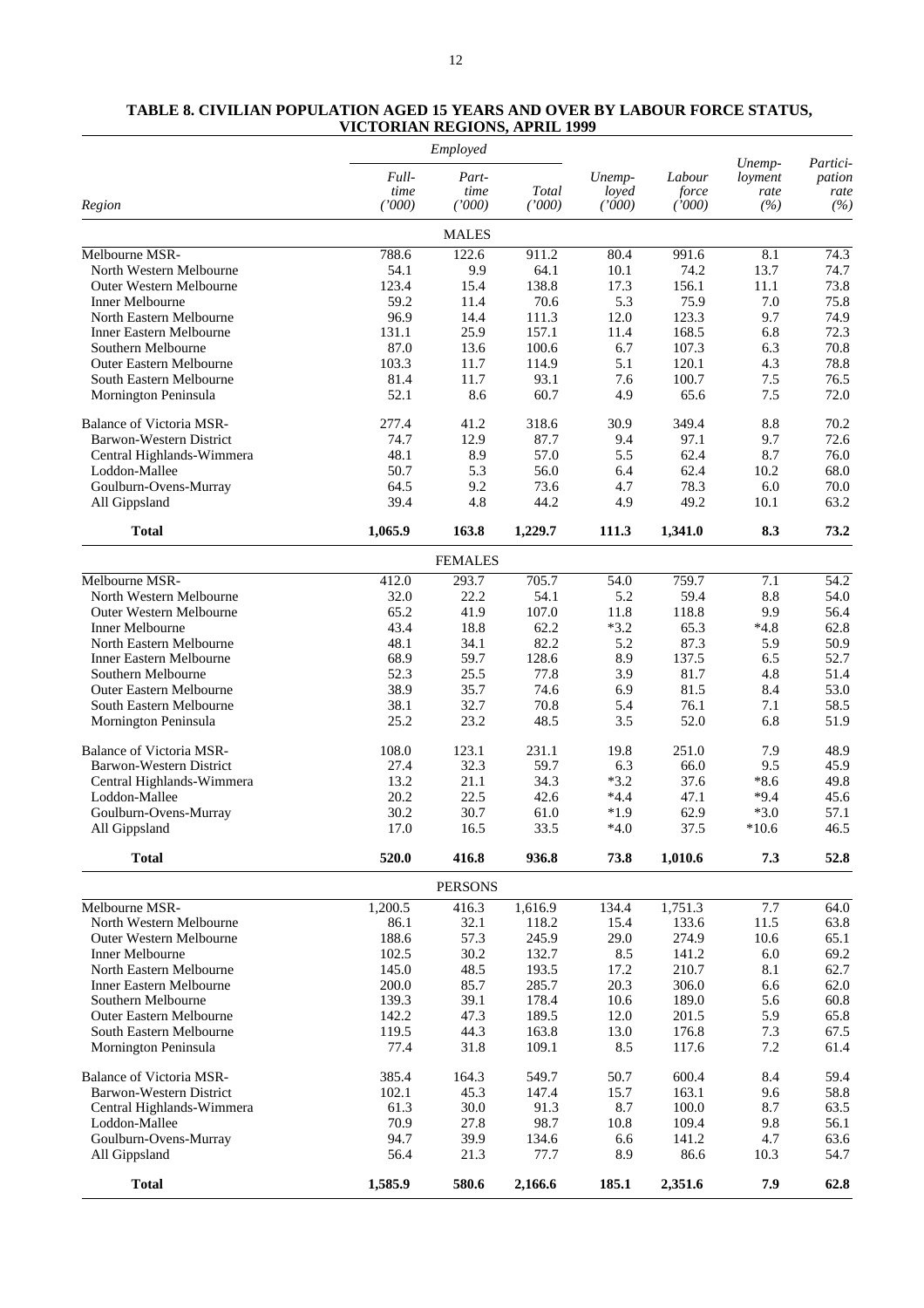# **TABLE 9. CIVILIAN POPULATION AGED 15 YEARS AND OVER BY LABOUR FORCE STATUS, VICTORIAN REGIONS, MAY 1999**

|                                                           |                         | Employed                |                 |                           |                           |                                  |                                   |
|-----------------------------------------------------------|-------------------------|-------------------------|-----------------|---------------------------|---------------------------|----------------------------------|-----------------------------------|
| Region                                                    | Full-<br>time<br>(1000) | Part-<br>time<br>(1000) | Total<br>(1000) | Unemp-<br>loyed<br>(1000) | Labour<br>force<br>(1000) | Unemp-<br>loyment<br>rate<br>(%) | Partici-<br>pation<br>rate<br>(%) |
|                                                           |                         | <b>MALES</b>            |                 |                           |                           |                                  |                                   |
| Melbourne MSR-                                            | 790.5                   | 115.7                   | 906.1           | 80.7                      | 986.9                     | 8.2                              | 73.8                              |
| North Western Melbourne                                   | 57.5                    | 8.1                     | 65.6            | 8.9                       | 74.5                      | 12.0                             | 76.1                              |
| <b>Outer Western Melbourne</b>                            | 124.0                   | 15.5                    | 139.5           | 15.8                      | 155.3                     | 10.1                             | 73.7                              |
| Inner Melbourne                                           | 58.4                    | 12.8                    | 71.2            | 6.5                       | 77.7                      | 8.3                              | 74.5                              |
| North Eastern Melbourne                                   | 95.9                    | 14.2                    | 110.1           | 9.9                       | 120.0                     | 8.2                              | 73.9                              |
| <b>Inner Eastern Melbourne</b><br>Southern Melbourne      | 134.1                   | 22.2                    | 156.3           | 12.9                      | 169.2                     | 7.6                              | 71.4                              |
|                                                           | 82.9<br>101.4           | 13.7<br>12.4            | 96.6<br>113.8   | 8.0<br>5.8                | 104.6<br>119.6            | 7.7<br>4.8                       | 70.2<br>78.1                      |
| <b>Outer Eastern Melbourne</b><br>South Eastern Melbourne | 81.8                    | 9.2                     | 91.0            | 7.7                       | 98.8                      | 7.8                              | 74.7                              |
| Mornington Peninsula                                      | 54.4                    | 7.6                     | 62.0            | 5.2                       | 67.2                      | 7.7                              | 74.0                              |
| <b>Balance of Victoria MSR-</b>                           | 272.1                   | 42.2                    | 314.2           | 30.0                      | 344.2                     | 8.7                              | 69.1                              |
| Barwon-Western District                                   | 73.3                    | 13.1                    | 86.3            | 9.2                       | 95.5                      | 9.6                              | 72.5                              |
| Central Highlands-Wimmera                                 | 47.8                    | 10.6                    | 58.5            | $*3.6$                    | 62.0                      | $*5.8$                           | 74.8                              |
| Loddon-Mallee                                             | 44.0                    | 5.1                     | 49.1            | 6.6                       | 55.7                      | 11.8                             | 64.1                              |
| Goulburn-Ovens-Murray                                     | 67.3                    | 6.5                     | 73.8            | $*3.9$                    | 77.7                      | $*5.0$                           | 66.9                              |
| All Gippsland                                             | 39.6                    | 6.9                     | 46.5            | 6.8                       | 53.3                      | 12.7                             | 66.3                              |
| <b>Total</b>                                              | 1,062.5                 | 157.9                   | 1,220.4         | 110.7                     | 1,331.1                   | 8.3                              | 72.5                              |
|                                                           |                         | <b>FEMALES</b>          |                 |                           |                           |                                  |                                   |
| Melbourne MSR-                                            | 410.1                   | 297.5                   | 707.6           | 53.2                      | 760.8                     | 7.0                              | 54.3                              |
| North Western Melbourne                                   | 29.6                    | 22.7                    | 52.3            | 5.1                       | 57.4                      | 8.9                              | 52.2                              |
| <b>Outer Western Melbourne</b>                            | 62.7                    | 43.0                    | 105.7           | 9.1                       | 114.8                     | 8.0                              | 55.1                              |
| Inner Melbourne                                           | 39.9                    | 19.1                    | 59.0            | 3.4                       | 62.5                      | 5.5                              | 61.2                              |
| North Eastern Melbourne<br><b>Inner Eastern Melbourne</b> | 53.3<br>68.7            | 29.7<br>64.8            | 83.0<br>133.5   | 6.5<br>6.6                | 89.5<br>140.1             | 7.2<br>4.7                       | 51.2<br>54.3                      |
| Southern Melbourne                                        | 50.0                    | 28.1                    | 78.2            | 5.6                       | 83.7                      | 6.6                              | 52.6                              |
| <b>Outer Eastern Melbourne</b>                            | 38.9                    | 36.0                    | 74.9            | 6.2                       | 81.0                      | 7.6                              | 53.5                              |
| South Eastern Melbourne                                   | 39.1                    | 31.1                    | 70.2            | 7.8                       | 78.1                      | 10.0                             | 57.2                              |
| Mornington Peninsula                                      | 27.9                    | 22.9                    | 50.9            | 2.9                       | 53.7                      | 5.3                              | 52.7                              |
| Balance of Victoria MSR-                                  | 110.2                   | 122.2                   | 232.4           | 18.3                      | 250.6                     | 7.3                              | 48.8                              |
| Barwon-Western District                                   | 30.2                    | 32.0                    | 62.2            | 5.1                       | 67.3                      | 7.6                              | 46.8                              |
| Central Highlands-Wimmera                                 | 14.3                    | 20.2                    | 34.4            | $*2.1$                    | 36.5                      | $*5.7$                           | 50.0                              |
| Loddon-Mallee                                             | 20.2                    | 22.4                    | 42.6            | 5.1                       | 47.7                      | 10.8                             | 46.8                              |
| Goulburn-Ovens-Murray                                     | 30.8<br>14.8            | 27.4<br>20.2            | 58.2<br>35.0    | $*2.7$<br>$*3.2$          | 60.9<br>38.2              | $*4.5$<br>$*8.4$                 | 53.7<br>47.0                      |
| All Gippsland                                             |                         |                         |                 |                           |                           |                                  |                                   |
| <b>Total</b>                                              | 520.3                   | 419.7                   | 940.0           | 71.5                      | 1,011.5                   | 7.1                              | 52.8                              |
|                                                           |                         | <b>PERSONS</b>          |                 |                           |                           |                                  |                                   |
| Melbourne MSR-                                            | 1,200.5                 | 413.2                   | 1,613.7         | 134.0                     | 1,747.7                   | 7.7                              | 63.8                              |
| North Western Melbourne<br><b>Outer Western Melbourne</b> | 87.1<br>186.7           | 30.8<br>58.5            | 117.9<br>245.2  | 14.1                      | 131.9<br>270.1            | 10.7                             | 63.5<br>64.4                      |
| Inner Melbourne                                           | 98.3                    | 31.9                    | 130.2           | 24.9<br>9.9               | 140.1                     | 9.2<br>7.1                       | 67.9                              |
| North Eastern Melbourne                                   | 149.2                   | 43.9                    | 193.1           | 16.4                      | 209.5                     | 7.8                              | 62.1                              |
| <b>Inner Eastern Melbourne</b>                            | 202.8                   | 87.0                    | 289.8           | 19.6                      | 309.3                     | 6.3                              | 62.5                              |
| Southern Melbourne                                        | 132.9                   | 41.8                    | 174.7           | 13.6                      | 188.3                     | 7.2                              | 61.1                              |
| <b>Outer Eastern Melbourne</b>                            | 140.3                   | 48.4                    | 188.7           | 12.0                      | 200.6                     | 6.0                              | 65.9                              |
| South Eastern Melbourne                                   | 120.9                   | 40.4                    | 161.3           | 15.5                      | 176.8                     | 8.8                              | 65.8                              |
| Mornington Peninsula                                      | 82.4                    | 30.5                    | 112.9           | 8.1                       | 120.9                     | 6.7                              | 62.7                              |
| <b>Balance of Victoria MSR-</b>                           | 382.2                   | 164.4                   | 546.6           | 48.2                      | 594.9                     | 8.1                              | 58.8                              |
| Barwon-Western District                                   | 103.5                   | 45.0                    | 148.5           | 14.3                      | 162.8                     | 8.8                              | 59.1                              |
| Central Highlands-Wimmera                                 | 62.1                    | 30.8                    | 92.9            | 5.7                       | 98.5                      | 5.7                              | 63.2                              |
| Loddon-Mallee                                             | 64.1                    | 27.6                    | 91.7            | 11.7                      | 103.5                     | 11.3                             | 54.7                              |
| Goulburn-Ovens-Murray<br>All Gippsland                    | 98.1<br>54.4            | 33.9<br>27.1            | 132.0<br>81.5   | 6.6<br>10.0               | 138.6<br>91.4             | 4.8<br>10.9                      | 60.4<br>56.6                      |
| <b>Total</b>                                              | 1,582.8                 | 577.6                   | 2,160.3         | 182.2                     | 2,342.6                   | $\bf 7.8$                        | 62.4                              |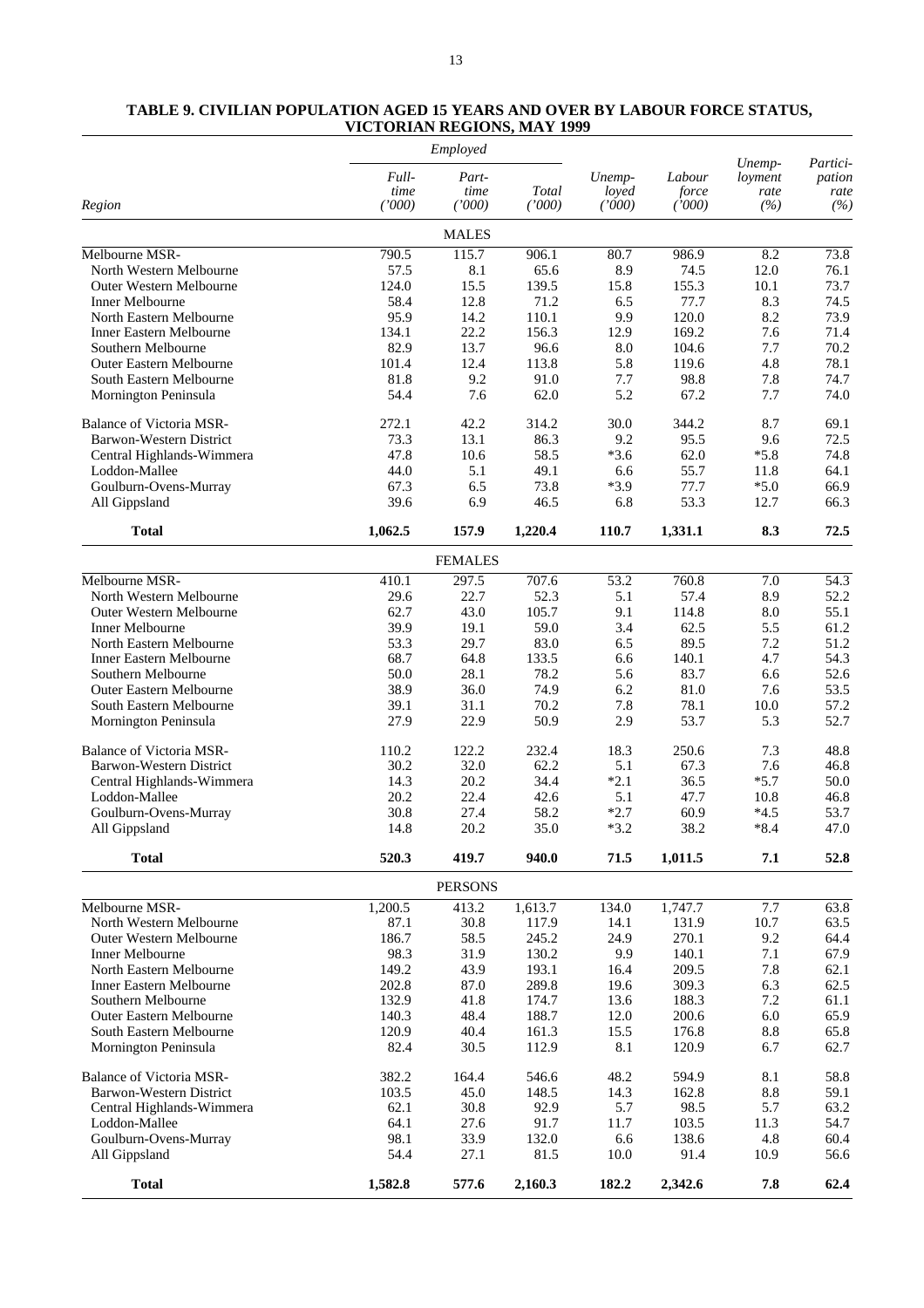| Partici-<br>Unemp-<br>Partici-<br>Unemp-<br>Unemp-<br>Labour loyment<br>Labour loyment<br>pation<br>pation<br>Labour loyment<br>Employed<br>rate Employed<br>rate Employed<br>force<br>rate<br>force<br>rate<br>force<br>rate<br>('000)<br>(%)<br>(%)<br>(%)<br>(1000)<br>(%)<br>(1000)<br>(1000)<br>(%)<br>Age (years)<br>(1000)<br>(1000)<br>NORTH WESTERN MELBOURNE<br>$*15.0$<br>28.7<br>$15 - 24$<br>13.6<br>16.0<br>80.4<br>11.3<br>12.7<br>$*11.0$<br>69.2<br>24.9<br>13.2<br>23.0<br>$*12.3$<br>17.6<br>68.5<br>37.8<br>42.7<br>$25 - 34$<br>20.2<br>94.8<br>19.6<br>$*10.4$<br>11.4<br>80.6<br>$*11.3$<br>$35 - 44$<br>13.1<br>11.5<br>$*11.0$<br>65.0<br>24.6<br>27.7<br>78.7<br>14.9<br>$*11.6$<br>96.3<br>12.9<br>74.6<br>$45 - 54$<br>$*2.6$<br>22.5<br>$*7.5$<br>11.3<br>12.7<br>$*11.3$<br>87.0<br>9.5<br>9.7<br>62.8<br>20.8<br>7.3<br>7.9<br>33.2<br>$*2.4$<br>$*2.4$<br>$*8.9$<br>$*5.2$<br>$*6.8$<br>$*0.0$<br>9.8<br>10.3<br>55 and over<br>12.0<br>76.1<br>52.3<br>8.9<br>52.2<br>131.9<br>10.7<br>Total<br>65.6<br>74.5<br>57.4<br>117.9<br><b>OUTER WESTERN MELBOURNE</b><br>$*9.6$<br>75.9<br>$15 - 24$<br>32.5<br>18.1<br>72.8<br>26.9<br>29.8<br>53.5<br>62.3<br>14.0<br>74.2<br>26.6<br>37.8<br>9.2<br>$*8.3$<br>73.8<br>$25 - 34$<br>34.4<br>96.0<br>25.7<br>28.0<br>60.0<br>65.8<br>8.8<br>8.7<br>$35 - 44$<br>26.3<br>$*6.9$<br>66.7<br>79.6<br>37.8<br>41.4<br>91.7<br>28.3<br>64.1<br>69.7<br>8.0<br>$45 - 54$<br>$*4.9$<br>72.3<br>27.8<br>29.3<br>84.1<br>18.8<br>20.8<br>$*9.6$<br>60.4<br>46.6<br>50.1<br>6.9<br>$*9.5$<br>13.0<br>14.3<br>30.7<br>7.9<br>7.9<br>$*0.0$<br>14.5<br>20.9<br>22.3<br>$*6.1$<br>55 and over<br>155.3<br>73.7<br>105.7<br>114.8<br>55.1<br>9.2<br><b>Total</b><br>139.5<br><b>10.1</b><br>8.0<br>245.2<br>270.1<br><b>INNER MELBOURNE</b><br>13.5<br>$*12.8$<br>$*6.4$<br>27.2<br>$*9.6$<br>58.5<br>$15 - 24$<br>11.8<br>56.6<br>12.8<br>60.4<br>24.6<br>13.6<br>$*7.6$<br>23.9<br>$*5.7$<br>83.7<br>54.2<br>$25 - 34$<br>26.7<br>28.9<br>91.1<br>25.4<br>50.6<br>6.8<br>87.2<br>$35 - 44$<br>15.8<br>17.2<br>$*8.2$<br>11.8<br>$*6.6$<br>78.0<br>27.6<br>29.9<br>$*7.5$<br>95.4<br>12.6<br>$45 - 54$<br>$*7.1$<br>20.0<br>80.9<br>11.2<br>12.1<br>87.6<br>8.8<br>$*0.0$<br>73.3<br>20.9<br>$*4.1$<br>8.8<br>5.7<br>$*4.5$<br>$*9.4$<br>6.0<br>35.4<br>$*1.7$<br>$*2.0$<br>$*14.2$<br>7.4<br>8.0<br>$*6.9$<br>55 and over<br>8.3<br>71.2<br>74.5<br>59.0<br>5.5<br>61.2<br>7.1<br>Total<br>77.7<br>62.5<br>130.2<br>140.1<br>NORTH EASTERN MELBOURNE<br>13.8<br>$15 - 24$<br>17.6<br>20.4<br>70.0<br>17.0<br>19.4<br>$*12.0$<br>68.7<br>34.6<br>39.7<br>13.0<br>69.3<br>$25 - 34$<br>33.6<br>8.5<br>24.8<br>$*5.6$<br>59.8<br>30.7<br>97.3<br>26.2<br>66.7<br>55.5<br>7.2<br>$*5.8$<br>$35 - 44$<br>$*5.4$<br>55.7<br>59.0<br>32.0<br>34.0<br>95.3<br>23.6<br>25.0<br>67.0<br>5.6<br>$45 - 54$<br>$*7.9$<br>33.2<br>75.8<br>20.1<br>21.8<br>89.5<br>13.1<br>14.2<br>$*7.6$<br>61.4<br>36.0<br>$*7.7$<br>9.7<br>$*5.4$<br>$*5.9$<br>17.5<br>10.3<br>26.6<br>4.5<br>4.7<br>10.1<br>14.2<br>15.0<br>$*5.6$<br>55 and over<br>120.0<br>8.2<br>73.9<br>83.0<br>89.5<br>7.2<br>51.2<br>193.1<br>209.5<br>7.8<br><b>Total</b><br>110.1<br>INNER EASTERN MELBOURNE<br>14.2<br>25.9<br>27.8<br>63.8<br>$15 - 24$<br>25.3<br>29.5<br>66.0<br>$*6.8$<br>51.3<br>57.3<br>10.6<br>$25 - 34$<br>$*5.2$<br>40.0<br>42.2<br>93.7<br>30.6<br>31.8<br>$*3.7$<br>72.7<br>70.6<br>74.0<br>83.3<br>4.6<br>$35 - 44$<br>$*7.0$<br>74.9<br>34.3<br>36.8<br>95.7<br>29.4<br>31.5<br>$*6.8$<br>84.8<br>63.7<br>68.4<br>6.9<br>$45 - 54$<br>33.3<br>*5.4<br>92.0<br>32.2<br>33.6<br>$*4.2$<br>73.3<br>63.7<br>66.9<br>81.5<br>31.5<br>4.8<br>$*7.9$<br>15.3<br>25.2<br>27.4<br>37.8<br>15.3<br>$*0.0$<br>18.6<br>40.5<br>42.7<br>$*5.1$<br>55 and over<br>156.3<br>169.2<br>7.6<br>71.4<br>133.5<br>140.1<br>4.7<br>54.3<br>289.8<br>309.3<br>6.3<br><b>Total</b><br>SOUTHERN MELBOURNE<br>$*13.5$<br>$15 - 24$<br>14.2<br>16.5<br>72.9<br>12.6<br>14.8<br>*15.0<br>66.6<br>26.9<br>31.3<br>14.2<br>$25 - 34$<br>21.8<br>23.3<br>$*6.8$<br>93.7<br>17.5<br>18.7<br>$*6.2$<br>82.1<br>39.3<br>42.0<br>6.5<br>$35 - 44$<br>$*5.5$<br>25.4<br>26.9<br>$*5.3$<br>90.8<br>20.0<br>21.2<br>72.7<br>45.4<br>5.4<br>48.0<br>$45 - 54$<br>24.3<br>25.8<br>$*5.6$<br>90.7<br>22.0<br>23.0<br>$*4.4$<br>75.5<br>46.4<br>$*5.0$<br>82.8<br>48.8<br>12.1<br>$*11.1$<br>28.0<br>6.0<br>6.0<br>$*0.0$<br>11.0<br>16.8<br>18.2<br>$*7.4$<br>55 and over<br>10.8<br><b>Total</b><br>104.6<br>7.7<br>78.2<br>83.7<br>52.6<br>188.3<br>7.2<br>96.6<br>70.2<br>6.6<br>174.7 |  | Males |  | Females |  | Persons |                                   |
|-----------------------------------------------------------------------------------------------------------------------------------------------------------------------------------------------------------------------------------------------------------------------------------------------------------------------------------------------------------------------------------------------------------------------------------------------------------------------------------------------------------------------------------------------------------------------------------------------------------------------------------------------------------------------------------------------------------------------------------------------------------------------------------------------------------------------------------------------------------------------------------------------------------------------------------------------------------------------------------------------------------------------------------------------------------------------------------------------------------------------------------------------------------------------------------------------------------------------------------------------------------------------------------------------------------------------------------------------------------------------------------------------------------------------------------------------------------------------------------------------------------------------------------------------------------------------------------------------------------------------------------------------------------------------------------------------------------------------------------------------------------------------------------------------------------------------------------------------------------------------------------------------------------------------------------------------------------------------------------------------------------------------------------------------------------------------------------------------------------------------------------------------------------------------------------------------------------------------------------------------------------------------------------------------------------------------------------------------------------------------------------------------------------------------------------------------------------------------------------------------------------------------------------------------------------------------------------------------------------------------------------------------------------------------------------------------------------------------------------------------------------------------------------------------------------------------------------------------------------------------------------------------------------------------------------------------------------------------------------------------------------------------------------------------------------------------------------------------------------------------------------------------------------------------------------------------------------------------------------------------------------------------------------------------------------------------------------------------------------------------------------------------------------------------------------------------------------------------------------------------------------------------------------------------------------------------------------------------------------------------------------------------------------------------------------------------------------------------------------------------------------------------------------------------------------------------------------------------------------------------------------------------------------------------------------------------------------------------------------------------------------------------------------------------------------------------------------------------------------------------------------------------------------------------------------------------------------------------------------------------------------------------------------------------------------------------------------------------------------------------------------------------------------------------------------------------------------------------------------------------------------------------------------------------------------------------------------------------|--|-------|--|---------|--|---------|-----------------------------------|
|                                                                                                                                                                                                                                                                                                                                                                                                                                                                                                                                                                                                                                                                                                                                                                                                                                                                                                                                                                                                                                                                                                                                                                                                                                                                                                                                                                                                                                                                                                                                                                                                                                                                                                                                                                                                                                                                                                                                                                                                                                                                                                                                                                                                                                                                                                                                                                                                                                                                                                                                                                                                                                                                                                                                                                                                                                                                                                                                                                                                                                                                                                                                                                                                                                                                                                                                                                                                                                                                                                                                                                                                                                                                                                                                                                                                                                                                                                                                                                                                                                                                                                                                                                                                                                                                                                                                                                                                                                                                                                                                                                                               |  |       |  |         |  |         | Partici-<br>pation<br>rate<br>(%) |
|                                                                                                                                                                                                                                                                                                                                                                                                                                                                                                                                                                                                                                                                                                                                                                                                                                                                                                                                                                                                                                                                                                                                                                                                                                                                                                                                                                                                                                                                                                                                                                                                                                                                                                                                                                                                                                                                                                                                                                                                                                                                                                                                                                                                                                                                                                                                                                                                                                                                                                                                                                                                                                                                                                                                                                                                                                                                                                                                                                                                                                                                                                                                                                                                                                                                                                                                                                                                                                                                                                                                                                                                                                                                                                                                                                                                                                                                                                                                                                                                                                                                                                                                                                                                                                                                                                                                                                                                                                                                                                                                                                                               |  |       |  |         |  |         |                                   |
|                                                                                                                                                                                                                                                                                                                                                                                                                                                                                                                                                                                                                                                                                                                                                                                                                                                                                                                                                                                                                                                                                                                                                                                                                                                                                                                                                                                                                                                                                                                                                                                                                                                                                                                                                                                                                                                                                                                                                                                                                                                                                                                                                                                                                                                                                                                                                                                                                                                                                                                                                                                                                                                                                                                                                                                                                                                                                                                                                                                                                                                                                                                                                                                                                                                                                                                                                                                                                                                                                                                                                                                                                                                                                                                                                                                                                                                                                                                                                                                                                                                                                                                                                                                                                                                                                                                                                                                                                                                                                                                                                                                               |  |       |  |         |  |         | 75.0                              |
|                                                                                                                                                                                                                                                                                                                                                                                                                                                                                                                                                                                                                                                                                                                                                                                                                                                                                                                                                                                                                                                                                                                                                                                                                                                                                                                                                                                                                                                                                                                                                                                                                                                                                                                                                                                                                                                                                                                                                                                                                                                                                                                                                                                                                                                                                                                                                                                                                                                                                                                                                                                                                                                                                                                                                                                                                                                                                                                                                                                                                                                                                                                                                                                                                                                                                                                                                                                                                                                                                                                                                                                                                                                                                                                                                                                                                                                                                                                                                                                                                                                                                                                                                                                                                                                                                                                                                                                                                                                                                                                                                                                               |  |       |  |         |  |         |                                   |
|                                                                                                                                                                                                                                                                                                                                                                                                                                                                                                                                                                                                                                                                                                                                                                                                                                                                                                                                                                                                                                                                                                                                                                                                                                                                                                                                                                                                                                                                                                                                                                                                                                                                                                                                                                                                                                                                                                                                                                                                                                                                                                                                                                                                                                                                                                                                                                                                                                                                                                                                                                                                                                                                                                                                                                                                                                                                                                                                                                                                                                                                                                                                                                                                                                                                                                                                                                                                                                                                                                                                                                                                                                                                                                                                                                                                                                                                                                                                                                                                                                                                                                                                                                                                                                                                                                                                                                                                                                                                                                                                                                                               |  |       |  |         |  |         |                                   |
|                                                                                                                                                                                                                                                                                                                                                                                                                                                                                                                                                                                                                                                                                                                                                                                                                                                                                                                                                                                                                                                                                                                                                                                                                                                                                                                                                                                                                                                                                                                                                                                                                                                                                                                                                                                                                                                                                                                                                                                                                                                                                                                                                                                                                                                                                                                                                                                                                                                                                                                                                                                                                                                                                                                                                                                                                                                                                                                                                                                                                                                                                                                                                                                                                                                                                                                                                                                                                                                                                                                                                                                                                                                                                                                                                                                                                                                                                                                                                                                                                                                                                                                                                                                                                                                                                                                                                                                                                                                                                                                                                                                               |  |       |  |         |  |         | 20.1                              |
|                                                                                                                                                                                                                                                                                                                                                                                                                                                                                                                                                                                                                                                                                                                                                                                                                                                                                                                                                                                                                                                                                                                                                                                                                                                                                                                                                                                                                                                                                                                                                                                                                                                                                                                                                                                                                                                                                                                                                                                                                                                                                                                                                                                                                                                                                                                                                                                                                                                                                                                                                                                                                                                                                                                                                                                                                                                                                                                                                                                                                                                                                                                                                                                                                                                                                                                                                                                                                                                                                                                                                                                                                                                                                                                                                                                                                                                                                                                                                                                                                                                                                                                                                                                                                                                                                                                                                                                                                                                                                                                                                                                               |  |       |  |         |  |         | 63.5                              |
|                                                                                                                                                                                                                                                                                                                                                                                                                                                                                                                                                                                                                                                                                                                                                                                                                                                                                                                                                                                                                                                                                                                                                                                                                                                                                                                                                                                                                                                                                                                                                                                                                                                                                                                                                                                                                                                                                                                                                                                                                                                                                                                                                                                                                                                                                                                                                                                                                                                                                                                                                                                                                                                                                                                                                                                                                                                                                                                                                                                                                                                                                                                                                                                                                                                                                                                                                                                                                                                                                                                                                                                                                                                                                                                                                                                                                                                                                                                                                                                                                                                                                                                                                                                                                                                                                                                                                                                                                                                                                                                                                                                               |  |       |  |         |  |         |                                   |
|                                                                                                                                                                                                                                                                                                                                                                                                                                                                                                                                                                                                                                                                                                                                                                                                                                                                                                                                                                                                                                                                                                                                                                                                                                                                                                                                                                                                                                                                                                                                                                                                                                                                                                                                                                                                                                                                                                                                                                                                                                                                                                                                                                                                                                                                                                                                                                                                                                                                                                                                                                                                                                                                                                                                                                                                                                                                                                                                                                                                                                                                                                                                                                                                                                                                                                                                                                                                                                                                                                                                                                                                                                                                                                                                                                                                                                                                                                                                                                                                                                                                                                                                                                                                                                                                                                                                                                                                                                                                                                                                                                                               |  |       |  |         |  |         |                                   |
|                                                                                                                                                                                                                                                                                                                                                                                                                                                                                                                                                                                                                                                                                                                                                                                                                                                                                                                                                                                                                                                                                                                                                                                                                                                                                                                                                                                                                                                                                                                                                                                                                                                                                                                                                                                                                                                                                                                                                                                                                                                                                                                                                                                                                                                                                                                                                                                                                                                                                                                                                                                                                                                                                                                                                                                                                                                                                                                                                                                                                                                                                                                                                                                                                                                                                                                                                                                                                                                                                                                                                                                                                                                                                                                                                                                                                                                                                                                                                                                                                                                                                                                                                                                                                                                                                                                                                                                                                                                                                                                                                                                               |  |       |  |         |  |         | 85.1                              |
|                                                                                                                                                                                                                                                                                                                                                                                                                                                                                                                                                                                                                                                                                                                                                                                                                                                                                                                                                                                                                                                                                                                                                                                                                                                                                                                                                                                                                                                                                                                                                                                                                                                                                                                                                                                                                                                                                                                                                                                                                                                                                                                                                                                                                                                                                                                                                                                                                                                                                                                                                                                                                                                                                                                                                                                                                                                                                                                                                                                                                                                                                                                                                                                                                                                                                                                                                                                                                                                                                                                                                                                                                                                                                                                                                                                                                                                                                                                                                                                                                                                                                                                                                                                                                                                                                                                                                                                                                                                                                                                                                                                               |  |       |  |         |  |         |                                   |
|                                                                                                                                                                                                                                                                                                                                                                                                                                                                                                                                                                                                                                                                                                                                                                                                                                                                                                                                                                                                                                                                                                                                                                                                                                                                                                                                                                                                                                                                                                                                                                                                                                                                                                                                                                                                                                                                                                                                                                                                                                                                                                                                                                                                                                                                                                                                                                                                                                                                                                                                                                                                                                                                                                                                                                                                                                                                                                                                                                                                                                                                                                                                                                                                                                                                                                                                                                                                                                                                                                                                                                                                                                                                                                                                                                                                                                                                                                                                                                                                                                                                                                                                                                                                                                                                                                                                                                                                                                                                                                                                                                                               |  |       |  |         |  |         | 22.0                              |
|                                                                                                                                                                                                                                                                                                                                                                                                                                                                                                                                                                                                                                                                                                                                                                                                                                                                                                                                                                                                                                                                                                                                                                                                                                                                                                                                                                                                                                                                                                                                                                                                                                                                                                                                                                                                                                                                                                                                                                                                                                                                                                                                                                                                                                                                                                                                                                                                                                                                                                                                                                                                                                                                                                                                                                                                                                                                                                                                                                                                                                                                                                                                                                                                                                                                                                                                                                                                                                                                                                                                                                                                                                                                                                                                                                                                                                                                                                                                                                                                                                                                                                                                                                                                                                                                                                                                                                                                                                                                                                                                                                                               |  |       |  |         |  |         | 64.4                              |
|                                                                                                                                                                                                                                                                                                                                                                                                                                                                                                                                                                                                                                                                                                                                                                                                                                                                                                                                                                                                                                                                                                                                                                                                                                                                                                                                                                                                                                                                                                                                                                                                                                                                                                                                                                                                                                                                                                                                                                                                                                                                                                                                                                                                                                                                                                                                                                                                                                                                                                                                                                                                                                                                                                                                                                                                                                                                                                                                                                                                                                                                                                                                                                                                                                                                                                                                                                                                                                                                                                                                                                                                                                                                                                                                                                                                                                                                                                                                                                                                                                                                                                                                                                                                                                                                                                                                                                                                                                                                                                                                                                                               |  |       |  |         |  |         |                                   |
|                                                                                                                                                                                                                                                                                                                                                                                                                                                                                                                                                                                                                                                                                                                                                                                                                                                                                                                                                                                                                                                                                                                                                                                                                                                                                                                                                                                                                                                                                                                                                                                                                                                                                                                                                                                                                                                                                                                                                                                                                                                                                                                                                                                                                                                                                                                                                                                                                                                                                                                                                                                                                                                                                                                                                                                                                                                                                                                                                                                                                                                                                                                                                                                                                                                                                                                                                                                                                                                                                                                                                                                                                                                                                                                                                                                                                                                                                                                                                                                                                                                                                                                                                                                                                                                                                                                                                                                                                                                                                                                                                                                               |  |       |  |         |  |         |                                   |
|                                                                                                                                                                                                                                                                                                                                                                                                                                                                                                                                                                                                                                                                                                                                                                                                                                                                                                                                                                                                                                                                                                                                                                                                                                                                                                                                                                                                                                                                                                                                                                                                                                                                                                                                                                                                                                                                                                                                                                                                                                                                                                                                                                                                                                                                                                                                                                                                                                                                                                                                                                                                                                                                                                                                                                                                                                                                                                                                                                                                                                                                                                                                                                                                                                                                                                                                                                                                                                                                                                                                                                                                                                                                                                                                                                                                                                                                                                                                                                                                                                                                                                                                                                                                                                                                                                                                                                                                                                                                                                                                                                                               |  |       |  |         |  |         | 87.4                              |
|                                                                                                                                                                                                                                                                                                                                                                                                                                                                                                                                                                                                                                                                                                                                                                                                                                                                                                                                                                                                                                                                                                                                                                                                                                                                                                                                                                                                                                                                                                                                                                                                                                                                                                                                                                                                                                                                                                                                                                                                                                                                                                                                                                                                                                                                                                                                                                                                                                                                                                                                                                                                                                                                                                                                                                                                                                                                                                                                                                                                                                                                                                                                                                                                                                                                                                                                                                                                                                                                                                                                                                                                                                                                                                                                                                                                                                                                                                                                                                                                                                                                                                                                                                                                                                                                                                                                                                                                                                                                                                                                                                                               |  |       |  |         |  |         |                                   |
|                                                                                                                                                                                                                                                                                                                                                                                                                                                                                                                                                                                                                                                                                                                                                                                                                                                                                                                                                                                                                                                                                                                                                                                                                                                                                                                                                                                                                                                                                                                                                                                                                                                                                                                                                                                                                                                                                                                                                                                                                                                                                                                                                                                                                                                                                                                                                                                                                                                                                                                                                                                                                                                                                                                                                                                                                                                                                                                                                                                                                                                                                                                                                                                                                                                                                                                                                                                                                                                                                                                                                                                                                                                                                                                                                                                                                                                                                                                                                                                                                                                                                                                                                                                                                                                                                                                                                                                                                                                                                                                                                                                               |  |       |  |         |  |         | 21.0                              |
|                                                                                                                                                                                                                                                                                                                                                                                                                                                                                                                                                                                                                                                                                                                                                                                                                                                                                                                                                                                                                                                                                                                                                                                                                                                                                                                                                                                                                                                                                                                                                                                                                                                                                                                                                                                                                                                                                                                                                                                                                                                                                                                                                                                                                                                                                                                                                                                                                                                                                                                                                                                                                                                                                                                                                                                                                                                                                                                                                                                                                                                                                                                                                                                                                                                                                                                                                                                                                                                                                                                                                                                                                                                                                                                                                                                                                                                                                                                                                                                                                                                                                                                                                                                                                                                                                                                                                                                                                                                                                                                                                                                               |  |       |  |         |  |         | 67.9                              |
|                                                                                                                                                                                                                                                                                                                                                                                                                                                                                                                                                                                                                                                                                                                                                                                                                                                                                                                                                                                                                                                                                                                                                                                                                                                                                                                                                                                                                                                                                                                                                                                                                                                                                                                                                                                                                                                                                                                                                                                                                                                                                                                                                                                                                                                                                                                                                                                                                                                                                                                                                                                                                                                                                                                                                                                                                                                                                                                                                                                                                                                                                                                                                                                                                                                                                                                                                                                                                                                                                                                                                                                                                                                                                                                                                                                                                                                                                                                                                                                                                                                                                                                                                                                                                                                                                                                                                                                                                                                                                                                                                                                               |  |       |  |         |  |         |                                   |
|                                                                                                                                                                                                                                                                                                                                                                                                                                                                                                                                                                                                                                                                                                                                                                                                                                                                                                                                                                                                                                                                                                                                                                                                                                                                                                                                                                                                                                                                                                                                                                                                                                                                                                                                                                                                                                                                                                                                                                                                                                                                                                                                                                                                                                                                                                                                                                                                                                                                                                                                                                                                                                                                                                                                                                                                                                                                                                                                                                                                                                                                                                                                                                                                                                                                                                                                                                                                                                                                                                                                                                                                                                                                                                                                                                                                                                                                                                                                                                                                                                                                                                                                                                                                                                                                                                                                                                                                                                                                                                                                                                                               |  |       |  |         |  |         |                                   |
|                                                                                                                                                                                                                                                                                                                                                                                                                                                                                                                                                                                                                                                                                                                                                                                                                                                                                                                                                                                                                                                                                                                                                                                                                                                                                                                                                                                                                                                                                                                                                                                                                                                                                                                                                                                                                                                                                                                                                                                                                                                                                                                                                                                                                                                                                                                                                                                                                                                                                                                                                                                                                                                                                                                                                                                                                                                                                                                                                                                                                                                                                                                                                                                                                                                                                                                                                                                                                                                                                                                                                                                                                                                                                                                                                                                                                                                                                                                                                                                                                                                                                                                                                                                                                                                                                                                                                                                                                                                                                                                                                                                               |  |       |  |         |  |         | 81.0                              |
|                                                                                                                                                                                                                                                                                                                                                                                                                                                                                                                                                                                                                                                                                                                                                                                                                                                                                                                                                                                                                                                                                                                                                                                                                                                                                                                                                                                                                                                                                                                                                                                                                                                                                                                                                                                                                                                                                                                                                                                                                                                                                                                                                                                                                                                                                                                                                                                                                                                                                                                                                                                                                                                                                                                                                                                                                                                                                                                                                                                                                                                                                                                                                                                                                                                                                                                                                                                                                                                                                                                                                                                                                                                                                                                                                                                                                                                                                                                                                                                                                                                                                                                                                                                                                                                                                                                                                                                                                                                                                                                                                                                               |  |       |  |         |  |         | 80.9                              |
|                                                                                                                                                                                                                                                                                                                                                                                                                                                                                                                                                                                                                                                                                                                                                                                                                                                                                                                                                                                                                                                                                                                                                                                                                                                                                                                                                                                                                                                                                                                                                                                                                                                                                                                                                                                                                                                                                                                                                                                                                                                                                                                                                                                                                                                                                                                                                                                                                                                                                                                                                                                                                                                                                                                                                                                                                                                                                                                                                                                                                                                                                                                                                                                                                                                                                                                                                                                                                                                                                                                                                                                                                                                                                                                                                                                                                                                                                                                                                                                                                                                                                                                                                                                                                                                                                                                                                                                                                                                                                                                                                                                               |  |       |  |         |  |         |                                   |
|                                                                                                                                                                                                                                                                                                                                                                                                                                                                                                                                                                                                                                                                                                                                                                                                                                                                                                                                                                                                                                                                                                                                                                                                                                                                                                                                                                                                                                                                                                                                                                                                                                                                                                                                                                                                                                                                                                                                                                                                                                                                                                                                                                                                                                                                                                                                                                                                                                                                                                                                                                                                                                                                                                                                                                                                                                                                                                                                                                                                                                                                                                                                                                                                                                                                                                                                                                                                                                                                                                                                                                                                                                                                                                                                                                                                                                                                                                                                                                                                                                                                                                                                                                                                                                                                                                                                                                                                                                                                                                                                                                                               |  |       |  |         |  |         |                                   |
|                                                                                                                                                                                                                                                                                                                                                                                                                                                                                                                                                                                                                                                                                                                                                                                                                                                                                                                                                                                                                                                                                                                                                                                                                                                                                                                                                                                                                                                                                                                                                                                                                                                                                                                                                                                                                                                                                                                                                                                                                                                                                                                                                                                                                                                                                                                                                                                                                                                                                                                                                                                                                                                                                                                                                                                                                                                                                                                                                                                                                                                                                                                                                                                                                                                                                                                                                                                                                                                                                                                                                                                                                                                                                                                                                                                                                                                                                                                                                                                                                                                                                                                                                                                                                                                                                                                                                                                                                                                                                                                                                                                               |  |       |  |         |  |         | 62.1                              |
|                                                                                                                                                                                                                                                                                                                                                                                                                                                                                                                                                                                                                                                                                                                                                                                                                                                                                                                                                                                                                                                                                                                                                                                                                                                                                                                                                                                                                                                                                                                                                                                                                                                                                                                                                                                                                                                                                                                                                                                                                                                                                                                                                                                                                                                                                                                                                                                                                                                                                                                                                                                                                                                                                                                                                                                                                                                                                                                                                                                                                                                                                                                                                                                                                                                                                                                                                                                                                                                                                                                                                                                                                                                                                                                                                                                                                                                                                                                                                                                                                                                                                                                                                                                                                                                                                                                                                                                                                                                                                                                                                                                               |  |       |  |         |  |         |                                   |
|                                                                                                                                                                                                                                                                                                                                                                                                                                                                                                                                                                                                                                                                                                                                                                                                                                                                                                                                                                                                                                                                                                                                                                                                                                                                                                                                                                                                                                                                                                                                                                                                                                                                                                                                                                                                                                                                                                                                                                                                                                                                                                                                                                                                                                                                                                                                                                                                                                                                                                                                                                                                                                                                                                                                                                                                                                                                                                                                                                                                                                                                                                                                                                                                                                                                                                                                                                                                                                                                                                                                                                                                                                                                                                                                                                                                                                                                                                                                                                                                                                                                                                                                                                                                                                                                                                                                                                                                                                                                                                                                                                                               |  |       |  |         |  |         | 64.9                              |
|                                                                                                                                                                                                                                                                                                                                                                                                                                                                                                                                                                                                                                                                                                                                                                                                                                                                                                                                                                                                                                                                                                                                                                                                                                                                                                                                                                                                                                                                                                                                                                                                                                                                                                                                                                                                                                                                                                                                                                                                                                                                                                                                                                                                                                                                                                                                                                                                                                                                                                                                                                                                                                                                                                                                                                                                                                                                                                                                                                                                                                                                                                                                                                                                                                                                                                                                                                                                                                                                                                                                                                                                                                                                                                                                                                                                                                                                                                                                                                                                                                                                                                                                                                                                                                                                                                                                                                                                                                                                                                                                                                                               |  |       |  |         |  |         |                                   |
|                                                                                                                                                                                                                                                                                                                                                                                                                                                                                                                                                                                                                                                                                                                                                                                                                                                                                                                                                                                                                                                                                                                                                                                                                                                                                                                                                                                                                                                                                                                                                                                                                                                                                                                                                                                                                                                                                                                                                                                                                                                                                                                                                                                                                                                                                                                                                                                                                                                                                                                                                                                                                                                                                                                                                                                                                                                                                                                                                                                                                                                                                                                                                                                                                                                                                                                                                                                                                                                                                                                                                                                                                                                                                                                                                                                                                                                                                                                                                                                                                                                                                                                                                                                                                                                                                                                                                                                                                                                                                                                                                                                               |  |       |  |         |  |         |                                   |
|                                                                                                                                                                                                                                                                                                                                                                                                                                                                                                                                                                                                                                                                                                                                                                                                                                                                                                                                                                                                                                                                                                                                                                                                                                                                                                                                                                                                                                                                                                                                                                                                                                                                                                                                                                                                                                                                                                                                                                                                                                                                                                                                                                                                                                                                                                                                                                                                                                                                                                                                                                                                                                                                                                                                                                                                                                                                                                                                                                                                                                                                                                                                                                                                                                                                                                                                                                                                                                                                                                                                                                                                                                                                                                                                                                                                                                                                                                                                                                                                                                                                                                                                                                                                                                                                                                                                                                                                                                                                                                                                                                                               |  |       |  |         |  |         | 27.6                              |
|                                                                                                                                                                                                                                                                                                                                                                                                                                                                                                                                                                                                                                                                                                                                                                                                                                                                                                                                                                                                                                                                                                                                                                                                                                                                                                                                                                                                                                                                                                                                                                                                                                                                                                                                                                                                                                                                                                                                                                                                                                                                                                                                                                                                                                                                                                                                                                                                                                                                                                                                                                                                                                                                                                                                                                                                                                                                                                                                                                                                                                                                                                                                                                                                                                                                                                                                                                                                                                                                                                                                                                                                                                                                                                                                                                                                                                                                                                                                                                                                                                                                                                                                                                                                                                                                                                                                                                                                                                                                                                                                                                                               |  |       |  |         |  |         | 62.5                              |
|                                                                                                                                                                                                                                                                                                                                                                                                                                                                                                                                                                                                                                                                                                                                                                                                                                                                                                                                                                                                                                                                                                                                                                                                                                                                                                                                                                                                                                                                                                                                                                                                                                                                                                                                                                                                                                                                                                                                                                                                                                                                                                                                                                                                                                                                                                                                                                                                                                                                                                                                                                                                                                                                                                                                                                                                                                                                                                                                                                                                                                                                                                                                                                                                                                                                                                                                                                                                                                                                                                                                                                                                                                                                                                                                                                                                                                                                                                                                                                                                                                                                                                                                                                                                                                                                                                                                                                                                                                                                                                                                                                                               |  |       |  |         |  |         |                                   |
|                                                                                                                                                                                                                                                                                                                                                                                                                                                                                                                                                                                                                                                                                                                                                                                                                                                                                                                                                                                                                                                                                                                                                                                                                                                                                                                                                                                                                                                                                                                                                                                                                                                                                                                                                                                                                                                                                                                                                                                                                                                                                                                                                                                                                                                                                                                                                                                                                                                                                                                                                                                                                                                                                                                                                                                                                                                                                                                                                                                                                                                                                                                                                                                                                                                                                                                                                                                                                                                                                                                                                                                                                                                                                                                                                                                                                                                                                                                                                                                                                                                                                                                                                                                                                                                                                                                                                                                                                                                                                                                                                                                               |  |       |  |         |  |         | 69.8                              |
|                                                                                                                                                                                                                                                                                                                                                                                                                                                                                                                                                                                                                                                                                                                                                                                                                                                                                                                                                                                                                                                                                                                                                                                                                                                                                                                                                                                                                                                                                                                                                                                                                                                                                                                                                                                                                                                                                                                                                                                                                                                                                                                                                                                                                                                                                                                                                                                                                                                                                                                                                                                                                                                                                                                                                                                                                                                                                                                                                                                                                                                                                                                                                                                                                                                                                                                                                                                                                                                                                                                                                                                                                                                                                                                                                                                                                                                                                                                                                                                                                                                                                                                                                                                                                                                                                                                                                                                                                                                                                                                                                                                               |  |       |  |         |  |         | 88.1                              |
|                                                                                                                                                                                                                                                                                                                                                                                                                                                                                                                                                                                                                                                                                                                                                                                                                                                                                                                                                                                                                                                                                                                                                                                                                                                                                                                                                                                                                                                                                                                                                                                                                                                                                                                                                                                                                                                                                                                                                                                                                                                                                                                                                                                                                                                                                                                                                                                                                                                                                                                                                                                                                                                                                                                                                                                                                                                                                                                                                                                                                                                                                                                                                                                                                                                                                                                                                                                                                                                                                                                                                                                                                                                                                                                                                                                                                                                                                                                                                                                                                                                                                                                                                                                                                                                                                                                                                                                                                                                                                                                                                                                               |  |       |  |         |  |         | 81.8                              |
|                                                                                                                                                                                                                                                                                                                                                                                                                                                                                                                                                                                                                                                                                                                                                                                                                                                                                                                                                                                                                                                                                                                                                                                                                                                                                                                                                                                                                                                                                                                                                                                                                                                                                                                                                                                                                                                                                                                                                                                                                                                                                                                                                                                                                                                                                                                                                                                                                                                                                                                                                                                                                                                                                                                                                                                                                                                                                                                                                                                                                                                                                                                                                                                                                                                                                                                                                                                                                                                                                                                                                                                                                                                                                                                                                                                                                                                                                                                                                                                                                                                                                                                                                                                                                                                                                                                                                                                                                                                                                                                                                                                               |  |       |  |         |  |         | 18.5                              |
|                                                                                                                                                                                                                                                                                                                                                                                                                                                                                                                                                                                                                                                                                                                                                                                                                                                                                                                                                                                                                                                                                                                                                                                                                                                                                                                                                                                                                                                                                                                                                                                                                                                                                                                                                                                                                                                                                                                                                                                                                                                                                                                                                                                                                                                                                                                                                                                                                                                                                                                                                                                                                                                                                                                                                                                                                                                                                                                                                                                                                                                                                                                                                                                                                                                                                                                                                                                                                                                                                                                                                                                                                                                                                                                                                                                                                                                                                                                                                                                                                                                                                                                                                                                                                                                                                                                                                                                                                                                                                                                                                                                               |  |       |  |         |  |         | 61.1                              |

# **TABLE 10. CIVILIAN POPULATION AGED 15 YEARS AND OVER BY LABOUR FORCE STATUS AND AGE, VICTORIAN REGIONS, MAY 1999**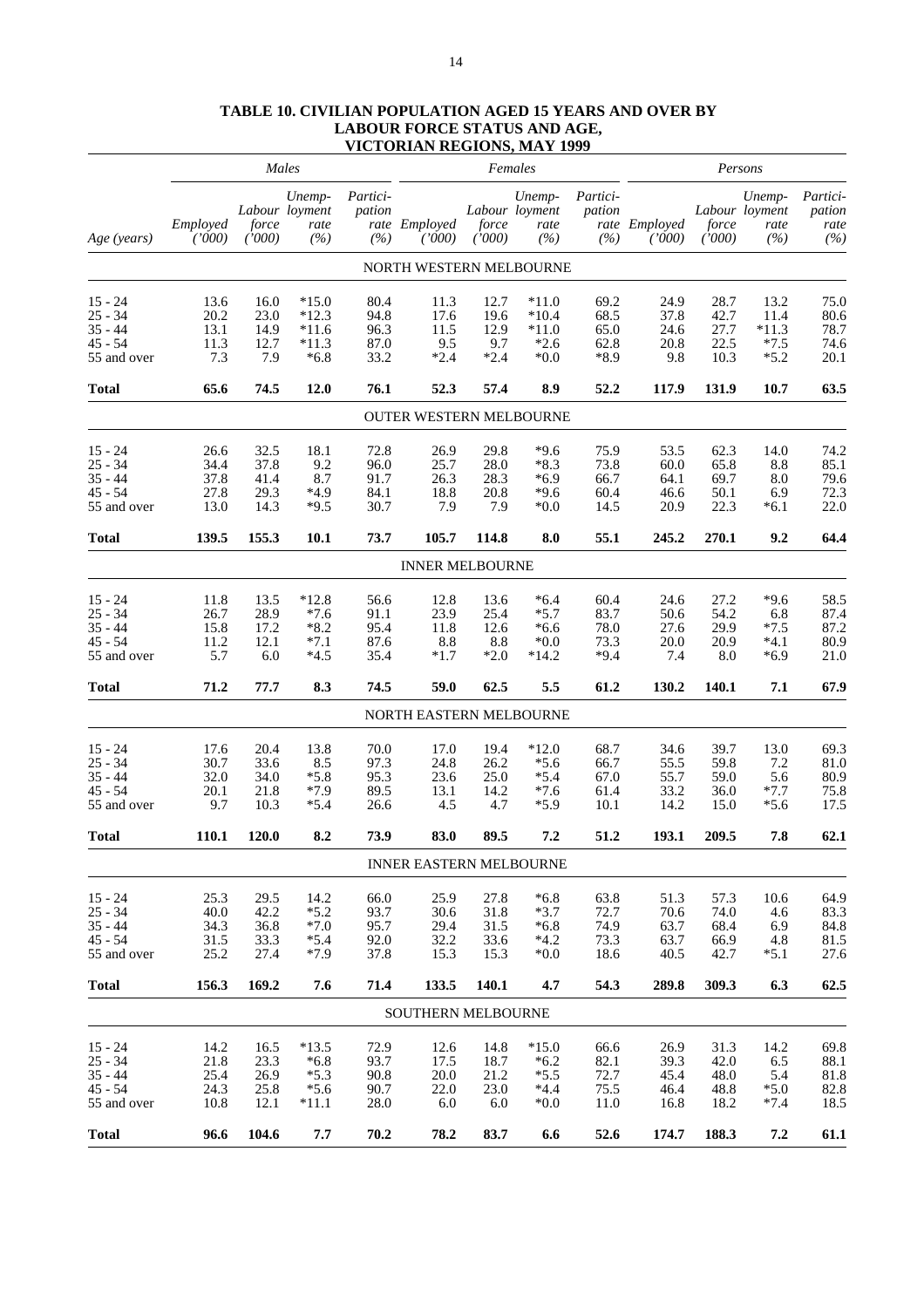|                                                                 | Males                                |                                      |                                                  |                                      | Females                                |                                        |                                                  |                                         | Persons                              |                                      |                                              |                                      |
|-----------------------------------------------------------------|--------------------------------------|--------------------------------------|--------------------------------------------------|--------------------------------------|----------------------------------------|----------------------------------------|--------------------------------------------------|-----------------------------------------|--------------------------------------|--------------------------------------|----------------------------------------------|--------------------------------------|
| Age (years)                                                     | Employed<br>(1000)                   | force<br>(1000)                      | Unemp-<br>Labour loyment<br>rate<br>(%)          | Partici-<br>pation<br>(%)            | rate Employed<br>(1000)                | force<br>(1000)                        | Unemp-<br>Labour loyment<br>rate<br>(%)          | Partici-<br>pation<br>(%)               | rate Employed<br>(1000)              | force<br>(1000)                      | Unemp-<br>Labour loyment<br>rate<br>(%)      | Partici-<br>pation<br>rate<br>(%)    |
|                                                                 |                                      |                                      |                                                  |                                      | <b>OUTER EASTERN MELBOURNE</b>         |                                        |                                                  |                                         |                                      |                                      |                                              |                                      |
| $15 - 24$<br>$25 - 34$<br>$35 - 44$<br>$45 - 54$<br>55 and over | 14.0<br>33.4<br>31.1<br>25.3<br>10.1 | 16.3<br>35.0<br>31.9<br>26.4<br>10.1 | $*14.3$<br>$*4.5$<br>$*2.5$<br>$*4.1$<br>$*0.0$  | 64.2<br>97.4<br>94.1<br>89.5<br>35.3 | 16.3<br>15.5<br>18.8<br>17.7<br>6.6    | 18.8<br>16.3<br>20.0<br>19.1<br>6.8    | $*13.3$<br>$*5.4$<br>$*5.6$<br>$*7.2$<br>$*4.1$  | 72.0<br>52.9<br>64.0<br>67.5<br>19.6    | 30.3<br>48.9<br>49.9<br>43.0<br>16.6 | 35.1<br>51.3<br>51.9<br>45.5<br>16.9 | 13.8<br>$*4.8$<br>$*3.7$<br>$*5.4$<br>$*1.7$ | 68.2<br>76.8<br>79.7<br>78.7<br>26.7 |
| <b>Total</b>                                                    | 113.8                                | 119.6                                | 4.8                                              | 78.1                                 | 74.9                                   | 81.0                                   | 7.6                                              | 53.5                                    | 188.7                                | 200.6                                | 6.0                                          | 65.9                                 |
|                                                                 |                                      |                                      |                                                  |                                      | <b>SOUTH EASTERN MELBOURNE</b>         |                                        |                                                  |                                         |                                      |                                      |                                              |                                      |
| $15 - 24$<br>$25 - 34$<br>$35 - 44$<br>$45 - 54$<br>55 and over | 16.8<br>21.1<br>23.3<br>20.9<br>8.9  | 18.8<br>23.6<br>24.5<br>22.4<br>9.5  | $*10.8$<br>$*10.7$<br>$*4.6$<br>$*6.6$<br>$*5.7$ | 68.4<br>97.4<br>91.4<br>85.6<br>34.5 | 17.6<br>19.3<br>16.2<br>13.7<br>$*3.5$ | 21.0<br>20.1<br>18.9<br>14.5<br>$*3.5$ | $*16.2$<br>$*4.3$<br>$*14.4$<br>$*5.6$<br>$*0.0$ | 71.4<br>65.7<br>66.4<br>67.5<br>$*13.3$ | 34.4<br>40.4<br>39.5<br>34.6<br>12.4 | 39.8<br>43.8<br>43.4<br>36.9<br>13.0 | 13.7<br>$*7.8$<br>8.9<br>$*6.2$<br>$*4.1$    | 69.9<br>79.7<br>78.5<br>77.4<br>24.1 |
| <b>Total</b>                                                    | 91.0                                 | 98.8                                 | 7.8                                              | 74.7                                 | 70.2                                   | 78.1                                   | 10.0                                             | 57.2                                    | 161.3                                | 176.8                                | 8.8                                          | 65.8                                 |
|                                                                 |                                      |                                      |                                                  |                                      | <b>MORNINGTON PENINSULA</b>            |                                        |                                                  |                                         |                                      |                                      |                                              |                                      |
| $15 - 24$<br>$25 - 34$<br>$35 - 44$<br>$45 - 54$<br>55 and over | 8.6<br>18.6<br>15.3<br>12.0<br>7.4   | 10.9<br>20.5<br>16.1<br>12.2<br>7.4  | $*20.8$<br>$*9.2$<br>$*5.0$<br>$*1.9$<br>$*0.0$  | 83.4<br>95.6<br>91.7<br>95.4<br>28.7 | 9.0<br>14.6<br>13.0<br>11.6<br>$*2.7$  | 10.8<br>14.9<br>13.0<br>12.3<br>$*2.7$ | $*16.8$<br>$*2.0$<br>$*0.0$<br>$*6.2$<br>$*0.0$  | 75.5<br>71.8<br>72.4<br>80.4<br>$*8.0$  | 17.6<br>33.2<br>28.4<br>23.6<br>10.1 | 21.7<br>35.4<br>29.2<br>24.6<br>10.1 | 18.8<br>$*6.2$<br>$*2.8$<br>$*4.1$<br>$*0.0$ | 79.3<br>83.9<br>81.9<br>87.2<br>17.0 |
| <b>Total</b>                                                    | 62.0                                 | 67.2                                 | 7.7                                              | 74.0                                 | 50.9                                   | 53.7                                   | 5.3                                              | 52.7                                    | 112.9                                | 120.9                                | 6.7                                          | 62.7                                 |

# **TABLE 10. CIVILIAN POPULATION AGED 15 YEARS AND OVER BY LABOUR FORCE STATUS AND AGE, VICTORIAN REGIONS, MAY 1999** *- continued*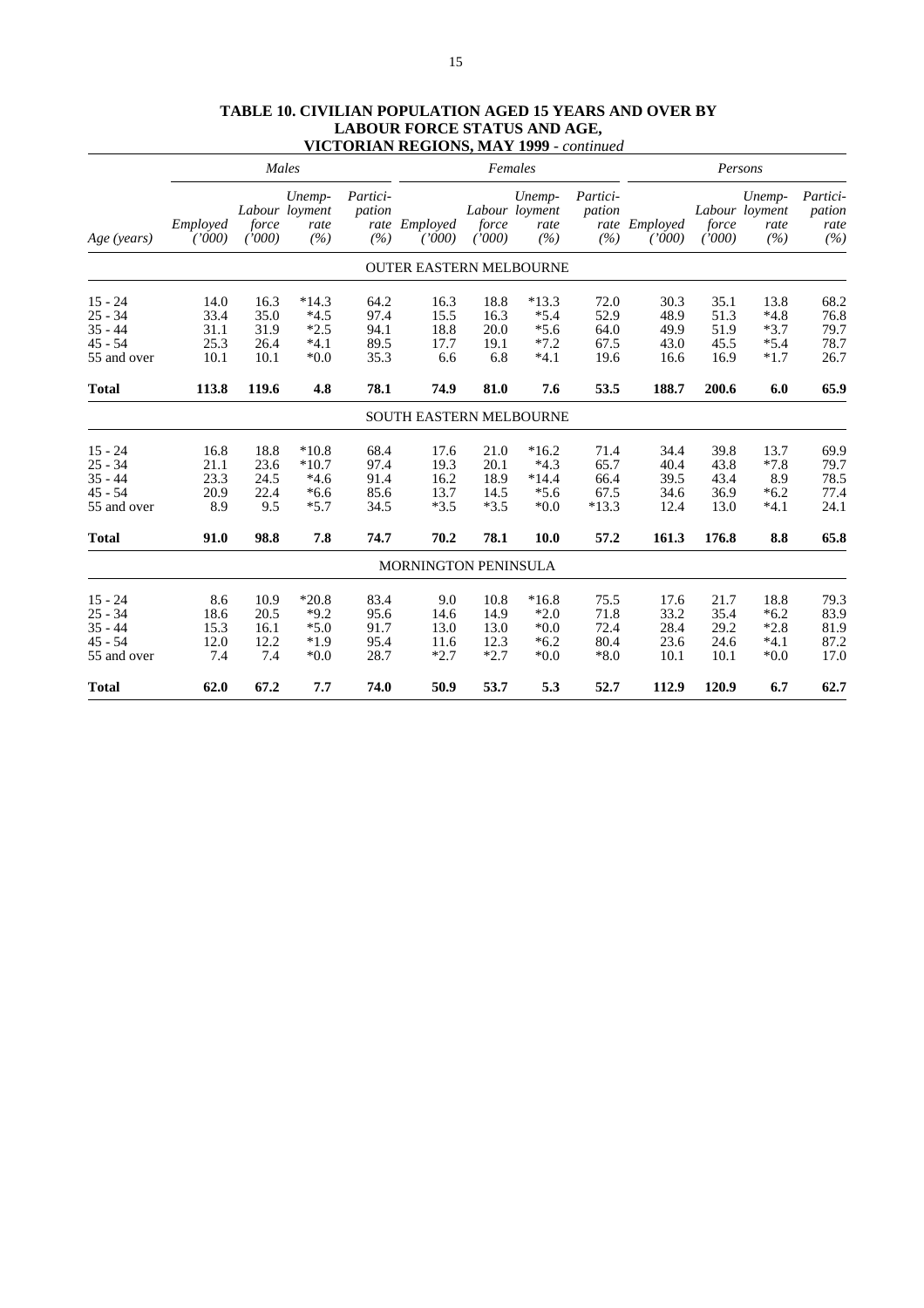|              |                    |                 | Males                                   |                           |                                |                 | Females                                 |                           |                         |                 | Persons                                 |                                   |
|--------------|--------------------|-----------------|-----------------------------------------|---------------------------|--------------------------------|-----------------|-----------------------------------------|---------------------------|-------------------------|-----------------|-----------------------------------------|-----------------------------------|
| Age (years)  | Employed<br>(1000) | force<br>(1000) | Unemp-<br>Labour loyment<br>rate<br>(%) | Partici-<br>pation<br>(%) | rate Employed<br>(1000)        | force<br>(1000) | Unemp-<br>Labour loyment<br>rate<br>(%) | Partici-<br>pation<br>(%) | rate Employed<br>(1000) | force<br>(1000) | Unemp-<br>Labour loyment<br>rate<br>(%) | Partici-<br>pation<br>rate<br>(%) |
|              |                    |                 |                                         |                           | <b>BARWON-WESTERN DISTRICT</b> |                 |                                         |                           |                         |                 |                                         |                                   |
| $15 - 24$    | 17.0               | 18.5            | $*8.0$                                  | 72.7                      | 14.4                           | 17.1            | $*15.8$                                 | 70.0                      | 31.4                    | 35.6            | 11.7                                    | 71.3                              |
| $25 - 34$    | 18.9               | 20.9            | $*9.3$                                  | 95.0                      | 15.2                           | 16.0            | $*5.3$                                  | 63.4                      | 34.1                    | 36.9            | $*7.5$                                  | 78.1                              |
| 35 - 44      | 19.2               | 21.6            | $*10.7$                                 | 94.9                      | 14.9                           | 15.5            | $*3.6$                                  | 62.5                      | 34.2                    | 37.0            | $*7.8$                                  | 78.0                              |
| $45 - 54$    | 21.2               | 23.2            | $*9.0$                                  | 88.5                      | 14.7                           | 15.4            | $*4.7$                                  | 64.1                      | 35.8                    | 38.6            | $*7.3$                                  | 76.8                              |
| 55 and over  | 10.0               | 11.3            | $*11.9$                                 | 32.1                      | $*3.0$                         | $*3.3$          | $*8.3$                                  | $*7.3$                    | 13.0                    | 14.6            | $*11.1$                                 | 18.1                              |
| <b>Total</b> | 86.3               | 95.5            | 9.6                                     | 72.5                      | 62.2                           | 67.3            | 7.6                                     | 46.8                      | 148.5                   | 162.8           | 8.8                                     | 59.1                              |
|              |                    |                 |                                         |                           | CENTRAL HIGHLANDS-WIMMERA      |                 |                                         |                           |                         |                 |                                         |                                   |
| $15 - 24$    | 12.1               | 14.1            | $*14.3$                                 | 75.1                      | 5.5                            | 6.8             | $*18.9$                                 | 64.1                      | 17.6                    | 20.9            | $*15.8$                                 | 71.1                              |
| $25 - 34$    | 11.6               | 11.6            | $^{\ast}0.0$                            | 100.0                     | 5.1                            | 5.6             | $*9.7$                                  | 54.8                      | 16.6                    | 17.2            | $*3.2$                                  | 78.7                              |
| 35 - 44      | 14.1               | 14.1            | $*0.0$                                  | 92.4                      | 12.3                           | 12.3            | $*0.0$                                  | 75.8                      | 26.5                    | 26.5            | $*0.0$                                  | 83.8                              |
| $45 - 54$    | 12.8               | 14.1            | $*9.2$                                  | 93.4                      | 9.0                            | 9.3             | $*2.7$                                  | 68.4                      | 21.8                    | 23.4            | $*6.6$                                  | 81.6                              |
| 55 and over  | 7.8                | 8.1             | $*3.1$                                  | 36.5                      | $*2.5$                         | $*2.5$          | $*0.0$                                  | $*11.2$                   | 10.3                    | 10.6            | $*2.3$                                  | 23.8                              |
| <b>Total</b> | 58.5               | 62.0            | $*5.8$                                  | 74.8                      | 34.4                           | 36.5            | $*5.7$                                  | 50.0                      | 92.9                    | 98.5            | 5.7                                     | 63.2                              |
|              |                    |                 |                                         |                           | LODDON-MALLEE                  |                 |                                         |                           |                         |                 |                                         |                                   |
| $15 - 24$    | 5.5                | 6.9             | $*20.1$                                 | 58.1                      | 8.5                            | 10.8            | $*21.1$                                 | 73.5                      | 14.0                    | 17.7            | $*20.7$                                 | 66.5                              |
| $25 - 34$    | 12.9               | 15.9            | *18.9                                   | 94.7                      | 8.7                            | 9.2             | $*5.9$                                  | 57.3                      | 21.6                    | 25.1            | $*14.1$                                 | 76.3                              |
| 35 - 44      | 13.8               | 14.7            | $*5.9$                                  | 92.6                      | 9.3                            | 10.1            | $*8.4$                                  | 58.0                      | 23.1                    | 24.8            | $*6.9$                                  | 74.5                              |
| $45 - 54$    | 8.6                | 9.4             | $*8.1$                                  | 77.1                      | 10.3                           | 11.5            | $*10.5$                                 | 70.8                      | 18.9                    | 20.9            | $*9.4$                                  | 73.5                              |
| 55 and over  | 8.2                | 8.8             | $*6.5$                                  | 29.2                      | 5.8                            | 6.1             | $*4.5$                                  | 16.2                      | 14.1                    | 14.9            | $*5.7$                                  | 22.0                              |
| <b>Total</b> | 49.1               | 55.7            | 11.8                                    | 64.1                      | 42.6                           | 47.7            | 10.8                                    | 46.8                      | 91.7                    | 103.5           | 11.3                                    | 54.7                              |
|              |                    |                 |                                         |                           | GOULBURN-OVENS-MURRAY          |                 |                                         |                           |                         |                 |                                         |                                   |
| $15 - 24$    | 8.5                | 9.8             | $*13.2$                                 | 56.6                      | 10.0                           | 10.5            | $*5.0$                                  | 58.5                      | 18.4                    | 20.2            | $*8.9$                                  | 57.6                              |
| $25 - 34$    | 17.2               | 18.9            | $*9.2$                                  | 84.3                      | 12.4                           | 12.9            | $*4.2$                                  | 62.9                      | 29.5                    | 31.8            | $*7.2$                                  | 74.1                              |
| $35 - 44$    | 19.3               | 19.9            | $*2.9$                                  | 85.1                      | 17.1                           | 18.0            | $*4.7$                                  | 82.0                      | 36.4                    | 37.8            | $*3.8$                                  | 83.6                              |
| $45 - 54$    | 17.9               | 18.2            | $*1.5$                                  | 84.6                      | 12.9                           | 13.2            | $*1.9$                                  | 68.4                      | 30.9                    | 31.4            | $*1.7$                                  | 76.9                              |
| 55 and over  | 11.0               | 11.0            | $*0.0$                                  | 34.7                      | 5.8                            | 6.4             | $*8.7$                                  | 18.8                      | 16.8                    | 17.3            | $*3.2$                                  | 26.5                              |
| <b>Total</b> | 73.8               | 77.7            | $*5.0$                                  | 66.9                      | 58.2                           | 60.9            | $*4.5$                                  | 53.7                      | 132.0                   | 138.6           | 4.8                                     | 60.4                              |
|              |                    |                 |                                         |                           |                                | ALL GIPPSLAND   |                                         |                           |                         |                 |                                         |                                   |
| $15 - 24$    | 7.7                | 9.9             | $*22.1$                                 | 66.8                      | 5.9                            | 7.6             | $*21.6$                                 | 55.8                      | 13.6                    | 17.5            | $*21.9$                                 | 61.5                              |
| $25 - 34$    | 6.5                | 7.9             | $*17.9$                                 | 93.8                      | 5.7                            | 6.2             | $*7.7$                                  | 58.5                      | 12.2                    | 14.1            | $*13.4$                                 | 74.1                              |
| $35 - 44$    | 16.1               | 16.6            | $*3.5$                                  | 87.8                      | 12.1                           | 12.9            | $*6.5$                                  | 68.6                      | 28.1                    | 29.5            | $*4.8$                                  | 78.2                              |
| $45 - 54$    | 10.5               | 12.1            | $*12.7$                                 | 90.5                      | 7.9                            | 8.2             | $*3.1$                                  | 67.2                      | 18.4                    | 20.2            | $*8.8$                                  | 79.4                              |
| 55 and over  | 5.7                | 6.8             | $*15.7$                                 | 27.4                      | $*3.3$                         | $*3.3$          | $*0.0$                                  | $*12.7$                   | 9.0                     | 10.1            | $*10.5$                                 | 19.9                              |
| <b>Total</b> | 46.5               | 53.3            | 12.7                                    | 66.3                      | 35.0                           | 38.2            | $*8.4$                                  | 47.0                      | 81.5                    | 91.4            | 10.9                                    | 56.6                              |

# **TABLE 10. CIVILIAN POPULATION AGED 15 YEARS AND OVER BY LABOUR FORCE STATUS AND AGE, VICTORIAN REGIONS, MAY 1999** *- continued*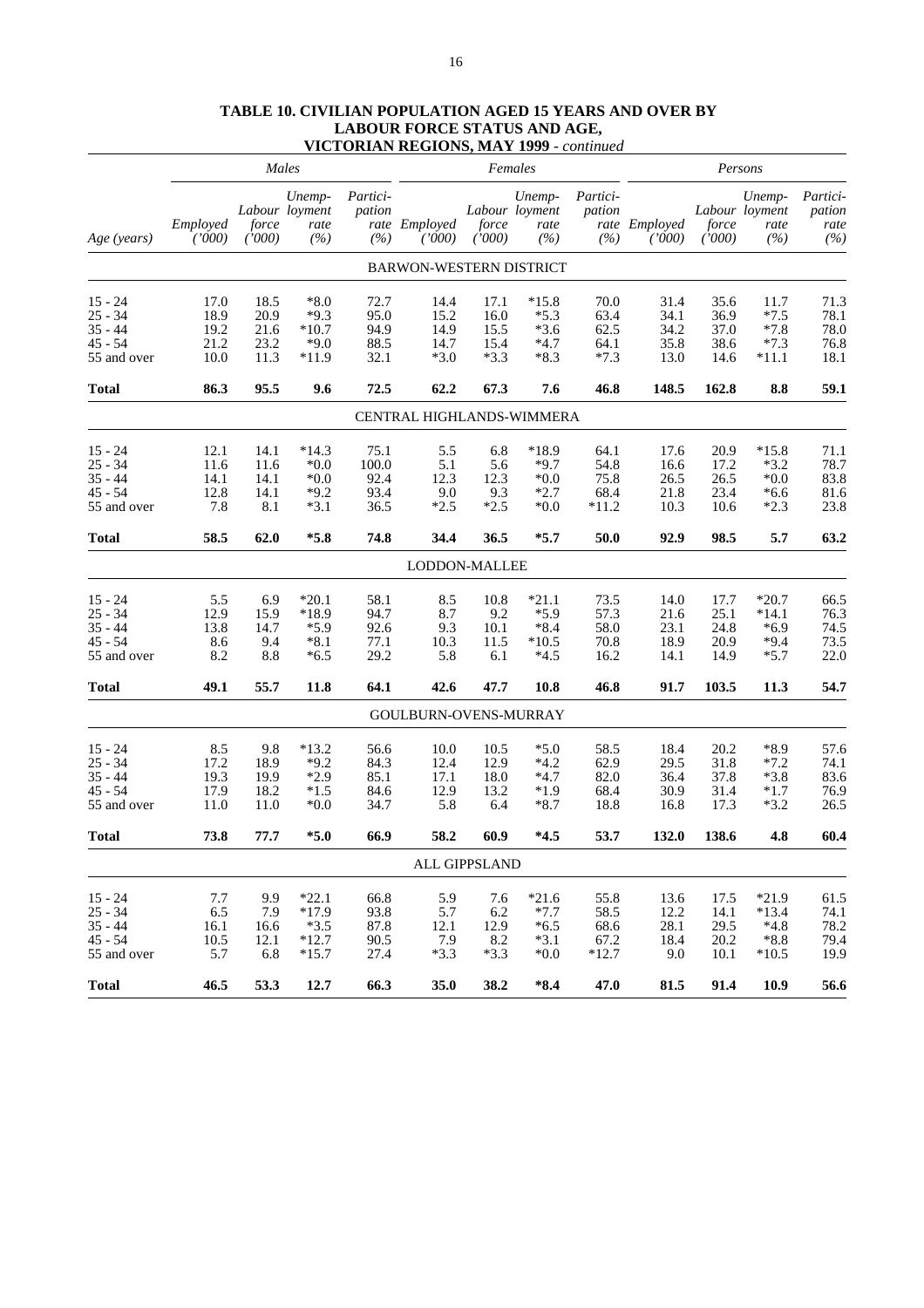# **TABLE 10. CIVILIAN POPULATION AGED 15 YEARS AND OVER BY LABOUR FORCE STATUS AND AGE, VICTORIAN REGIONS, MAY 1999** *- continued*

|             |                    |                           | Males                            |                           |                               |                           | Females                          |                           |                         |                           | Persons                          |                                   |
|-------------|--------------------|---------------------------|----------------------------------|---------------------------|-------------------------------|---------------------------|----------------------------------|---------------------------|-------------------------|---------------------------|----------------------------------|-----------------------------------|
| Age (years) | Employed<br>(1000) | Labour<br>force<br>(1000) | Unemp-<br>loyment<br>rate<br>(%) | Partici-<br>pation<br>(%) | rate Employed<br>(1000)       | Labour<br>force<br>(1000) | Unemp-<br>loyment<br>rate<br>(%) | Partici-<br>pation<br>(%) | rate Employed<br>(7000) | Labour<br>force<br>(1000) | Unemp-<br>loyment<br>rate<br>(%) | Partici-<br>pation<br>rate<br>(%) |
|             |                    |                           |                                  |                           | TOTAL MELBOURNE MSR           |                           |                                  |                           |                         |                           |                                  |                                   |
| $15 - 19 -$ | 45.4               | 59.0                      | 23.2                             | 50.9                      | 51.4                          | 61.0                      | 15.7                             | 54.2                      | 96.8                    | 120.1                     | 19.4                             | 52.5                              |
| $15 - 17$   | 18.2               | 25.6                      | 28.9                             | 38.2                      | 20.9                          | 26.0                      | 19.5                             | 40.2                      | 39.1                    | 51.5                      | 24.2                             | 39.2                              |
| $18 - 19$   | 27.2               | 33.5                      | 18.8                             | 68.2                      | 30.6                          | 35.1                      | 12.9                             | 73.1                      | 57.7                    | 68.5                      | 15.8                             | 70.6                              |
| $20 - 24$   | 103.2              | 115.3                     | 10.6                             | 85.6                      | 98.1                          | 107.8                     | 9.0                              | 81.8                      | 201.2                   | 223.1                     | 9.8                              | 83.7                              |
| $25 - 34$   | 246.9              | 268.0                     | 7.9                              | 95.2                      | 189.4                         | 201.0                     | 5.8                              | 70.5                      | 436.2                   | 469.0                     | 7.0                              | 82.8                              |
| $35 - 44$   | 228.2              | 243.7                     | 6.3                              | 93.5                      | 170.7                         | 183.4                     | 6.9                              | 69.3                      | 398.9                   | 427.1                     | 6.6                              | 81.3                              |
| $45 - 54$   | 184.4              | 195.9                     | 5.9                              | 88.8                      | 147.4                         | 156.1                     | 5.6                              | 68.9                      | 331.8                   | 352.0                     | 5.7                              | 78.7                              |
| $55 - 59$   | 52.7               | 57.5                      | 8.4                              | 70.6                      | 32.0                          | 32.9                      | $*2.6$                           | 40.9                      | 84.7                    | 90.4                      | 6.3                              | 55.9                              |
| $60 - 64$   | 30.4               | 31.4                      | $*3.5$                           | 47.7                      | 12.4                          | 12.4                      | $*0.0*$                          | 18.3                      | 42.7                    | 43.8                      | $*2.5$                           | 32.8                              |
| 65 and over | 15.1               | 15.9                      | $*5.4$                           | 9.0                       | 6.2                           | 6.2                       | $*0.0*$                          | 2.6                       | 21.2                    | 22.1                      | $*3.9$                           | 5.4                               |
| Total       | 906.1              | 986.9                     | 8.2                              | 73.8                      | 707.6                         | 760.8                     | 7.0                              | 54.3                      |                         | 1,613.7 1,747.7           | 7.7                              | 63.8                              |
|             |                    |                           |                                  |                           | TOTAL BALANCE OF VICTORIA MSR |                           |                                  |                           |                         |                           |                                  |                                   |
| $15 - 19 -$ | 22.4               | 27.9                      | 19.9                             | 57.4                      | 20.9                          | 25.8                      | 18.9                             | 56.9                      | 43.3                    | 53.7                      | 19.4                             | $\overline{57.2}$                 |
| $15 - 17$   | 10.6               | 14.2                      | $*25.6$                          | 45.9                      | 12.0                          | 14.5                      | $*17.2$                          | 49.6                      | 22.6                    | 28.8                      | 21.3                             | 47.7                              |
| $18 - 19$   | 11.8               | 13.7                      | $*14.0$                          | 77.4                      | 8.9                           | 11.3                      | $*21.1$                          | 70.3                      | 20.7                    | 25.0                      | $*17.2$                          | 74.1                              |
| $20 - 24$   | 28.5               | 31.3                      | $*9.0$                           | 79.0                      | 23.4                          | 26.9                      | $*13.2$                          | 75.1                      | 51.9                    | 58.3                      | 10.9                             | 77.1                              |
| $25 - 34$   | 67.0               | 75.1                      | 10.8                             | 92.6                      | 47.1                          | 50.0                      | $*5.9$                           | 60.4                      | 114.1                   | 125.2                     | 8.8                              | 76.3                              |
| $35 - 44$   | 82.6               | 86.9                      | $*5.0$                           | 90.3                      | 65.7                          | 68.8                      | $*4.5$                           | 69.4                      | 148.3                   | 155.7                     | 4.8                              | 79.7                              |
| $45 - 54$   | 71.0               | 77.0                      | 7.7                              | 87.1                      | 54.8                          | 57.5                      | $*4.7$                           | 67.5                      | 125.9                   | 134.5                     | 6.4                              | 77.5                              |
| $55 - 59$   | 18.9               | 20.9                      | $*9.6$                           | 63.5                      | 11.9                          | 13.0                      | $*8.5$                           | 40.2                      | 30.7                    | 33.8                      | $*9.2$                           | 51.9                              |
| $60 - 64$   | 12.8               | 14.1                      | $*8.8$                           | 49.2                      | 5.2                           | 5.2                       | $*0.0*$                          | 17.9                      | 18.0                    | 19.2                      | $*6.4$                           | 33.5                              |
| 65 and over | 11.0               | 11.0                      | $*0.0$                           | 13.4                      | $*3.4$                        | *3.4                      | $*0.0*$                          | $*3.3$                    | 14.4                    | 14.4                      | $*0.0$                           | 7.7                               |
| Total       | 314.2              | 344.2                     | 8.7                              | 69.1                      | 232.4                         | 250.6                     | 7.3                              | 48.8                      | 546.6                   | 594.9                     | 8.1                              | 58.8                              |
|             |                    |                           |                                  |                           | TOTAL VICTORIA                |                           |                                  |                           |                         |                           |                                  |                                   |
| $15 - 19 -$ | 67.7               | 87.0                      | $\overline{22.1}$                | 52.8                      | 72.4                          | 86.8                      | 16.7                             | 55.0                      | 140.1                   | 173.8                     | 19.4                             | 53.9                              |
| $15 - 17$   | 28.8               | 39.8                      | 27.7                             | 40.6                      | 32.9                          | 40.5                      | 18.7                             | 43.1                      | 61.7                    | 80.3                      | 23.2                             | 41.9                              |
| $18 - 19$   | 39.0               | 47.2                      | 17.4                             | 70.6                      | 39.4                          | 46.3                      | 14.9                             | 72.4                      | 78.4                    | 93.5                      | 16.1                             | 71.5                              |
| $20 - 24$   | 131.6              | 146.7                     | 10.2                             | 84.1                      | 121.5                         | 134.7                     | 9.8                              | 80.4                      | 253.1                   | 281.4                     | 10.0                             | 82.3                              |
| $25 - 34$   | 313.9              | 343.1                     | 8.5                              | 94.6                      | 236.4                         | 251.1                     | 5.8                              | 68.2                      | 550.4                   | 594.2                     | 7.4                              | 81.3                              |
| $35 - 44$   | 310.7              | 330.5                     | 6.0                              | 92.6                      | 236.4                         | 252.2                     | 6.3                              | 69.3                      | 547.2                   | 582.8                     | 6.1                              | 80.9                              |
| $45 - 54$   | 255.5              | 272.9                     | 6.4                              | 88.3                      | 202.2                         | 213.6                     | 5.3                              | 68.5                      | 457.7                   | 486.5                     | 5.9                              | 78.4                              |
| $55 - 59$   | 71.6               | 78.4                      | 8.7                              | 68.5                      | 43.9                          | 45.9                      | $*4.2$                           | 40.7                      | 115.5                   | 124.3                     | 7.1                              | 54.7                              |
| $60 - 64$   | 43.2               | 45.5                      | $*5.1$                           | 48.2                      | 17.6                          | 17.6                      | $*0.0*$                          | 18.2                      | 60.8                    | 63.1                      | $*3.7$                           | 33.0                              |
| 65 and over | 26.1               | 27.0                      | $*3.2$                           | 10.4                      | 9.5                           | 9.5                       | $*0.0*$                          | 2.8                       | 35.7                    | 36.5                      | $*2.4$                           | 6.1                               |
| Total       |                    | 1,220.4 1,331.1           | 8.3                              | 72.5                      |                               | 940.0 1,011.5             | 7.1                              | 52.8                      |                         | 2,160.3 2,342.6           | 7.8                              | 62.4                              |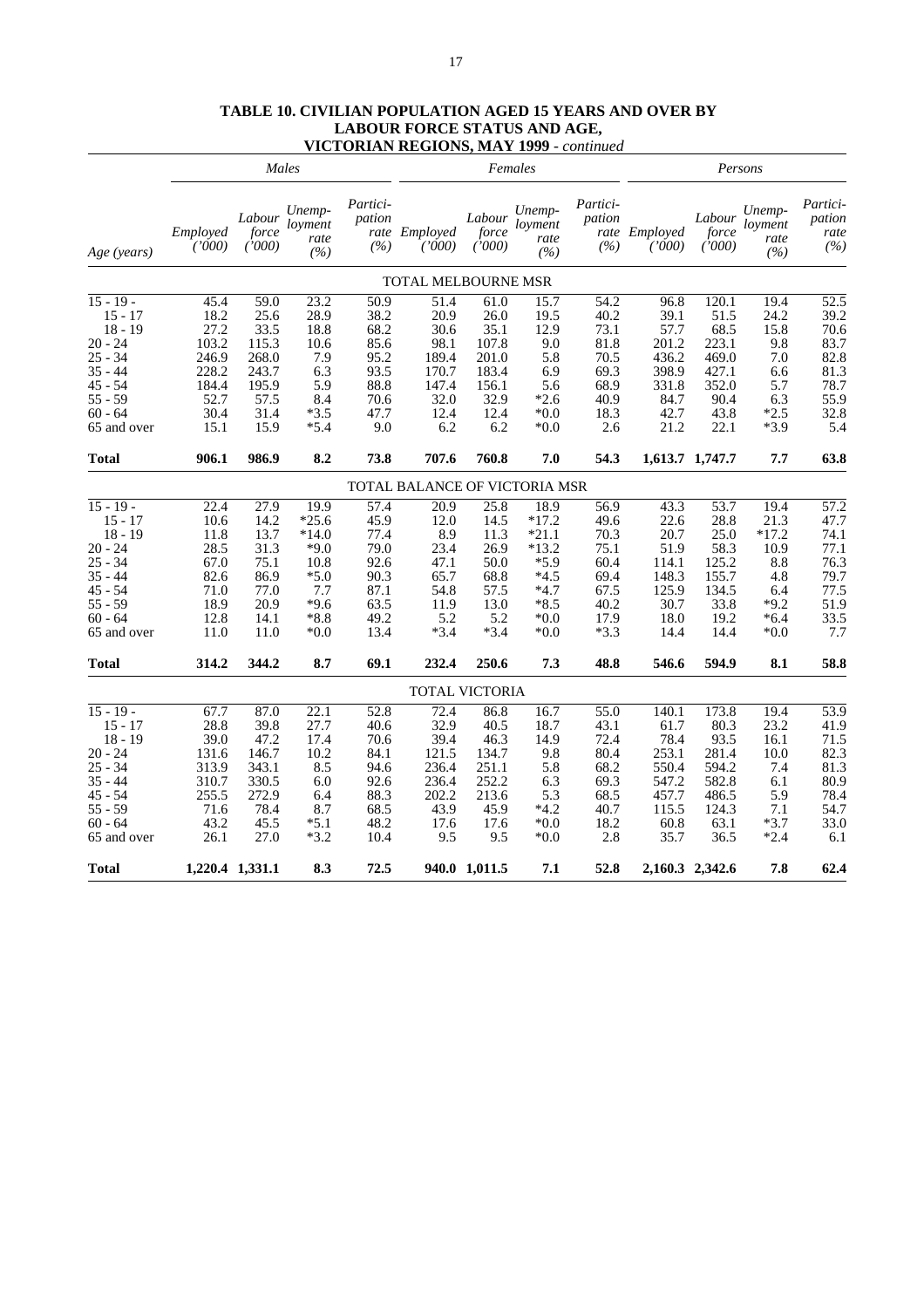#### **TABLE 11. EMPLOYED PERSONS BY INDUSTRY AND OCCUPATION(a) BY AGE, VICTORIA, MAY 1999 ('000)**

|                                          |           |                  |                   | Age group (years) |           |           |                |         |
|------------------------------------------|-----------|------------------|-------------------|-------------------|-----------|-----------|----------------|---------|
| Classification                           | $15 - 19$ | $20 - 24$        | $25 - 34$         | $35 - 44$         | $45 - 54$ | $55 - 59$ | 60 and<br>over | Total   |
|                                          |           |                  | <b>INDUSTRY</b>   |                   |           |           |                |         |
| Agriculture, forestry and fishing        | $*4.2$    | $\overline{7.2}$ | 11.0              | 15.3              | 21.2      | 8.4       | 18.1           | 85.3    |
| Mining                                   | $*0.0*$   | $*0.3$           | $*0.3$            | $*1.2$            | $*1.0$    | $*0.6$    | $*0.0$         | $*3.4$  |
| Manufacturing                            | 13.0      | 33.4             | 96.9              | 93.1              | 73.1      | 18.0      | 12.5           | 340.0   |
| Electricity, gas and water supply        | $*0.3$    | $*1.3$           | $*4.4$            | 6.0               | 4.7       | $*1.1$    | $*0.5$         | 18.3    |
| Construction                             | 6.4       | 18.6             | 40.0              | 44.1              | 25.3      | 7.7       | 5.1            | 147.3   |
| Wholesale trade                          | $*3.6$    | 10.1             | 39.6              | 35.7              | 22.2      | 7.6       | 5.6            | 124.4   |
| Retail trade                             | 72.9      | 58.8             | 75.7              | 55.1              | 53.5      | 7.7       | 10.8           | 334.5   |
| Accommodation, cafes and restaurants     | 13.0      | 20.0             | 18.7              | 14.9              | 11.8      | $*4.5$    | $*3.4$         | 86.3    |
| Transport and storage                    | $*1.5$    | 8.2              | 19.0              | 31.9              | 23.8      | 6.3       | $*3.5$         | 94.2    |
| Communication services                   | $*0.6$    | $*4.2$           | 13.0              | 11.5              | 10.9      | $*1.1$    | $*0.5$         | 41.9    |
| Finance and insurance                    | $*0.8$    | 7.4              | 28.2              | 21.6              | 17.4      | $*3.0$    | $*2.2$         | 80.7    |
| Property and business services           | 6.9       | 29.3             | 77.8              | 66.1              | 54.4      | 16.2      | 12.6           | 263.3   |
| Government administration and            |           |                  |                   |                   |           |           |                |         |
| defence                                  | $*0.6$    | 5.1              | 15.5              | 20.4              | 18.2      | 6.9       | $*0.8$         | 67.5    |
| Education                                | $*3.0$    | 10.0             | 30.0              | 41.5              | 49.1      | 8.1       | 4.8            | 146.5   |
| Health and community services            | $*3.0$    | 19.0             | 42.1              | 51.3              | 50.8      | 11.7      | 8.7            | 186.6   |
| Cultural and recreational services       | 6.1       | 10.6             | 19.0              | 12.6              | 6.1       | $*2.8$    | $*2.9$         | 60.0    |
| Personal and other services              | $*4.3$    | 9.6              | 19.0              | 25.1              | 14.0      | $*3.9$    | $*4.3$         | 80.2    |
| <b>Total</b>                             | 140.1     | 253.1            | 550.4             | 547.2             | 457.7     | 115.5     | 96.4           | 2,160.3 |
|                                          |           |                  | <b>OCCUPATION</b> |                   |           |           |                |         |
| Managers and administrators              | $*0.4$    | $*3.7$           | 23.0              | 45.4              | 51.2      | 14.7      | 21.7           | 160.0   |
| Professionals                            | $*1.8$    | 34.4             | 118.0             | 108.5             | 99.5      | 22.5      | 15.4           | 400.3   |
| Associate professionals                  | $*4.2$    | 20.0             | 68.3              | 65.8              | 55.1      | 15.1      | 11.3           | 239.8   |
| Tradespersons and related workers        | 17.3      | 41.0             | 78.0              | 76.1              | 48.7      | 17.0      | 10.4           | 288.6   |
| Advanced clerical and service workers    | $*1.5$    | 7.0              | 23.9              | 30.0              | 25.4      | $*4.2$    | $*2.2$         | 94.1    |
| Intermediate clerical, sales and service |           |                  |                   |                   |           |           |                |         |
| workers                                  | 19.7      | 59.7             | 100.4             | 81.2              | 70.3      | 13.3      | 10.9           | 355.8   |
| Intermediate production and transport    |           |                  |                   |                   |           |           |                |         |
| workers                                  | 10.0      | 17.1             | 49.1              | 59.2              | 42.0      | 12.3      | 7.4            | 197.2   |
| Elementary clerical, sales and service   |           |                  |                   |                   |           |           |                |         |
| workers                                  | 57.5      | 42.3             | 50.8              | 35.5              | 25.8      | 6.4       | 5.8            | 224.0   |
| Labourers and related workers            | 27.7      | 27.7             | 39.0              | 45.4              | 39.7      | 10.0      | 11.2           | 200.6   |
| <b>Total</b>                             | 140.1     | 253.1            | 550.4             | 547.2             | 457.7     | 115.5     | 96.4           | 2,160.3 |

(a) From August 1996, occupation data are classified to the Australian Standard Classification of Occupations, Second Edition. See the Explanatory notes for details.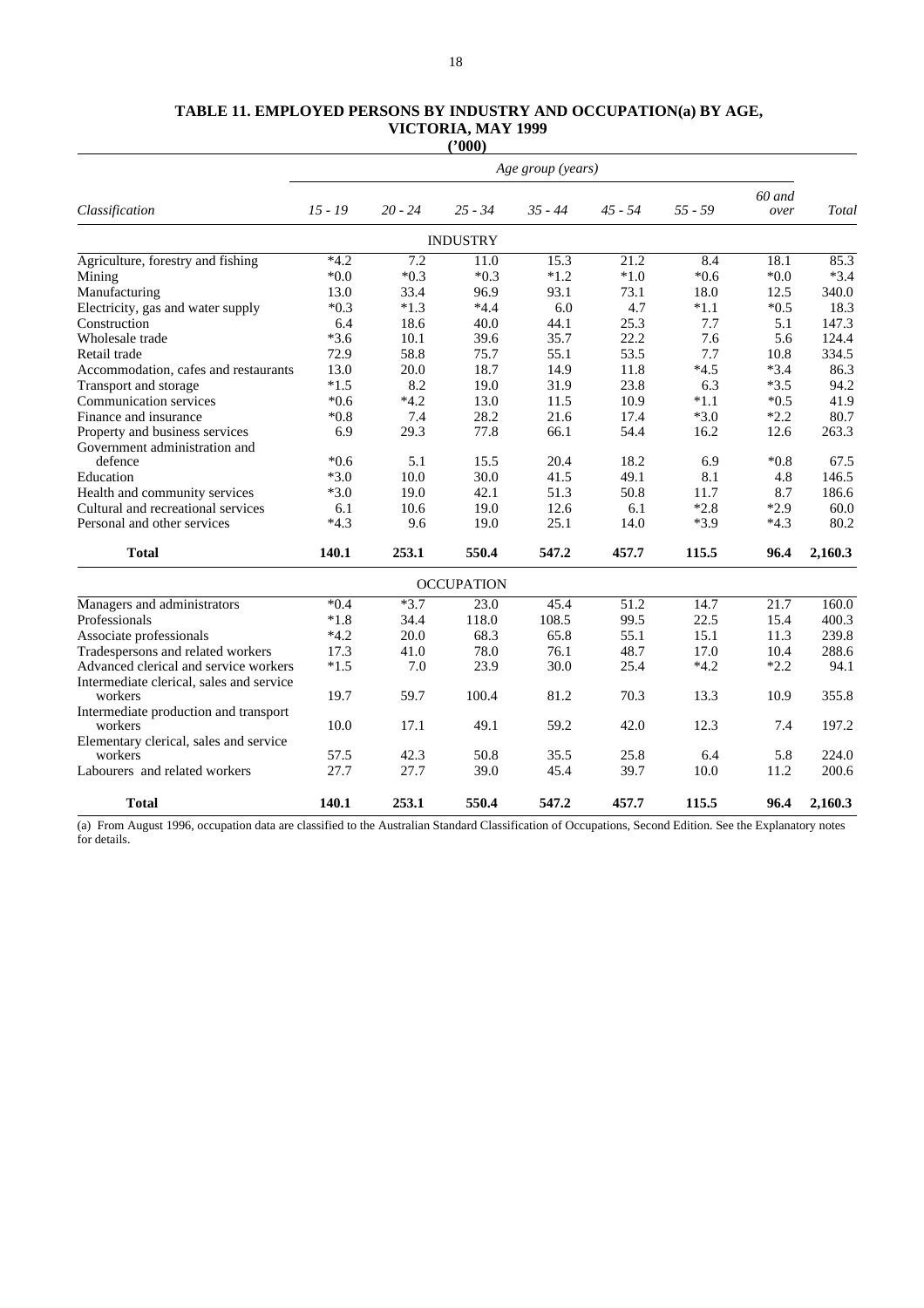| TABLE 12. EMPLOYED PERSONS BY INDUSTRY AND OCCUPATION(a) BY MARITAL STATUS, |
|-----------------------------------------------------------------------------|
| VICTORIA, MAY 1999                                                          |
| $^{\prime\prime}000$ )                                                      |

|                                          |                | Males  |                   |                | Females |        | Persons        |        |         |
|------------------------------------------|----------------|--------|-------------------|----------------|---------|--------|----------------|--------|---------|
| Classification                           | <b>Married</b> | Other  | Total             | <b>Married</b> | Other   | Total  | <b>Married</b> | Other  | Total   |
|                                          |                |        | <b>INDUSTRY</b>   |                |         |        |                |        |         |
| Agriculture, forestry and fishing        | 39.8           | 18.8   | 58.6              | 21.6           | 5.1     | 26.8   | 61.5           | 23.9   | 85.3    |
| Mining                                   | $*2.8$         | $*0.3$ | $*3.1$            | $*0.3$         | $*0.0$  | $*0.3$ | $*3.1$         | $*0.3$ | $*3.4$  |
| Manufacturing                            | 160.5          | 81.3   | 241.9             | 65.3           | 32.8    | 98.1   | 225.9          | 114.1  | 340.0   |
| Electricity, gas and water supply        | 11.8           | $*2.6$ | 14.4              | $*2.2$         | $*1.7$  | $*3.9$ | 14.0           | $*4.3$ | 18.3    |
| Construction                             | 82.4           | 47.7   | 130.1             | 14.3           | $*2.8$  | 17.2   | 96.7           | 50.5   | 147.3   |
| Wholesale trade                          | 57.5           | 24.1   | 81.6              | 28.6           | 14.2    | 42.8   | 86.0           | 38.4   | 124.4   |
| Retail trade                             | 77.1           | 88.9   | 166.0             | 68.7           | 99.9    | 168.5  | 145.7          | 188.8  | 334.5   |
| Accommodation, cafes and restaurants     | 16.6           | 25.0   | 41.7              | 18.6           | 26.0    | 44.6   | 35.2           | 51.1   | 86.3    |
| Transport and storage                    | 54.1           | 17.9   | 72.0              | 12.2           | 10.0    | 22.2   | 66.3           | 27.9   | 94.2    |
| Communication services                   | 18.0           | 9.9    | 27.8              | 8.4            | 5.6     | 14.0   | 26.4           | 15.5   | 41.9    |
| Finance and insurance                    | 31.6           | 11.8   | 43.4              | 20.7           | 16.5    | 37.3   | 52.3           | 28.4   | 80.7    |
| Property and business services           | 96.5           | 57.8   | 154.3             | 63.5           | 45.4    | 108.9  | 160.0          | 103.3  | 263.3   |
| Government administration and            |                |        |                   |                |         |        |                |        |         |
| defence                                  | 19.7           | 9.1    | 28.8              | 23.5           | 15.2    | 38.7   | 43.2           | 24.2   | 67.5    |
| Education                                | 30.8           | 14.7   | 45.4              | 65.4           | 35.6    | 101.1  | 96.2           | 50.3   | 146.5   |
| Health and community services            | 26.0           | 16.3   | 42.3              | 89.2           | 55.1    | 144.3  | 115.2          | 71.4   | 186.6   |
| Cultural and recreational services       | 13.2           | 14.1   | 27.3              | 14.5           | 18.1    | 32.6   | 27.7           | 32.3   | 60.0    |
| Personal and other services              | 30.7           | 10.8   | 41.5              | 19.2           | 19.4    | 38.7   | 49.9           | 30.3   | 80.2    |
| <b>Total</b>                             | 769.2          | 451.2  | 1,220.4           | 536.3          | 403.7   | 940.0  | 1,305.4        | 854.9  | 2,160.3 |
|                                          |                |        | <b>OCCUPATION</b> |                |         |        |                |        |         |
| Managers and administrators              | 94.9           | 24.4   | 119.3             | 29.4           | 11.3    | 40.7   | 124.3          | 35.8   | 160.0   |
| Professionals                            | 140.0          | 65.2   | 205.2             | 116.7          | 78.3    | 195.0  | 256.7          | 143.6  | 400.3   |
| Associate professionals                  | 113.3          | 43.5   | 156.9             | 51.0           | 31.9    | 82.9   | 164.3          | 75.5   | 239.8   |
| Tradespersons and related workers        | 159.5          | 100.5  | 260.0             | 16.1           | 12.4    | 28.6   | 175.6          | 113.0  | 288.6   |
| Advanced clerical and service workers    | 8.3            | $*4.4$ | 12.6              | 58.6           | 22.8    | 81.4   | 66.9           | 27.2   | 94.1    |
| Intermediate clerical, sales and service |                |        |                   |                |         |        |                |        |         |
| workers                                  | 57.2           | 44.5   | 101.7             | 135.8          | 118.3   | 254.1  | 192.9          | 162.8  | 355.8   |
| Intermediate production and transport    |                |        |                   |                |         |        |                |        |         |
| workers                                  | 107.0          | 58.9   | 165.8             | 20.1           | 11.2    | 31.4   | 127.1          | 70.1   | 197.2   |
| Elementary clerical, sales and service   |                |        |                   |                |         |        |                |        |         |
| workers                                  | 25.9           | 46.9   | 72.7              | 58.2           | 93.1    | 151.3  | 84.1           | 139.9  | 224.0   |
| Labourers and related workers            | 63.2           | 62.9   | 126.1             | 50.3           | 24.2    | 74.5   | 113.5          | 87.1   | 200.6   |
| <b>Total</b>                             | 769.2          | 451.2  | 1,220.4           | 536.3          | 403.7   | 940.0  | 1,305.4        | 854.9  | 2,160.3 |

(a) From August 1996, occupation data are classified to the Australian Standard Classification of Occupations, Second Edition. See the Explanatory notes for details.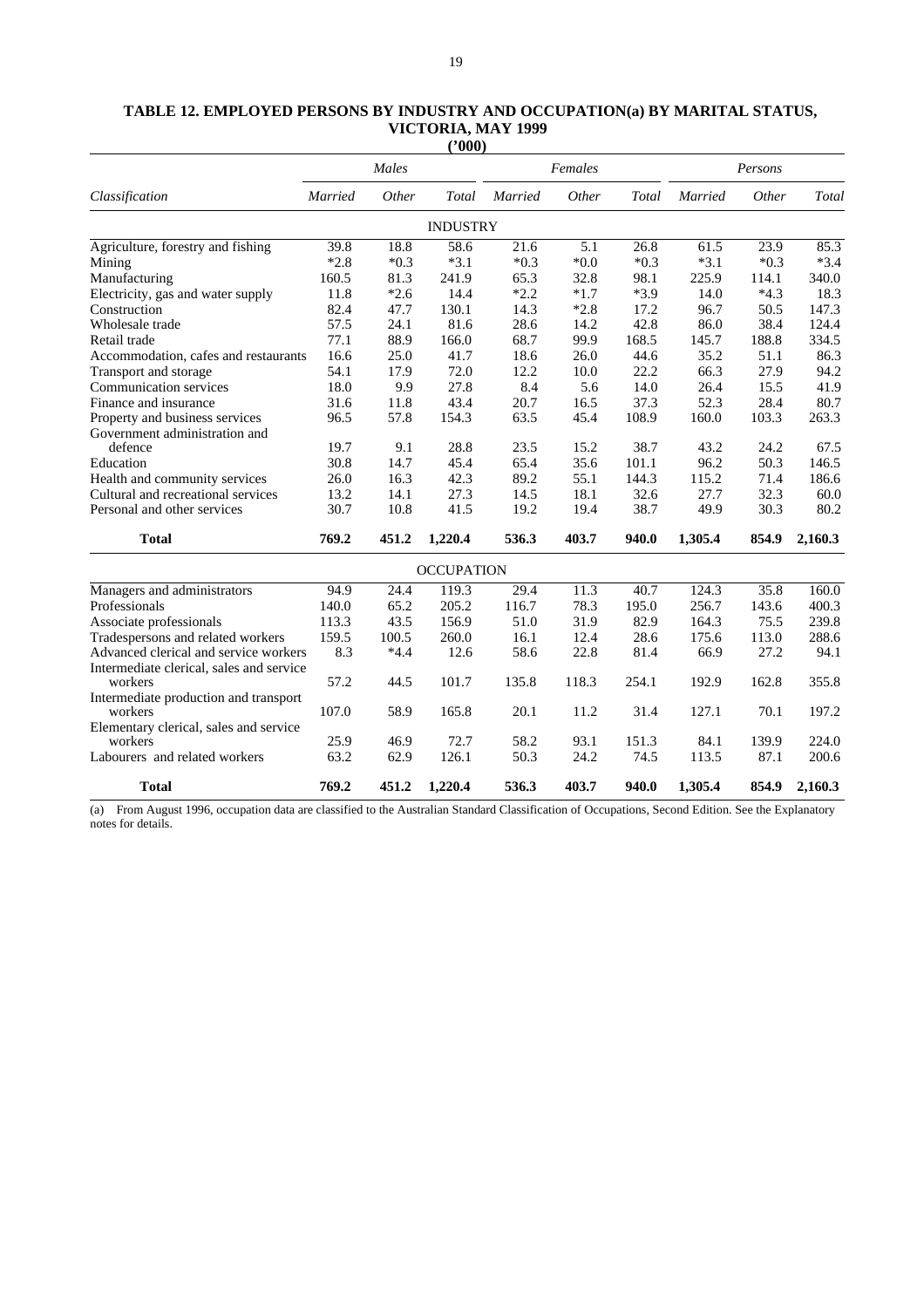|                                          |                | Males   |                   |         | Females |         |                | Persons |         |
|------------------------------------------|----------------|---------|-------------------|---------|---------|---------|----------------|---------|---------|
| Classification                           | <b>Married</b> | Other   | Total             | Married | Other   | Total   | <b>Married</b> | Other   | Total   |
|                                          |                |         | <b>INDUSTRY</b>   |         |         |         |                |         |         |
| Agriculture, forestry and fishing        | 48.7           | 37.0    | 44.9              | 27.3    | 31.0    | 28.0    | 41.1           | 35.7    | 39.6    |
| Mining                                   | $*42.3$        | $*39.0$ | $*42.0$           | $*18.0$ | $*0.0$  | $*18.0$ | $*40.3$        | $*39.0$ | $*40.2$ |
| Manufacturing                            | 42.6           | 40.1    | 41.8              | 33.2    | 36.2    | 34.2    | 39.9           | 39.0    | 39.6    |
| Electricity, gas and water supply        | 41.1           | $*37.1$ | 40.4              | $*34.3$ | $*50.0$ | 41.3    | 40.1           | 42.3    | 40.6    |
| Construction                             | 43.9           | 41.6    | 43.1              | 17.3    | $*34.9$ | 20.2    | 39.9           | 41.3    | 40.4    |
| Wholesale trade                          | 44.2           | 38.8    | 42.6              | 30.8    | 35.4    | 32.3    | 39.7           | 37.5    | 39.0    |
| Retail trade                             | 44.5           | 29.4    | 36.4              | 28.1    | 22.2    | 24.6    | 36.8           | 25.6    | 30.5    |
| Accommodation, cafes and restaurants     | 46.8           | 30.3    | 36.9              | 32.0    | 23.7    | 27.1    | 38.9           | 26.9    | 31.8    |
| Transport and storage                    | 43.9           | 37.1    | 42.2              | 27.0    | 31.1    | 28.8    | 40.8           | 34.9    | 39.1    |
| Communication services                   | 41.7           | 38.5    | 40.6              | 31.2    | 37.1    | 33.5    | 38.3           | 38.0    | 38.2    |
| Finance and insurance                    | 44.4           | 37.0    | 42.4              | 31.1    | 37.8    | 34.0    | 39.1           | 37.4    | 38.5    |
| Property and business services           | 43.3           | 36.9    | 40.9              | 28.7    | 36.1    | 31.8    | 37.5           | 36.5    | 37.1    |
| Government administration and            |                |         |                   |         |         |         |                |         |         |
| defence                                  | 37.4           | 41.7    | 38.8              | 29.7    | 33.8    | 31.3    | 33.2           | 36.8    | 34.5    |
| Education                                | 43.1           | 32.4    | 39.7              | 30.5    | 34.5    | 31.9    | 34.6           | 33.9    | 34.3    |
| Health and community services            | 39.4           | 33.9    | 37.3              | 26.4    | 31.9    | 28.5    | 29.3           | 32.4    | 30.5    |
| Cultural and recreational services       | 46.3           | 33.1    | 39.5              | 30.4    | 27.7    | 28.9    | 38.0           | 30.0    | 33.7    |
| Personal and other services              | 42.5           | 36.8    | 41.0              | 25.5    | 30.0    | 27.7    | 35.9           | 32.4    | 34.6    |
| <b>Total</b>                             | 43.5           | 36.0    | 40.7              | 29.0    | 30.3    | 29.5    | 37.5           | 33.3    | 35.9    |
|                                          |                |         | <b>OCCUPATION</b> |         |         |         |                |         |         |
| Managers and administrators              | 50.3           | 46.9    | 49.6              | 32.8    | 48.1    | 37.0    | 46.1           | 47.3    | 46.4    |
| Professionals                            | 44.4           | 40.1    | 43.1              | 31.0    | 38.2    | 33.9    | 38.3           | 39.1    | 38.6    |
| Associate professionals                  | 48.0           | 43.9    | 46.8              | 38.9    | 38.5    | 38.8    | 45.2           | 41.6    | 44.1    |
| Tradespersons and related workers        | 42.1           | 38.7    | 40.8              | 30.2    | 33.0    | 31.4    | 41.0           | 38.1    | 39.9    |
| Advanced clerical and service workers    | 43.5           | 34.4    | 40.4              | 24.9    | 33.3    | 27.2    | 27.2           | 33.5    | 29.0    |
| Intermediate clerical, sales and service |                |         |                   |         |         |         |                |         |         |
| workers                                  | 39.5           | 31.9    | 36.2              | 27.4    | 29.4    | 28.4    | 31.0           | 30.1    | 30.6    |
| Intermediate production and transport    |                |         |                   |         |         |         |                |         |         |
| workers                                  | 42.3           | 35.5    | 39.9              | 31.9    | 33.8    | 32.6    | 40.6           | 35.2    | 38.7    |
| Elementary clerical, sales and service   |                |         |                   |         |         |         |                |         |         |
| workers                                  | 36.0           | 25.2    | 29.1              | 24.9    | 19.8    | 21.7    | 28.3           | 21.6    | 24.1    |
| Labourers and related workers            | 35.4           | 29.2    | 32.3              | 23.8    | 25.1    | 24.2    | 30.2           | 28.1    | 29.3    |
| <b>Total</b>                             | 43.5           | 36.0    | 40.7              | 29.0    | 30.3    | 29.5    | 37.5           | 33.3    | 35.9    |

### **TABLE 13. EMPLOYED PERSONS: AVERAGE WEEKLY HOURS WORKED(a) BY INDUSTRY AND OCCUPATION(b), VICTORIA, MAY 1999 (hours)**

(a) Persons with jobs who did not work during the survey week have been included in the calculation of average weekly hours worked. The relative standard errors of these estimates are obtained by first finding the relative standard error of the estimate of the total number of persons in the estimate and then multiplying by a factor of 0.7. For further information refer to the technical notes in Labour Force, Australia (6203.0). (b) From August 1996, occupation data are classified to the Australian Standard Classification of Occupations, Second Edition. See the Explanatory notes for details.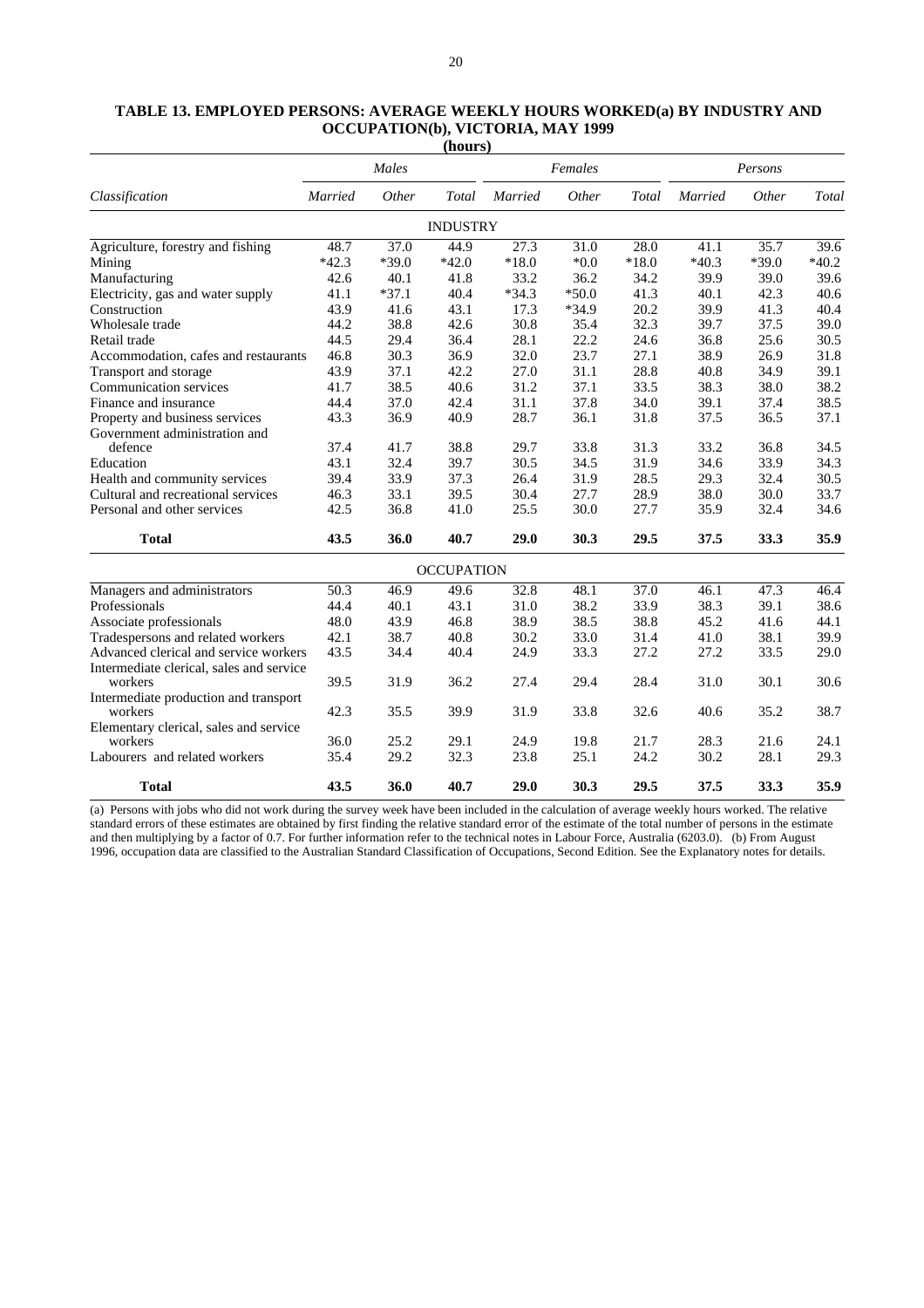|                             |         | Males        |         |                                 | Females |       | Persons        |              |         |
|-----------------------------|---------|--------------|---------|---------------------------------|---------|-------|----------------|--------------|---------|
| Status in employment        | Married | <i>Other</i> | Total   | <b>Married</b>                  | Other   | Total | <b>Married</b> | <i>Other</i> | Total   |
|                             |         |              | 000'    |                                 |         |       |                |              |         |
| Employers                   | 40.3    | 7.2          | 47.5    | 19.5                            | $*3.3$  | 22.8  | 59.8           | 10.5         | 70.3    |
| Own account workers         | 94.5    | 33.6         | 128.1   | 43.2                            | 13.5    | 56.7  | 137.7          | 47.1         | 184.8   |
| <b>Employees</b>            | 631.7   | 407.7        | 1,039.4 | 463.9                           | 384.4   | 848.3 | 1.095.6        | 792.1        | 1.887.7 |
| Contributing family workers | $*2.7$  | $*2.7$       | 5.4     | 9.7                             | $*2.5$  | 12.2  | 12.4           | 5.2          | 17.6    |
| <b>Total</b>                | 769.2   | 451.2        | 1,220.4 | 536.3                           | 403.7   | 940.0 | 1,305.4        | 854.9        | 2,160.3 |
|                             |         |              |         | AVERAGE WEEKLY HOURS WORKED (a) |         |       |                |              |         |
| Employers                   | 53.3    | 52.3         | 53.2    | 33.4                            | $*41.8$ | 34.7  | 46.9           | 49.0         | 47.2    |
| Own account workers         | 44.2    | 40.8         | 43.3    | 24.7                            | 31.4    | 26.3  | 38.1           | 38.1         | 38.1    |
| Employees                   | 42.8    | 35.5         | 39.9    | 29.5                            | 30.3    | 29.9  | 37.2           | 33.0         | 35.4    |
| Contributing family workers | $*25.2$ | $*15.8$      | 20.4    | 12.7                            | $*13.1$ | 12.8  | 15.4           | 14.5         | 15.1    |
| <b>Total</b>                | 43.5    | 36.0         | 40.7    | 29.0                            | 30.3    | 29.5  | 37.5           | 33.3         | 35.9    |

# **TABLE 14. EMPLOYED PERSONS: STATUS IN EMPLOYMENT AND AVERAGE WEEKLY HOURS WORKED, VICTORIA, MAY 1999**

(a) The relative standard errors of these estimates are obtained by first finding the relative standard error of the estimate of the total number of persons in the estimate and then multiplying by a factor of 0.7. For further information refer to the technical notes in Labour Force, Australia (6203.0).

### **TABLE 15. UNEMPLOYED PERSONS: INDUSTRY AND OCCUPATION(a) OF LAST JOB(b), VICTORIA, MAY 1999**

|                                                  |        | Number ('000) | Unemployment rate $(%)$ |                      |                      |                      |
|--------------------------------------------------|--------|---------------|-------------------------|----------------------|----------------------|----------------------|
| Particulars                                      | Males  | Females       | Persons                 | Males                | Females              | Persons              |
| <b>Industry</b>                                  |        |               |                         |                      |                      |                      |
| Agriculture, forestry and fishing                | $*4.4$ | $*1.3$        | 5.7                     | $*7.0$               | $*4.6$               | 6.3                  |
| Mining                                           | $*0.9$ | $*0.0*$       | $*0.9$                  | $*21.6$              | $*0.0*$              | $*20.3$              |
| Manufacturing                                    | 14.4   | 5.3           | 19.7                    | 5.6                  | 5.1                  | 5.5                  |
| Electricity, gas and water supply                | $*0.3$ | $*0.0$        | $*0.3$                  | $*2.1$               | $*0.0*$              | $*1.7$               |
| Construction                                     | 7.0    | $*0.3$        | 7.3                     | 5.1                  | $*1.7$               | 4.7                  |
| Wholesale trade                                  | $*3.8$ | $*0.3$        | $*4.2$                  | $*4.5$               | $*0.8$               | $*3.2$               |
| Retail trade                                     | 6.8    | 4.9           | 11.8                    | 4.0                  | 2.8                  | 3.4                  |
| Accommodation, cafes and restaurants             | $*2.4$ | $*1.8$        | $*4.2$                  | $*5.5$               | $*3.8$               | $*4.6$               |
| Transport and storage                            | $*1.4$ | $*0.3$        | $*1.7$                  | $*1.9$               | $*1.3$               | $*1.7$               |
| Communication services                           | $*1.5$ | $*0.0*$       | $*1.5$                  | $*5.0$               | $*0.0$               | $*3.4$               |
| Finance and insurance                            | $*1.5$ | $*1.4$        | $*2.9$                  | $*3.4$               | $*3.6$               | $*3.5$               |
| Property and business services                   | $*3.1$ | $*2.7$        | 5.8                     | $*2.0$               | $*2.4$               | 2.2                  |
| Government administration and defence            | $*1.4$ | $*0.0*$       | $*1.4$                  | $*4.7$               | $*0.0$               | $*2.1$               |
| Education                                        | $*1.2$ | $*0.5$        | $*1.7$                  | $*2.5$               | $*0.5$               | $*1.1$               |
| Health and community services                    | $*0.6$ | $*2.4$        | $*3.1$                  | $*1.5$               | $*1.7$               | $*1.6$               |
| Cultural and recreational services               | $*2.2$ | $*0.5$        | $*2.8$                  | $*7.5$               | $*1.6$               | $*4.4$               |
| Personal and other services                      | $*1.2$ | $*0.3$        | $*1.4$                  | $*2.8$               | $*0.7$               | $*1.8$               |
| Total (b)                                        | 54.1   | 22.1          | 76.2                    | 4.2                  | 2.3                  | 3.4                  |
| Occupation                                       |        |               |                         |                      |                      |                      |
| Managers and administrators                      | $*1.2$ | $*0.9$        | $*2.1$                  | $*1.0$               | $*2.1$               | $*1.3$               |
| Professionals                                    | 5.8    | $*3.3$        | 9.1                     | 2.7                  | $*1.7$               | 2.2                  |
| Associate professionals                          | $*3.2$ | $*1.2$        | $*4.4$                  | $*2.0$               | $*1.4$               | $*1.8$               |
| Tradespersons and related workers                | 9.8    | $*0.8$        | 10.7                    | 3.6                  | $*2.8$               | 3.6                  |
| Advanced clerical and service workers            | $*0.3$ | $*1.5$        | $*1.8$                  | $*2.4$               | $*1.8$               | $*1.9$               |
| Intermediate clerical, sales and service workers | 5.7    | $*4.1$        | 9.8                     | 5.3                  | $*1.6$               | 2.7                  |
| Intermediate production and transport workers    | 8.0    | $*2.3$        | 10.3                    | 4.6                  | $*6.7$               | 4.9                  |
| Elementary clerical, sales and service workers   | $*3.9$ | $*4.3$        | 8.2                     | $*5.1$               | $*2.7$               | 3.5                  |
| Labourers and related workers                    | 16.1   | $*3.8$        | 19.9                    | 11.3                 | $*4.8$               | 9.0                  |
| Total (b)                                        | 54.1   | 22.1          | 76.2                    | 4.2                  | 2.3                  | 3.4                  |
| Not employed (b) in the past two years           | 53.4   | 45.6          | 99.0                    | $\ddot{\phantom{a}}$ | $\ddot{\phantom{a}}$ | $\ddot{\phantom{0}}$ |
| Looking for first job                            | 18.6   | 18.8          | 37.3                    | $\ddot{\phantom{a}}$ | $\ddot{\phantom{a}}$ | $\ddot{\phantom{0}}$ |
| Other                                            | 34.8   | 26.8          | 61.6                    | $\ddot{\phantom{a}}$ |                      | $\ddot{\phantom{a}}$ |
| Stood down                                       | $*3.2$ | $*3.9$        | 7.1                     | $\ddot{\phantom{a}}$ | $\ddot{\phantom{a}}$ | $\ddot{\phantom{0}}$ |
| <b>Total</b>                                     | 110.7  | 71.5          | 182.2                   | 8.3                  | 7.1                  | 7.8                  |

(a) From August 1996, occupation data are classified to the Australian Standard Classification of Occupations, Second Edition. See the Explanatory notes for details. (b) Full-time job for two weeks or more within the last two years.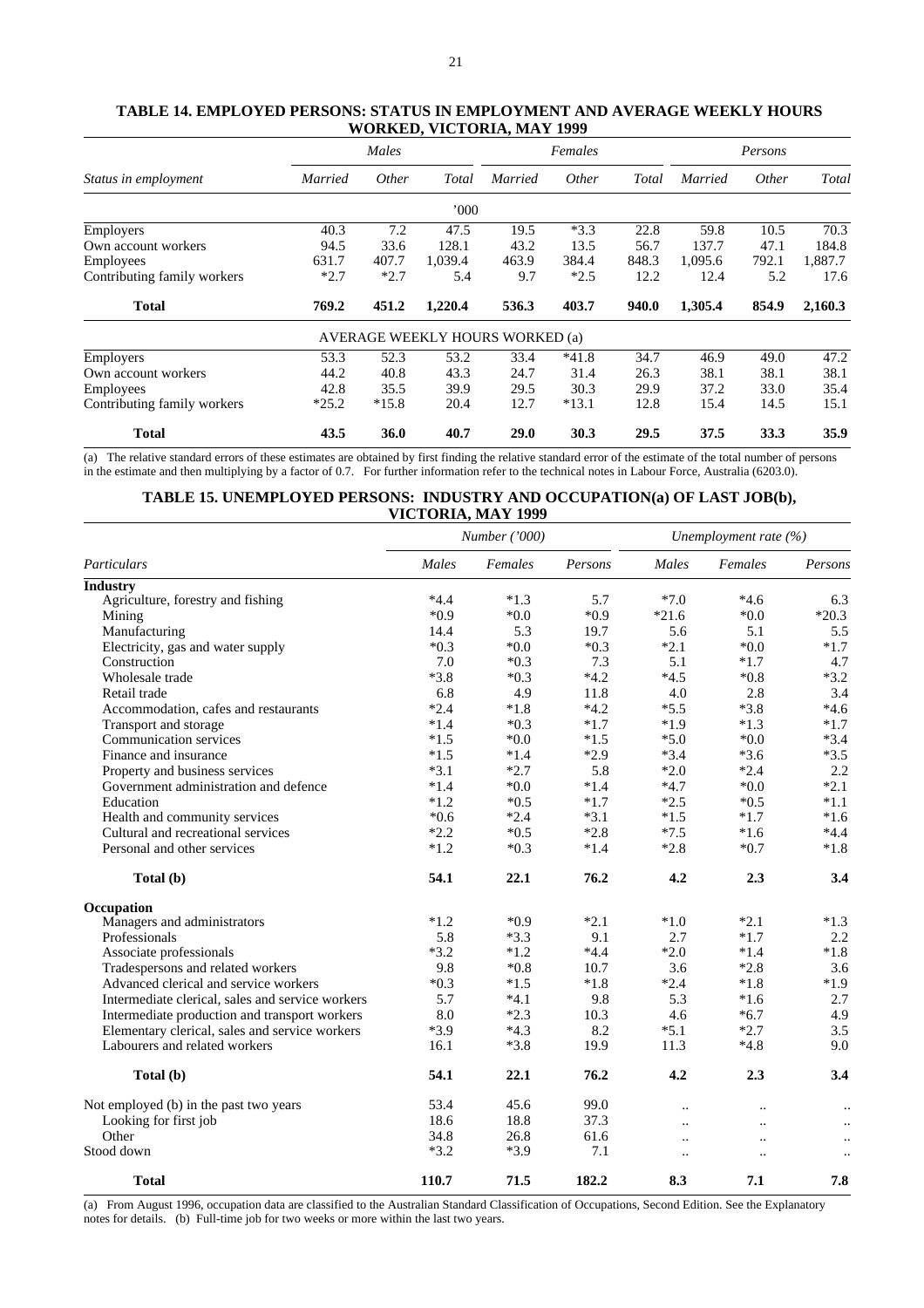|                            |                                  | <i>Number</i> ('000) |         |                      | Percentage distribution |                      |  |
|----------------------------|----------------------------------|----------------------|---------|----------------------|-------------------------|----------------------|--|
| Particulars                | Males                            | Females              | Persons | Males                | Females                 | Persons              |  |
| Duration of unemployment   |                                  |                      |         |                      |                         |                      |  |
| (weeks) -                  |                                  |                      |         |                      |                         |                      |  |
| Under 2                    | 6.3                              | 5.7                  | 12.1    | 5.7                  | 8.0                     | 6.6                  |  |
| 2 and under 4              | 8.0                              | 8.6                  | 16.6    | 7.2                  | 12.1                    | 9.1                  |  |
| 4 and under 8              | 10.6                             | 8.4                  | 19.0    | 9.6                  | 11.8                    | 10.4                 |  |
| 8 and under 13             | 5.0                              | 6.9                  | 11.8    | 4.5                  | 9.6                     | 6.5                  |  |
| 13 and under 26            | 22.4                             | 13.8                 | 36.2    | 20.2                 | 19.4                    | 19.9                 |  |
| 26 and under 52            | 14.7                             | 8.3                  | 23.0    | 13.3                 | 11.6                    | 12.6                 |  |
| 52 and under 104           | 17.5                             | 10.5                 | 28.0    | 15.8                 | 14.7                    | 15.4                 |  |
| 104 and over               | 26.3                             | 9.2                  | 35.5    | 23.7                 | 12.9                    | 19.5                 |  |
| Age (years) -<br>$15 - 19$ |                                  |                      |         |                      |                         |                      |  |
| Under 13 weeks             | 8.8                              | 4.7                  | 13.5    | 8.0                  | 6.6                     | 7.4                  |  |
| 13 weeks and under 52      | 7.3                              | 7.6                  | 14.9    | 6.6                  | 10.7                    | 8.2                  |  |
| 52 weeks and over          | $*3.1$                           | $*2.1$               | 5.3     | $*2.8$               | $*3.0$                  | 2.9                  |  |
| <b>Total aged 15 - 19</b>  | 19.2                             | 14.5                 | 33.7    | 17.4                 | 20.2                    | 18.5                 |  |
| $20 - 24$                  |                                  |                      |         |                      |                         |                      |  |
| Under 13 weeks             | 5.2                              | 5.1                  | 10.3    | 4.7                  | 7.1                     | 5.7                  |  |
| 13 weeks and under 52      | 6.4                              | $*3.9$               | 10.3    | 5.8                  | $*5.4$                  | 5.7                  |  |
| 52 weeks and over          | $*3.3$                           | $*4.3$               | 7.7     | $*3.0$               | $*6.0$                  | 4.2                  |  |
| Total aged 20 - 24         | 15.0                             | 13.3                 | 28.3    | 13.6                 | 18.5                    | 15.5                 |  |
| 25 and over                |                                  |                      |         |                      |                         |                      |  |
| Under 13 weeks             | 15.8                             | 19.9                 | 35.7    | 14.3                 | 27.8                    | 19.6                 |  |
| 13 weeks and under 52      | 23.3                             | 10.6                 | 34.0    | 21.1                 | 14.9                    | 18.6                 |  |
| 52 weeks and over          | 37.3                             | 13.3                 | 50.6    | 33.7                 | 18.6                    | 27.8                 |  |
| Total aged 25 and over     | 76.5                             | 43.8                 | 120.2   | 69.1                 | 61.2                    | 66.0                 |  |
| <b>Total all ages</b>      | 110.7                            | 71.5                 | 182.2   | 100.0                | 100.0                   | 100.0                |  |
|                            | DURATION OF UNEMPLOYMENT (WEEKS) |                      |         |                      |                         |                      |  |
| Average (mean) duration-   |                                  |                      |         |                      |                         |                      |  |
| Aged 15 - 19               | 21.9                             | 28.5                 | 24.7    |                      | $\ddot{\phantom{a}}$    |                      |  |
| Aged 20 - 24               | 48.2                             | 34.8                 | 41.9    | $\ddot{\phantom{a}}$ | $\ddot{\phantom{a}}$    | $\ddot{\phantom{a}}$ |  |
| Aged 25 and over           | 88.9                             | 51.4                 | 75.3    | $\ddot{\phantom{a}}$ | $\ddot{\phantom{a}}$    |                      |  |
| All ages                   | 71.8                             | 43.7                 | 60.8    |                      | $\ddot{\phantom{a}}$    |                      |  |
| Median duration (b)-       |                                  |                      |         |                      |                         |                      |  |
| Aged 15 - 19               | 13.0                             | 17.0                 | 15.0    | $\ddotsc$            | $\ddot{\phantom{a}}$    |                      |  |
| Aged 20 - 24               | 17.0                             | 18.0                 | 18.0    |                      | $\ddot{\phantom{a}}$    | $\ddotsc$            |  |
| Aged 25 and over           | 46.0                             | 14.0                 | 28.0    |                      | $\ddot{\phantom{a}}$    |                      |  |
| All ages                   | 26.0                             | 17.0                 | 20.0    | $\ddot{\phantom{a}}$ | $\ddotsc$               | $\ddotsc$            |  |

# **TABLE 16. UNEMPLOYED PERSONS BY DURATION OF UNEMPLOYMENT(a), VICTORIA, MAY 1999**

(a) Period from the time a person began looking for work, or was laid off to the end of the reference week. Periods of unemployment are recorded in complete weeks resulting in a slight understatement of duration of unemployment. (b) For information regarding the calculation of standard errors, refer to the technical notes in Labour Force, Australia (6203.0).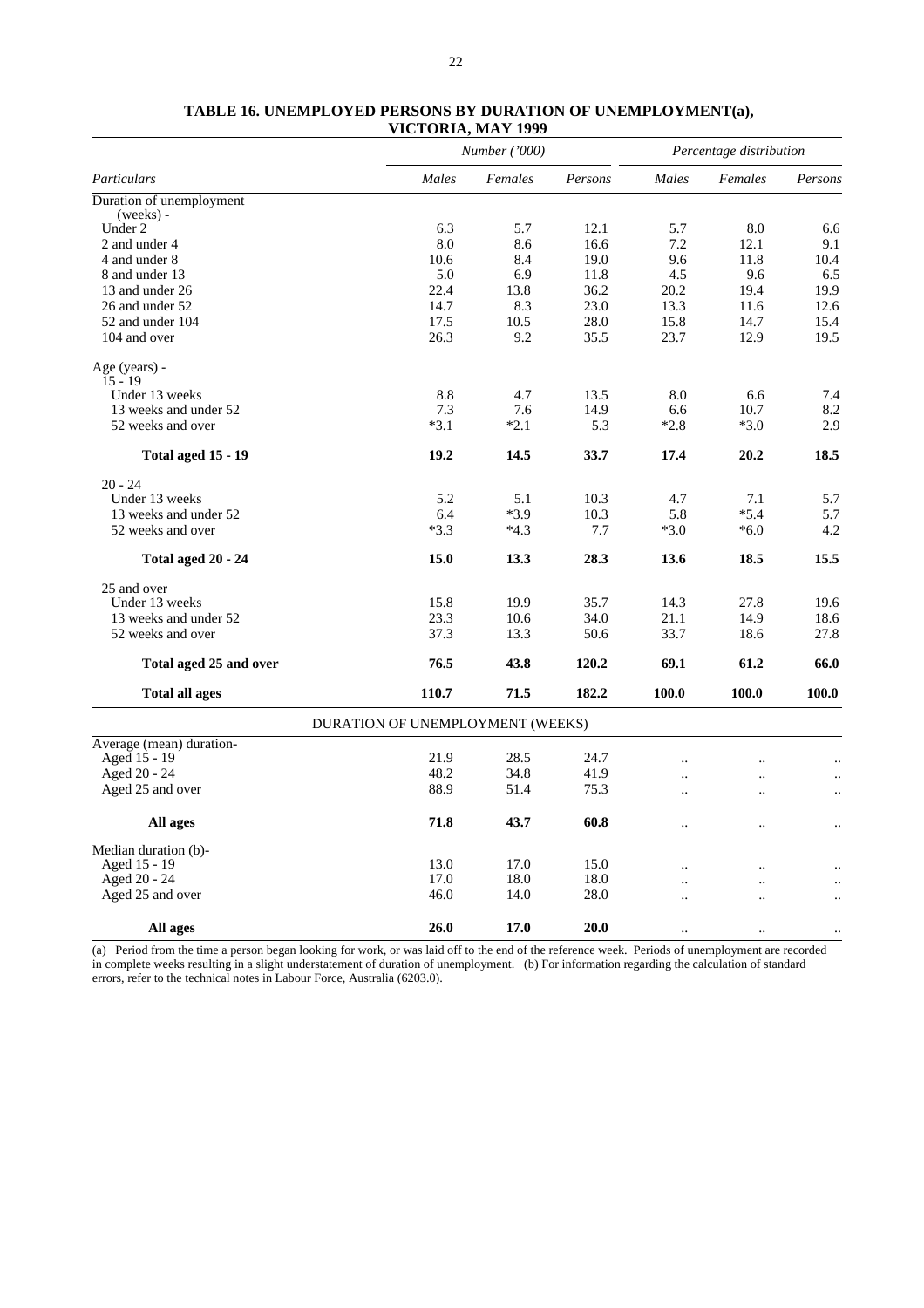# EXPLANATORY NOTES

| <b>INTRODUCTION</b>   | This publication contains estimates of the civilian labour force derived from<br>the Labour Force Survey component of the Monthly Population Survey.<br>Estimates of the labour force characteristics of family members are also<br>included.                                                                                                                                                                                                                                                                                                                                                                                                                                                                                                                                                                                                                                                                                                                                                                                                                  |
|-----------------------|----------------------------------------------------------------------------------------------------------------------------------------------------------------------------------------------------------------------------------------------------------------------------------------------------------------------------------------------------------------------------------------------------------------------------------------------------------------------------------------------------------------------------------------------------------------------------------------------------------------------------------------------------------------------------------------------------------------------------------------------------------------------------------------------------------------------------------------------------------------------------------------------------------------------------------------------------------------------------------------------------------------------------------------------------------------|
| POPULATION SURVEY     | 2 The population survey is based on a multi-stage area sample of private<br>dwellings (currently about 30,000 houses, flats, etc.) and a list sample of<br>non-private dwellings (hotels, motels, etc.), and covers about 0.5% of the<br>population of Australia. The information is obtained from the occupants of<br>selected dwellings by specially trained interviewers. The interviews are<br>generally conducted during the two weeks beginning on the Monday<br>between the 6th and 12th of each month. The information obtained relates<br>to the week before the interview (i.e. the reference week). The ABS<br>introduced the use of telephone interviewing into the Labour Force Survey<br>over the period August 1996 to February 1997. Households selected for the<br>Labour Force Survey are interviewed each month for eight months, with<br>one eighth of the sample being replaced each month. The first interview is<br>conducted face-to-face. Subsequent interviews are then conducted by<br>telephone (if acceptable to the respondent). |
| <b>SCOPE</b>          | 3 The Labour Force Survey includes all persons aged 15 and over except:                                                                                                                                                                                                                                                                                                                                                                                                                                                                                                                                                                                                                                                                                                                                                                                                                                                                                                                                                                                        |
|                       | members of the permanent defence forces;                                                                                                                                                                                                                                                                                                                                                                                                                                                                                                                                                                                                                                                                                                                                                                                                                                                                                                                                                                                                                       |
|                       | ■ certain diplomatic personnel of overseas governments, customarily<br>excluded from census and estimated populations;                                                                                                                                                                                                                                                                                                                                                                                                                                                                                                                                                                                                                                                                                                                                                                                                                                                                                                                                         |
|                       | verseas residents in Australia; and                                                                                                                                                                                                                                                                                                                                                                                                                                                                                                                                                                                                                                                                                                                                                                                                                                                                                                                                                                                                                            |
|                       | members of non-Australian defence forces (and their dependants)<br>stationed in Australia.                                                                                                                                                                                                                                                                                                                                                                                                                                                                                                                                                                                                                                                                                                                                                                                                                                                                                                                                                                     |
| <b>COVERAGE</b>       | 4 In the Labour Force Survey, coverage rules are applied which aim to<br>ensure that each person is associated with only one dwelling, and hence<br>has only one chance of selection. The chance of a person being<br>enumerated at two separate dwellings in the one survey is considered to be<br>negligible. See paragraph 44 for information about the effect of the<br>coverage rules on family statistics.                                                                                                                                                                                                                                                                                                                                                                                                                                                                                                                                                                                                                                               |
|                       | 5 Persons who are away from their usual residence for six weeks or less at<br>the time of interview are enumerated at their usual residence (relevant<br>information may be obtained from other usual residents present at the time<br>of the survey).                                                                                                                                                                                                                                                                                                                                                                                                                                                                                                                                                                                                                                                                                                                                                                                                         |
| POPULATION BENCHMARKS | 6 Labour Force Survey estimates of persons employed, unemployed and<br>not in the labour force are calculated in such a way as to add up to the<br>independently estimated distribution of the usually resident population<br>aged 15 and over by age and sex. This procedure compensates for<br>under-enumeration in the survey, and leads to more reliable estimates.<br>Persons who, at the time of interview, are overseas for more than six weeks<br>but for less than 12 months are included in the independent population<br>statistics (benchmarks) and are thus provided for in the calculation of the<br>estimates. The benchmarks are the latest available estimates at the time the<br>Labour Force Survey is conducted, but they usually differ from the official<br>population estimates subsequently published in Australian Demographic                                                                                                                                                                                                        |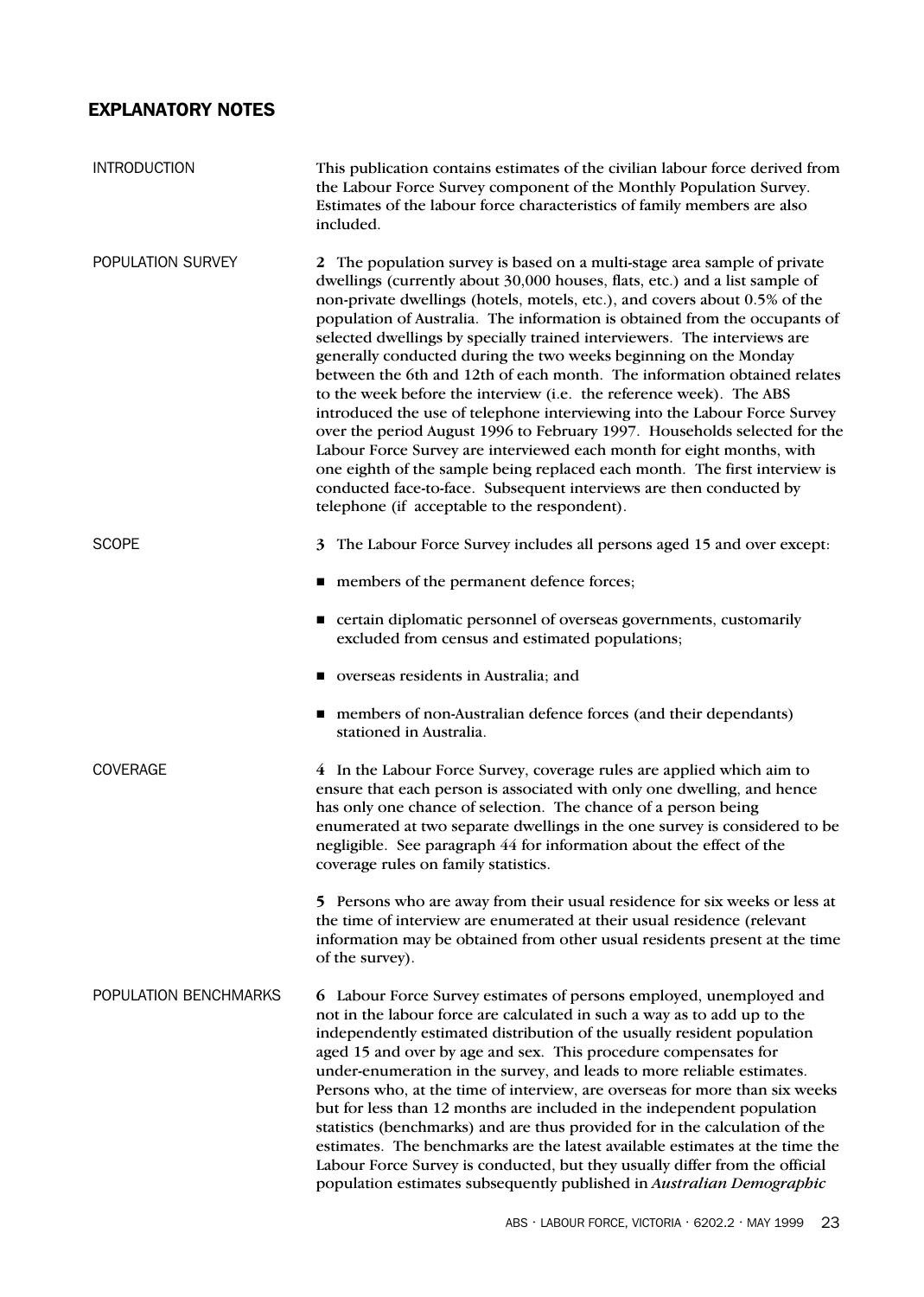|                                                    | Statistics (Cat. no. 3101.0) because they are derived from incomplete<br>information about population changes.                                                                                                                                                                                                                                                                                                                                                                                                                                                                                      |
|----------------------------------------------------|-----------------------------------------------------------------------------------------------------------------------------------------------------------------------------------------------------------------------------------------------------------------------------------------------------------------------------------------------------------------------------------------------------------------------------------------------------------------------------------------------------------------------------------------------------------------------------------------------------|
| <b>REVISION OF POPULATION</b><br><b>BENCHMARKS</b> | 7 Survey estimates are not revised for the usually small amendments of<br>population benchmarks arising from new data on deaths and overseas and<br>internal migration. Revisions are made, however, after each Census of<br>Population and Housing, and when population estimation bases are<br>reviewed. These revisions affect original, seasonally adjusted and trend<br>estimates. The last such revision was made in February 1999 to take<br>account of the results of the 1996 Census of Population and Housing,<br>which affected the monthly estimates from January 1995 to January 1999. |
|                                                    | 8 Population benchmarks used in the estimation of Labour Force Survey<br>data are compiled according to place of usual residence. For an<br>explanation of the conceptual basis of population estimates, see<br>Information Paper: Population Estimates: An Outline of The New<br>Conceptual Basis of ABS Population Estimates (Cat. no. 3216.0). Prior to<br>October 1982, labour force estimates were based on a combination of place<br>of enumeration and place of usual residence.                                                                                                             |
| HISTORY OF THE SURVEY                              | 9 National surveys were conducted in February, May, August and<br>November each year from 1964 to February 1978. The survey has been<br>conducted on a monthly basis since February 1978.                                                                                                                                                                                                                                                                                                                                                                                                           |
| QUESTIONNAIRE CHANGES                              | 10 The questionnaire used in the survey for the collection of labour force<br>data has been revised from time to time, the latest occasion being for the<br>April 1986 survey. Details of these changes have been published in<br>Information Paper: Questionnaires Used in the Labour Force Survey (Cat.<br>no. 6232.0) in March 1978, December 1981, August 1984, June 1986, June<br>1991 and March 1993.                                                                                                                                                                                         |
| INCLUSION OF CONTRIBUTING<br><b>FAMILY WORKERS</b> | 11 In April 1986, the questionnaire was revised following the extension of<br>the definition of employed persons to include persons who worked without<br>pay between 1–14 hours per week in a family business or on a farm (i.e.<br>contributing family workers previously unpaid family helpers). This<br>definition aligned the Australian labour force concepts with the set of<br>definitions adopted by the 13th International Conference of Labour<br>Statisticians in October 1982.                                                                                                         |
|                                                    | 12 Previously, contributing family workers who worked 1-14 hours, or who<br>had such a job but were not at work, were defined as either unemployed or<br>not in the labour force, depending on whether they were actively looking<br>for work.                                                                                                                                                                                                                                                                                                                                                      |
|                                                    | 13 A revised procedure for weighting families estimates, was also<br>introduced in April 1986.                                                                                                                                                                                                                                                                                                                                                                                                                                                                                                      |
| <b>COMPARABILITY OF SERIES</b>                     | 14 As noted in paragraph 7, estimates from January 1995 were revised to<br>conform to revised population estimates following the 1996 Census of<br>Population and Housing, and are thus not strictly comparable with<br>estimates for periods prior to January 1995. An examination of the revised<br>estimates showed that the effects on Labour Force Survey estimates for the<br>period before January 1995 were inconsequential, and that no meaningful<br>purpose would be served by publishing revised estimates for that period.                                                             |
|                                                    | 15 Comparability with estimates produced from the quarterly Wage and<br>Salary Earners Survey is affected by the use of a different survey<br>methodology and definitions. The Labour Force Survey provides estimates<br>of people in jobs whereas the Wage and Salary Earners Survey provides an                                                                                                                                                                                                                                                                                                   |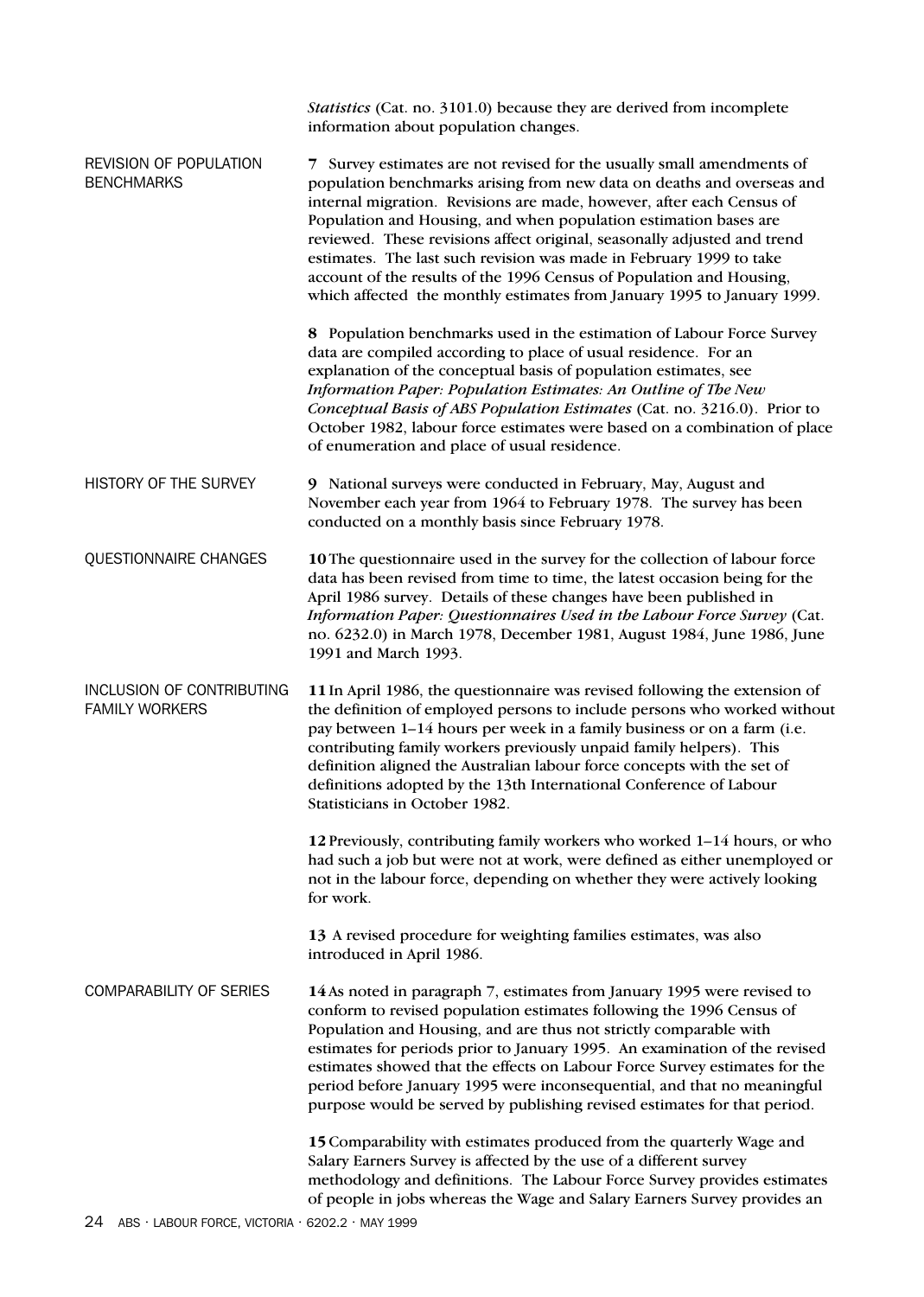estimate of the number of jobs held by wage and salary earners. A more detailed description of the differences between these two series is available on request.

SURVEY SAMPLE REDESIGN **16**Following each Population Census, the ABS reselects the Labour Force Survey sample to take into account the new information which is obtained from the Census. The sample that was used in the Labour Force Survey from September 1992 to August 1997 has been replaced by a new sample selected using information collected in the 1996 Census. The new sample was phased in over the period September 1997 to April 1998. For additional information, see *Information Paper: Labour Force Survey Sample Design, 1997* (Cat. no. 6269.0).

> **17**The sampling fractions for each State/Territory differ in order to yield reliable estimates of the main labour force aggregates for each State and Territory. The sampling fraction for Victoria changed from 1 in 242 to 1 in 257.

VICTORIAN REGIONS **18**In addition to the introduction of the new sampling fraction, the labour force dissemination regions were reviewed in order to maintain consistency with the Australian Standard Geographical Classification (ASGC), 1996.

**19**The changes are as follows:

- Outer Western Melbourne SR now includes part of Melbourne (C) -Remainder, but excludes part of Keilor (C).
- North Western Melbourne SR has been enlarged to include part of Keilor (C), but reduced to exclude part of Coburg (C).
- Inner Melbourne SR has been expanded to include part of Northcote (C), but reduced to exclude part of Melbourne (C) - Remainder.
- North Eastern Melbourne SR now includes part of Coburg (C), but excludes part of Northcote (C).
- **Inner Eastern Melbourne SR has been expanded to include Nunawading** (C), a small part of Lillydale (S), and the majority of Oakleigh (C).
- Southern Melbourne SR now includes Chelsea (C) and part of Springvale (C), but excludes the majority of Oakleigh (C).
- Outer Eastern Melbourne SR has been reduced by Nunawading (C) and parts of Lillydale (S) and Sherbrooke (S).
- South Eastern Melbourne SR now includes part of Sherbrooke (S), but excludes parts of Springvale (C) and Cranbourne (C).
- Mornington Peninsula SR has been enlarged by the inclusion of part of Cranbourne (C) but reduced by the exclusion of Chelsea (C).
- Barwon-Western District SR has been expanded to include Grenville (S) -Pt B and parts of Grenville (S) - Pt A and Buninyong (S) - Pt B.
- Central Highlands-Wimmera SR has been reduced to exclude Grenville (S) - Pt B, most of Donald (S), parts of Grenville (S) - Pt A and Buninyong (S) - Pt B, and part of Talbot and Clunes (S). The region now includes Karkarooc (S) and part of Kyneton (S).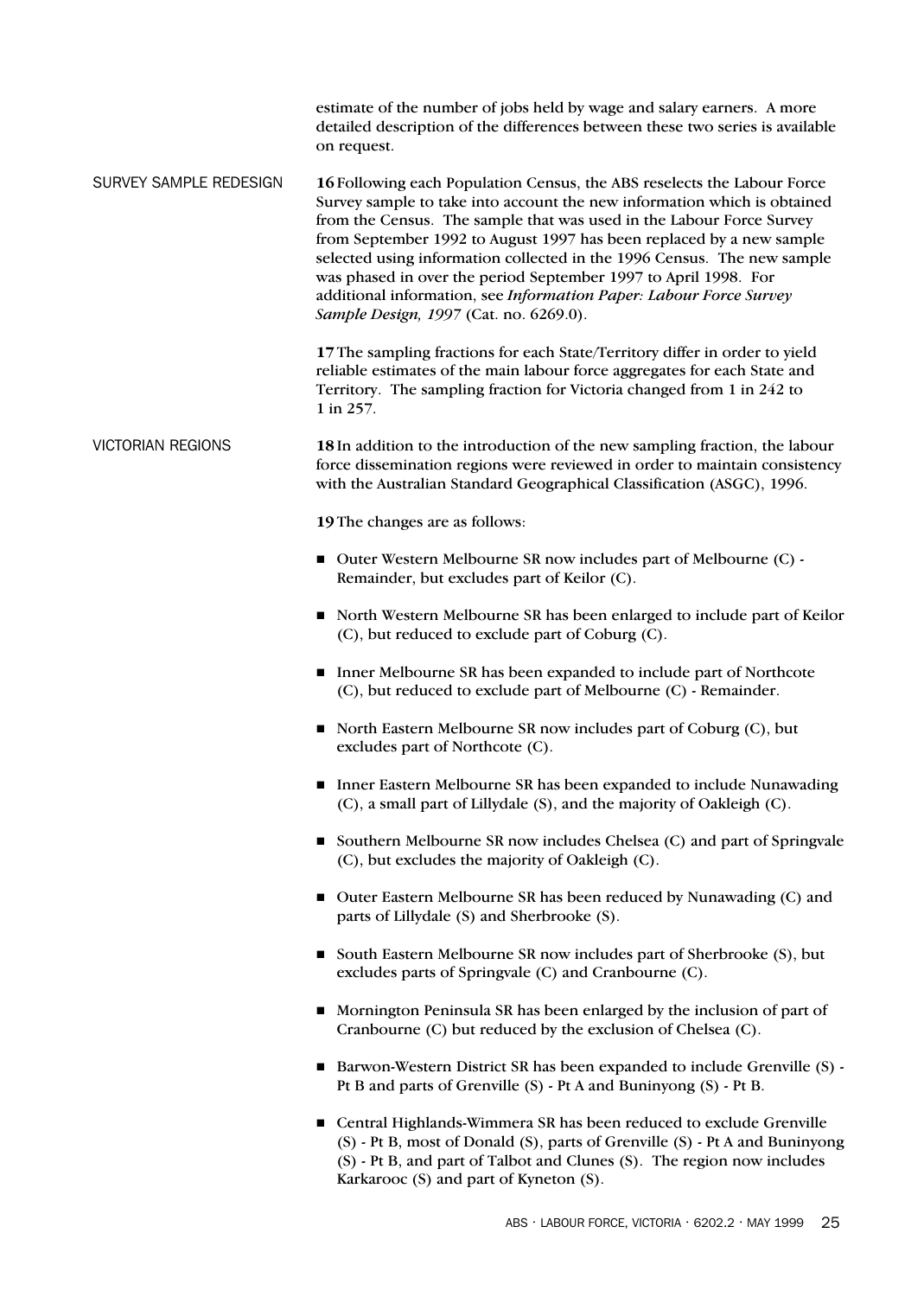|                                        | Loddon-Campaspe-Mallee SR has been renamed Loddon-Mallee SR.<br>п<br>Newly included in the region is most of Donald (S) and part of Talbot<br>and Clunes (S); excluded are Karkarooc (S), Echuca (C), Rochester (S),<br>Pyalong (S), part of Kyneton (S), and part of McIvor (S).                                                                                                                                                                                         |
|----------------------------------------|---------------------------------------------------------------------------------------------------------------------------------------------------------------------------------------------------------------------------------------------------------------------------------------------------------------------------------------------------------------------------------------------------------------------------------------------------------------------------|
|                                        | Goulburn-Ovens-Murray SR has been enlarged by the inclusion of<br>■<br>Echuca (C), Rochester (S), Pyalong (S) and part of McIvor (S).                                                                                                                                                                                                                                                                                                                                     |
|                                        | 20 Detailed maps of the new Labour Force Dissemination Regions are<br>presented at the end of this publication. More information on the changes<br>to regional boundaries is available in the Information Paper: Regional<br>Labour Force Statistics, September 1997 (Cat. no. 6262.0). Details of the<br>changes to LGA boundaries in Victoria are available in Statistical<br>Geography, Victoria (Cat. no. 1103.2).                                                    |
| RELIABILITY OF THE<br><b>ESTIMATES</b> | 21 Estimates in this publication are subject to two sources of error:                                                                                                                                                                                                                                                                                                                                                                                                     |
|                                        | sampling error: since the estimates are based on information obtained<br>from occupants of a sample of dwellings they, and the movements<br>derived from them, may differ from the figures that would have been<br>produced if all dwellings had been included in the survey. One<br>measure of the likely difference is given by the standard error of an<br>estimate (see paragraphs 23 to 26); and                                                                     |
|                                        | non-sampling error: inaccuracies may occur because of imperfections in<br>reporting by respondents and interviewers and errors made in coding<br>and processing data. These inaccuracies may occur in any enumeration,<br>whether it be a full count or a sample. Every effort is made to reduce the<br>non-sampling error to a minimum by careful design of questionnaires,<br>intensive training and supervision of interviewers and efficient operating<br>procedures. |
|                                        | 22 As the above problems are compounded when the statistics are<br>disaggregated to regional data, users are particularly advised to treat<br>month-to-month movements for regional data with caution. (See the<br>following paragraphs for more detail on determining the reliability of<br>month-to-month movements.)                                                                                                                                                   |
| STANDARD ERROR TABLES                  | 23 To assist you in determining the reliability of the various estimates<br>contained in this publication, tables of standard errors of level estimates<br>and month-to-month movements are included.                                                                                                                                                                                                                                                                     |
|                                        | 24 Use the table of standard errors of level estimates to determine the<br>accuracy of most estimates contained in this publication. Use the tables of<br>month-to-month movements to determine the accuracy of estimates when<br>comparing one month's figures with another. This is particularly important<br>with month-to-month movements in determining whether or not the<br>estimates indicate that a significant change has occurred.                             |
|                                        | 25 To use the tables, locate the figure in the Size of estimate column which<br>is nearest in value to the estimate you wish to use. If you are comparing<br>movements use the larger estimate. Read across the table until you find the<br>column for the geographic area covered by the estimate concerned. This<br>figure is one standard error.                                                                                                                       |
|                                        | 26 There are approximately two chances in three that the true value which<br>the estimate is attempting to measure is within plus or minus one standard                                                                                                                                                                                                                                                                                                                   |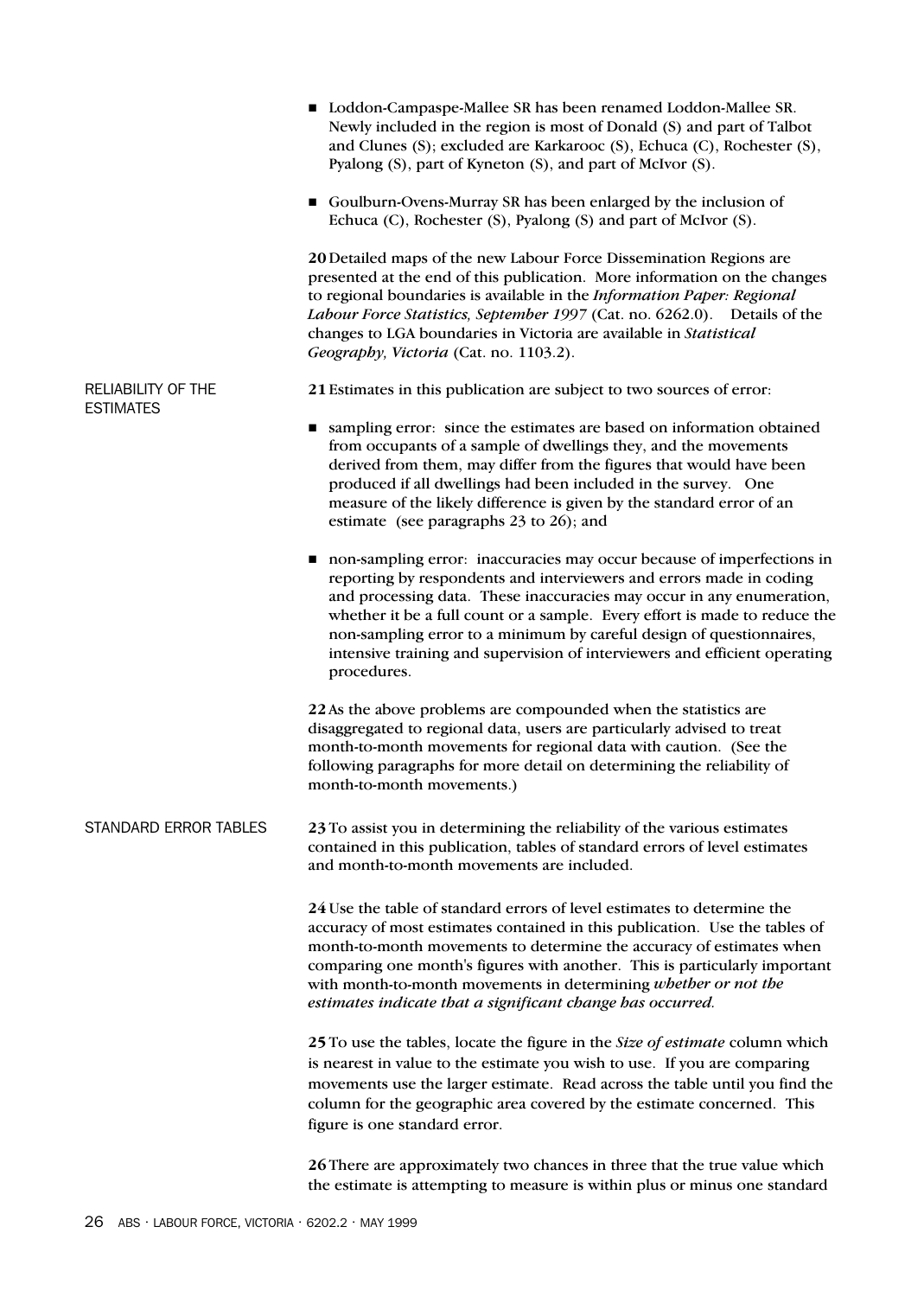error of the estimate. There are approximately nineteen chances in twenty that the true value is within plus or minus twice this amount.

**27**A similar technique is used for month-to-month movements of estimates. After finding the standard error of the larger of the two estimates from the table of month-to-month movements of estimates (as in paragraph 25) compare the movement to one standard error; if the movement is larger then this indicates a likelihood that a change has occurred. If the movement is larger than two standard errors then this is a fairly reliable indicator of the change.

**28**If comparing quarterly movements multiply the standard error by a factor of 1.1 before comparing it to the movement. If comparing annual movements multiply by a factor of 1.3 before making the comparison.

**29**Another useful measure of reliability is relative standard error (RSE). The relative standard error of an estimate is the amount by which an estimate is likely to vary (one standard error) as a percentage of its size.

**30**To calculate the relative standard error of an estimate, divide one standard error of the estimate by the estimate and multiply by 100.

**31**Estimates with a relative standard error of 10% or less can be regarded as statistically reliable enough for most uses. Estimates with a relative standard error of 25% or more should not be regarded as reliable and care should be exercised when using them. All such estimates in this publication have been marked with an asterisk (\*).

**32**For this survey this warning applies to estimates of 4,500 or less for Victoria. Different geographic areas have different points at which the 25% relative standard error cut off takes effect. These are listed in Table A.



One standard error on a published estimate for Victoria is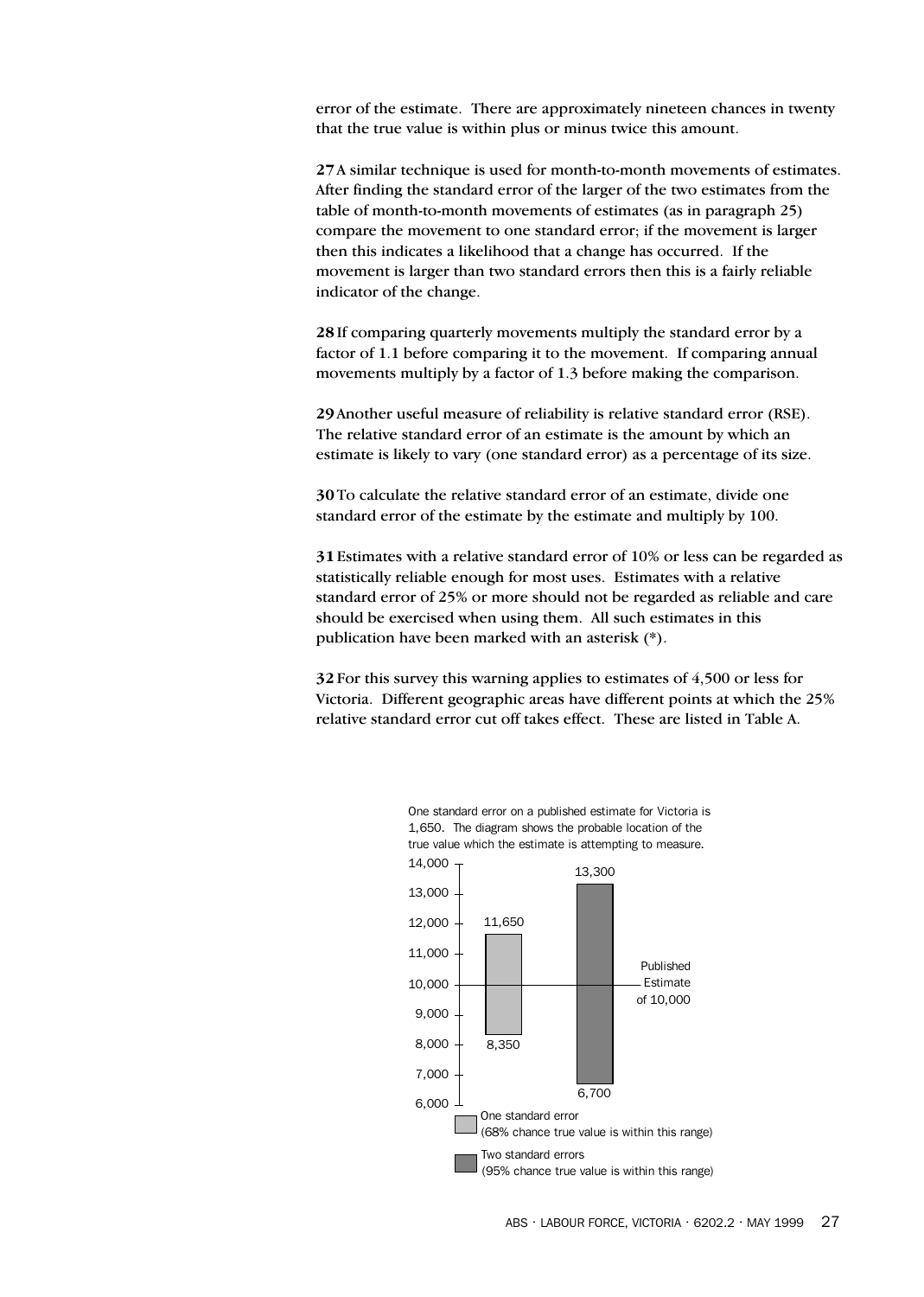| DIFFERENCES BETWEEN<br>CENSUS AND LABOUR FORCE<br>SURVEY ESTIMATES | 33 The results of the 1996 Census of Population and Housing show that<br>labour force estimates derived from the Census differ from those derived<br>from the Labour Force Survey.                                                                                                                                                                                                                                                                                                                                                                                                                                                                                                                                                                                                                                          |
|--------------------------------------------------------------------|-----------------------------------------------------------------------------------------------------------------------------------------------------------------------------------------------------------------------------------------------------------------------------------------------------------------------------------------------------------------------------------------------------------------------------------------------------------------------------------------------------------------------------------------------------------------------------------------------------------------------------------------------------------------------------------------------------------------------------------------------------------------------------------------------------------------------------|
|                                                                    | 34 The broad concepts underlying the measures of the labour force and its<br>components, employment and unemployment, are similar in the census<br>and the survey.                                                                                                                                                                                                                                                                                                                                                                                                                                                                                                                                                                                                                                                          |
|                                                                    | 35 There are considerable differences in both the collection methodology<br>adopted (including the detailed questions asked) and estimation<br>procedures. Factors contributing to differences in estimates include<br>under-enumeration in the Population Census for which census labour force<br>estimates have not been adjusted, the use in the Labour Force Survey of<br>population benchmarks derived from incomplete information about<br>population change (see paragraph 6), the inclusion of permanent defence<br>forces in census estimates, the personal interview approach adopted in the<br>survey as opposed to self-enumeration of census schedules, differing<br>questions used to determine labour force characteristics and differing<br>methods of adjustment for non-response to the survey or census. |
|                                                                    | 36 The Labour Force Survey provides detailed and up-to-date estimates of<br>employment and unemployment for Australia, States and regions, whereas<br>the Census of Population and Housing provides counts for small areas but<br>in less detail than is available from the survey.                                                                                                                                                                                                                                                                                                                                                                                                                                                                                                                                         |
|                                                                    | 37 These considerations should be borne in mind when comparisons are<br>made between Population Census and Labour Force Survey estimates.                                                                                                                                                                                                                                                                                                                                                                                                                                                                                                                                                                                                                                                                                   |
| SEASONAL ADJUSTMENT                                                | 38 Seasonally adjusted series are published in Table 2. Seasonal adjustment<br>is a means of removing the estimated effects of normal seasonal variation<br>from the series so that the effects of other influences on the series can be<br>recognised more clearly. Seasonal adjustment does not remove the<br>irregular or non-seasonal influences which may be present in any particular<br>month. This means that month-to-month movements of the seasonally<br>adjusted estimates may not be reliable indicators of trend behaviour. For<br>example, irregular factors unrelated to the trend account for more than half<br>the seasonally adjusted movement with the following frequency:                                                                                                                             |
|                                                                    | Employment: 5 in 10 monthly movements<br>Unemployment: 7 in 10 monthly movements<br>Unemployment rate: 7 in 10 monthly movements<br>Participation rate: 9 in 10 monthly movements                                                                                                                                                                                                                                                                                                                                                                                                                                                                                                                                                                                                                                           |
|                                                                    | 39 The seasonal factors for all seasonally adjusted series are reviewed<br>annually to take account of each additional year's original data. The latest<br>review, in February 1999, revised the Australian and State seasonally<br>adjusted and trend monthly series back to February 1978. Information<br>about the method of adjustment was published in the feature article of the<br>February 1999 issue of Labour Force, Australia (Cat. no. 6203.0). Revised<br>seasonally adjusted and trend estimates for all months for Australia and the<br>States are available on request.                                                                                                                                                                                                                                     |
| <b>TREND ESTIMATION</b>                                            | 40 Smoothing seasonally adjusted series produces a measure of trend by<br>reducing the impact of the irregular component of the series. The monthly<br>trend estimates are derived by applying a 13-term Henderson weighted<br>moving average to all months except the last six. The last six monthly trend<br>estimates are obtained by applying surrogates of the Henderson average to<br>the seasonally adjusted series. These trend series are used to analyse the                                                                                                                                                                                                                                                                                                                                                      |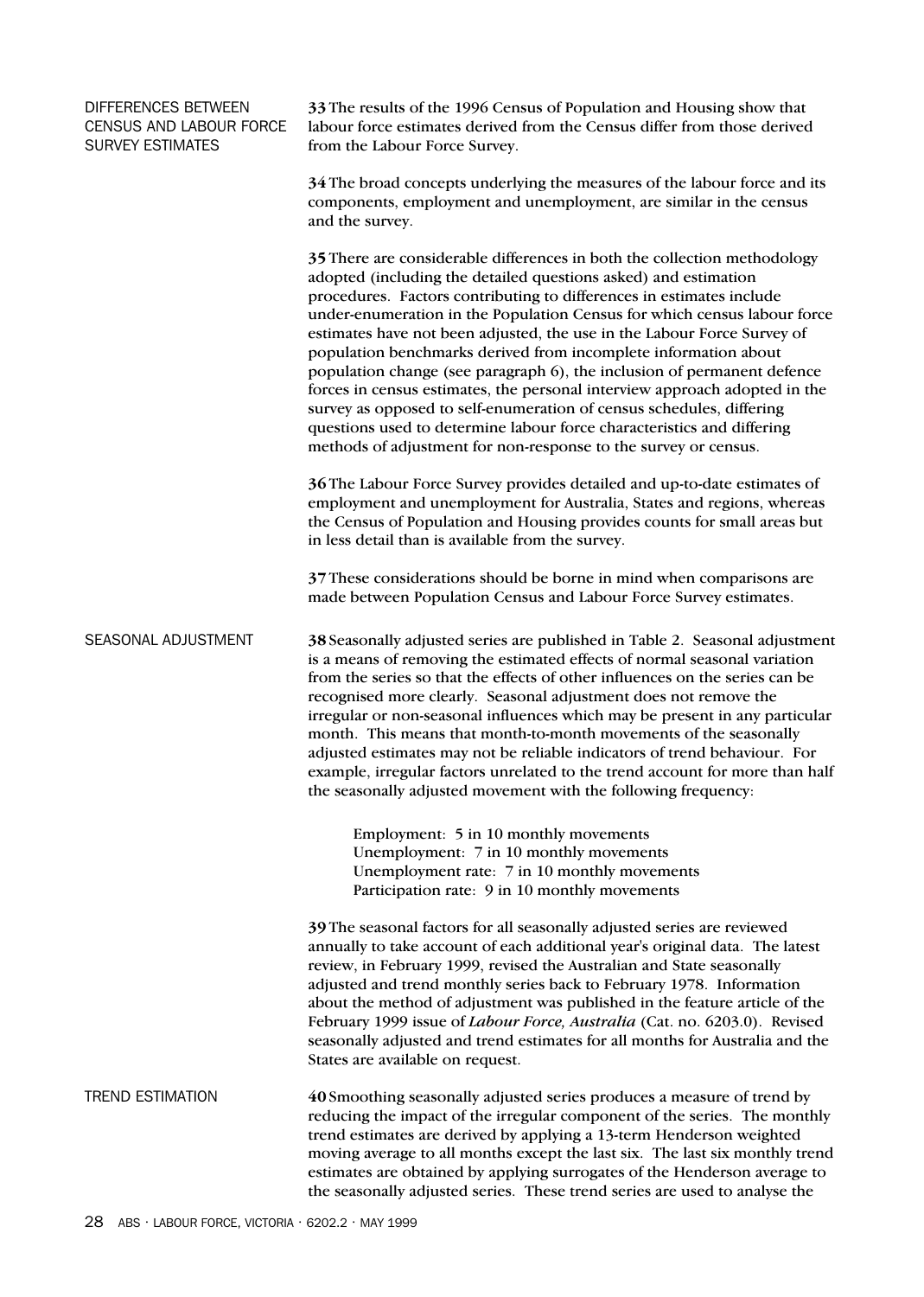underlying behaviour of the series over time. Table 3 shows trend estimates for the past 15 months. Trend series graphs are shown on page 1. Data from February 1978 are available on the ABS on-line data dissemination service, PC-AUSSTATS.

**41**While this smoothing technique enables estimates to be produced which include the latest month, it does result in revisions to the most recent months as additional observations become available. Generally, subsequent revisions become smaller, and after three months or two quarters have a negligible impact on the series. There will also be revisions as a result of the annual review of seasonal factors mentioned above in paragraph 39.

**42** Users may wish to refer to the ABS publication *A Guide to Interpreting Time Series—Monitoring 'Trends', an Overview* (Cat. no. 1348.0) for further information about trend estimates.

LABOUR FORCE STATUS AND **43**As a part of survey procedures, family relationships are determined each OTHER CHARACTERISTICS month, enabling both the estimation of persons cross-classified by their OF FAMILIES relationship in the household and the estimation of families. In this publication, Table 5 shows the labour force status and relationship in the household of individuals. The new classification *Family type* and information on families rather than the household relationship of individuals is contained in *Labour Force, Australia* (Cat. no. 6203.0).

> **44**Because of the coverage rules, persons who usually live with other members of their family may, at the time of the survey, be enumerated as not living with all the usual members of their family. This situation is more likely for persons who are enumerated as visitors to other private dwellings or as persons staying in non-private dwellings (hotels, hospitals, etc.). The determination of family structure and family characteristics in such cases is difficult. Thus for survey questions used to determine family relationships, scope was further restricted to usual residents of private dwellings and the following persons were excluded:

- all persons enumerated in non-private dwellings (including hotels, motels, hospitals and other institutions); and
- **Persons enumerated as visitors to (rather than usual residents of) private** dwellings

**45**In addition, in those households where it was not possible to obtain information relating to all the usual residents, no family information was recorded. Thus persons living in households which include a member of the permanent defence forces, who is outside the scope of the population survey, are excluded from survey questions used to determine family relationships because family information could not be obtained from each usual resident. Similarly households which, at the time of the survey, have one or more of their usual residents away for more than six weeks, are excluded from the family survey. This also applies to households from which an incomplete or inadequate questionnaire was obtained for any usual resident in on scope and coverage. Generally, relationship in household is determined for more than 90% of all civilians aged 15 and over.

CHANGES IN FAMILIES **46**The *Relationship in household* classification was introduced in the May CLASSIFICATIONS 1994 issue of this publication to align with ABS standards. Most categories in this classification remain comparable with categories in the previous classification. The cases in which there are breaks in comparability are as follows: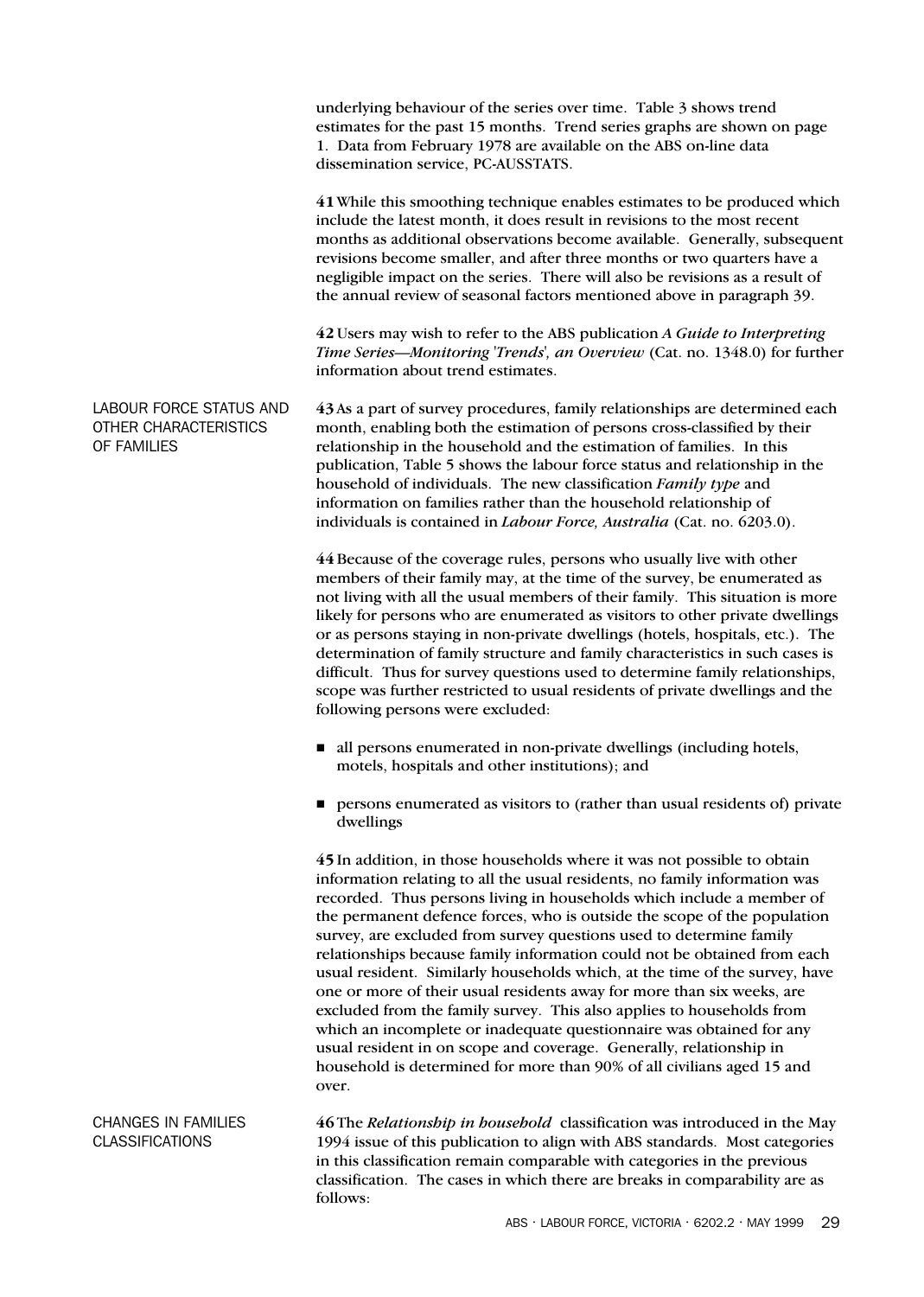**47***Relationship in household*. This classification was previously referred to as *Family status*.

- *Lone parents* (previously referred to as *Sole parents*) now includes parents with non-dependent children (provided those children are without a spouse or children of their own). These *Lone parents without dependants* are shown separately in Table 5.
- *Dependent students* (previously *Full-time students aged 15–24*) now comprise sons or daughters (of a couple or a lone parent) aged 15*–*19 attending school or aged 15*–*24 attending a tertiary educational institution full-time. Other related full-time students, who were also previously classified as *Full-time students aged 15–24* are now included in *Other family persons*.
- *Other family persons* now comprises the previous groups *Other family head*, excluding those now counted as *Lone parents*, the other related full-time students previously classified as *Full-time students aged 15–24* (see above) and *Other relative of married couple or family head*.

BIRTHPLACE **48**From April 1991, labour force birthplace data are aggregated according to major groups of the *Australian Standard Classification of Countries for Social Statistics (ASCCSS)* (Cat. no. 1269.0). The ASCCSS was developed by the ABS for use whenever demographic, labour and social statistics are classified by countries.

> **49**The ASCCSS major groups are based on the concept of geographic proximity. They differ from the country groups presented in this publication prior to April 1991. For example, African countries are now covered by 'The Middle East and North Africa' and 'Africa (excluding North Africa)', while Asia has been split into 'Southeast Asia', 'Northeast Asia' and 'Southern Asia'. Data for selected individual countries will continue to be available in this publication and comprehensively on microfiche.

INDUSTRY **50**From August 1994, Labour Force Survey industry data are classified according to the Australian and New Zealand Standard Industrial Classification (ANZSIC), a detailed description of which appears in *ANZSIC 1993* (Cat. no. 1292.0). Like the previous Australian Standard Industrial Classification (ASIC), ANZSIC classifies businesses according to their economic activities, in a structure consisting of four levels (Division, Sub-division, Group and Class). Labour Force Survey data are coded at the Group level, as was the practice under ASIC. To enable the conversion of historical data from ASIC to ANZSIC for the period November 1984 to May 1994, a concordance was published in the August 1994 issue of *Labour Force, Australia* (Cat. no. 6203.0) and in the Information Paper: *Labour Force Survey: Introduction of ANZSIC for Industry data (Replacement publication)* (Cat. no. 6259.0). It has been found that the concordance, which was based on preliminary investigations, did not provide the most appropriate conversion for certain Group level industries. An improved concordance has now been applied to historical Labour Force Survey estimates. This concordance was published in the Appendix to the May 1996 issue of *Labour Force, Australia* (Cat. no. 6203.0) and in a further issue of the above Information Paper.

STATUS IN EMPLOYMENT **51**From August 1994, the Labour Force Survey has adopted the International Classification of *Status in employment* (ICSE-93) in place of the previous term *Status of worker*. No definitional changes have been made, the only changes are to the classification titles which are as follows: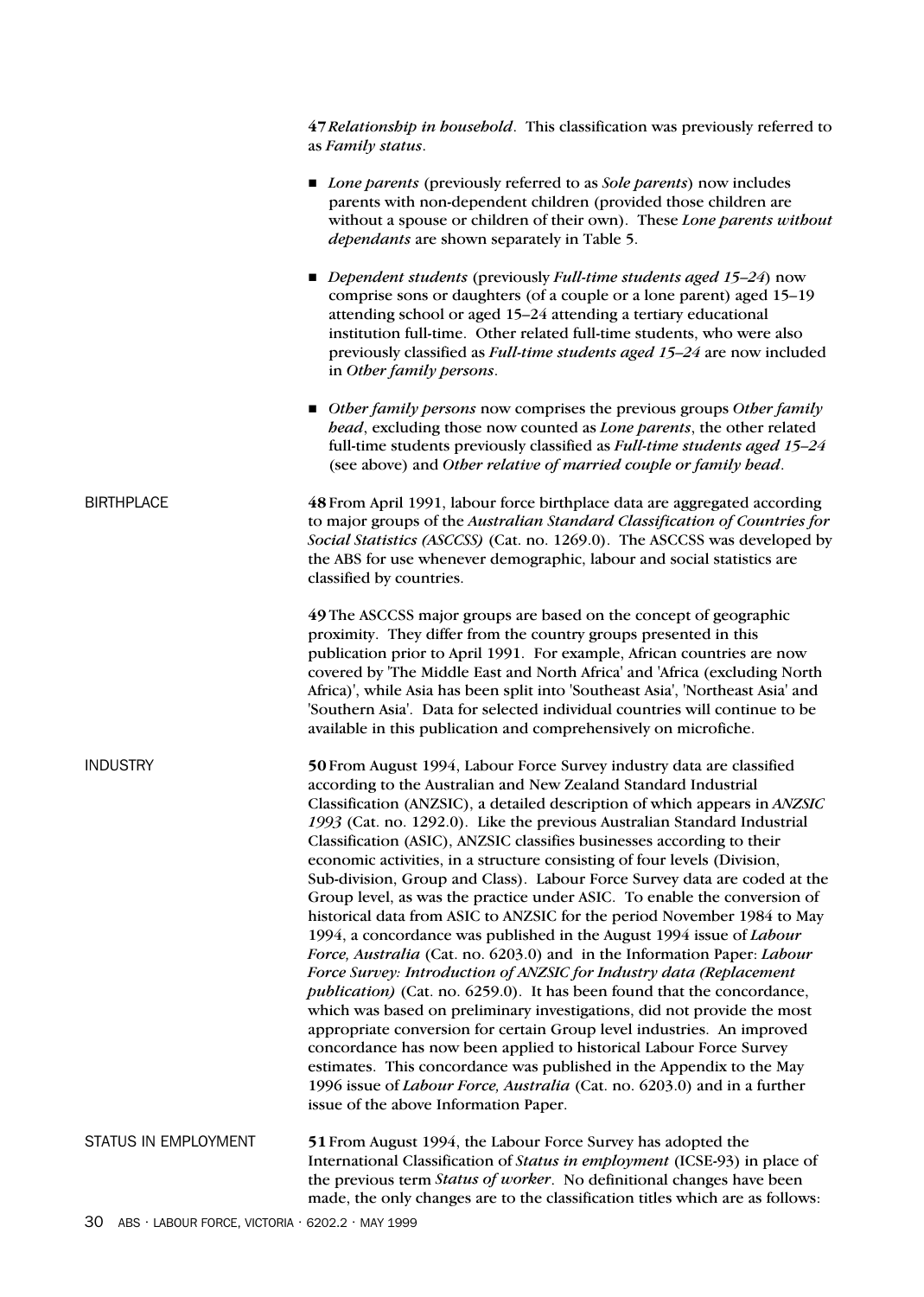|                                    | Employer remains Employer, Wage and salary earner becomes Employee,<br>Self-employed becomes Own account worker and Unpaid family helper<br>becomes Contributing family worker.                                                                                                                                                                                                                                                                                                                                                                                                                                                                                                                                                                                                                                                                                                                                                                           |
|------------------------------------|-----------------------------------------------------------------------------------------------------------------------------------------------------------------------------------------------------------------------------------------------------------------------------------------------------------------------------------------------------------------------------------------------------------------------------------------------------------------------------------------------------------------------------------------------------------------------------------------------------------------------------------------------------------------------------------------------------------------------------------------------------------------------------------------------------------------------------------------------------------------------------------------------------------------------------------------------------------|
| <b>OCCUPATION</b>                  | 52 From August 1996, Labour Force Survey occupation data are classified<br>according to the Australian Standard Classification of Occupations (ASCO)<br>Second Edition, a detailed description of which appears in ASCO -<br>Australian Standard Classification of Occupations, Second Edition (Cat.<br>no. 1220.0). The new version of the classification replaces ASCO First<br>Edition, which was adopted in the survey in August 1986. Like the previous<br>ASCO First Edition, ASCO Second Edition is a skill-based classification of<br>occupations. However, the structure of ASCO Second Edition comprises<br>five hierarchical levels (Major Group, Sub-Major Group, Minor Group, Unit<br>Group and Occupation) compared with four levels in ASCO First Edition<br>(Major Group, Minor Group, Unit Group and Occupation). Labour Force<br>Survey data are coded to the Unit Group level, as was the practice under<br><b>ASCO First Edition.</b> |
| <b>RELATED PUBLICATIONS</b>        | 53 Users may also wish to refer to the following publications which relate to<br>the labour force and are available on request:                                                                                                                                                                                                                                                                                                                                                                                                                                                                                                                                                                                                                                                                                                                                                                                                                           |
|                                    | Labour Statistics, Australia (Cat. no. 6101.0) (annual)                                                                                                                                                                                                                                                                                                                                                                                                                                                                                                                                                                                                                                                                                                                                                                                                                                                                                                   |
|                                    | A Guide to Labour Statistics, Australia (Cat. no. 6102.0) (irregular)                                                                                                                                                                                                                                                                                                                                                                                                                                                                                                                                                                                                                                                                                                                                                                                                                                                                                     |
|                                    | Labour Force, New South Wales (Cat. no. 6201.1) (quarterly)                                                                                                                                                                                                                                                                                                                                                                                                                                                                                                                                                                                                                                                                                                                                                                                                                                                                                               |
|                                    | Labour Force, Queensland (Cat. no. 6201.3) (quarterly)                                                                                                                                                                                                                                                                                                                                                                                                                                                                                                                                                                                                                                                                                                                                                                                                                                                                                                    |
|                                    | Labour Force, Australia, Preliminary (Cat. no. 6202.0) (monthly)                                                                                                                                                                                                                                                                                                                                                                                                                                                                                                                                                                                                                                                                                                                                                                                                                                                                                          |
|                                    | Labour Force, Australia (Cat. no. 6203.0) (monthly)                                                                                                                                                                                                                                                                                                                                                                                                                                                                                                                                                                                                                                                                                                                                                                                                                                                                                                       |
|                                    | Labour Force, Australia, 1978-1995 (Cat. no. 6204.0) (irregular)                                                                                                                                                                                                                                                                                                                                                                                                                                                                                                                                                                                                                                                                                                                                                                                                                                                                                          |
|                                    | Labour Force Projections, Australia (Cat. no. 6260.0) (irregular)                                                                                                                                                                                                                                                                                                                                                                                                                                                                                                                                                                                                                                                                                                                                                                                                                                                                                         |
| <b>Information Papers</b>          | Questionnaires Used in the Labour Force Survey (Cat. no. 6232.0)                                                                                                                                                                                                                                                                                                                                                                                                                                                                                                                                                                                                                                                                                                                                                                                                                                                                                          |
|                                    | (irregular)                                                                                                                                                                                                                                                                                                                                                                                                                                                                                                                                                                                                                                                                                                                                                                                                                                                                                                                                               |
|                                    | Regional Labour Force Statistics (Cat. no. 6262.0) (irregular)                                                                                                                                                                                                                                                                                                                                                                                                                                                                                                                                                                                                                                                                                                                                                                                                                                                                                            |
|                                    | Labour Force Survey Sample Design (Cat. no. 6269.0) (irregular)                                                                                                                                                                                                                                                                                                                                                                                                                                                                                                                                                                                                                                                                                                                                                                                                                                                                                           |
|                                    | Measuring Employment and Unemployment (Cat. no. 6279.0) (irregular)                                                                                                                                                                                                                                                                                                                                                                                                                                                                                                                                                                                                                                                                                                                                                                                                                                                                                       |
|                                    | 54 Current publications produced by the ABS are listed in the Catalogue of<br>Publications and Products, Australia (Cat. no. 1101.0). The ABS also<br>issues, on Tuesdays and Fridays, a Release Advice (Cat. no. 1105.0) which<br>lists publications to be released in the next few days. The Catalogue and<br>Release Advice are available from any ABS office.                                                                                                                                                                                                                                                                                                                                                                                                                                                                                                                                                                                         |
| UNPUBLISHED STATISTICS             | 55 The ABS can also make available information which is not published.<br>This information is available on a number of media such as floppy disk and<br>customised reports. In general, a charge is made for providing<br>unpublished information. Inquiries should be made to any ABS office.                                                                                                                                                                                                                                                                                                                                                                                                                                                                                                                                                                                                                                                            |
| <b>ROUNDING</b>                    | 56 Estimates have been rounded and discrepancies may occur between<br>sums of the component items and totals.                                                                                                                                                                                                                                                                                                                                                                                                                                                                                                                                                                                                                                                                                                                                                                                                                                             |
| SYMBOLS AND OTHER<br><b>USAGES</b> | not applicable<br>$\ast$<br>subject to sampling variability too high for most practical uses. See<br>paragraphs 31 and 32.                                                                                                                                                                                                                                                                                                                                                                                                                                                                                                                                                                                                                                                                                                                                                                                                                                |
|                                    | <b>Zia Abbasi</b><br><b>Regional Director</b>                                                                                                                                                                                                                                                                                                                                                                                                                                                                                                                                                                                                                                                                                                                                                                                                                                                                                                             |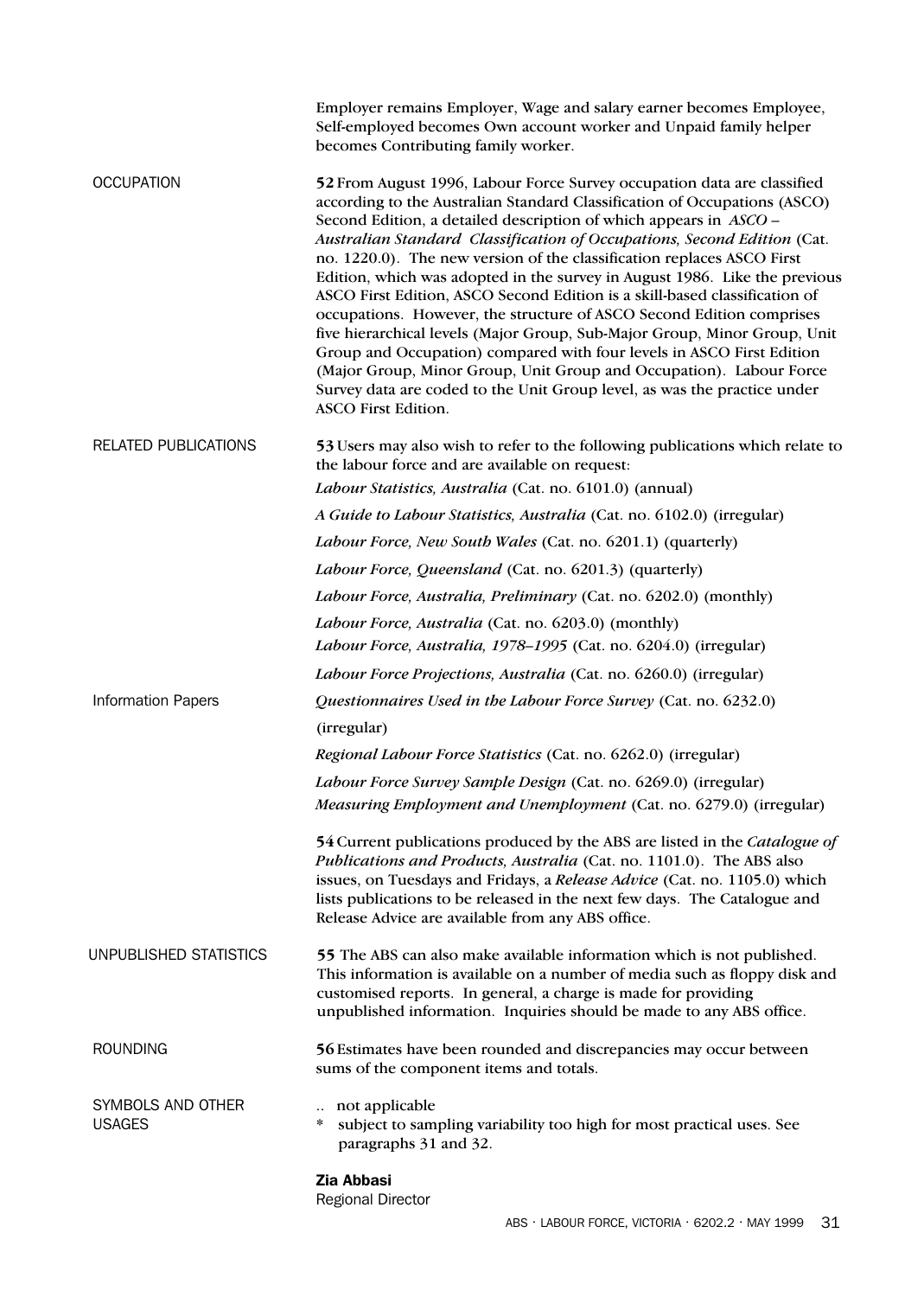# **GLOSSARY**

| <b>Dependants</b>        | All family members under 15 years of age; all family members aged<br>15-19 attending school or aged 15-24 attending a tertiary educational<br>institution full-time (except those classified as husbands, wives or lone<br>parents).                                                                                                                                                                                                                                                                                                                                                                                                                                                                                                                                                                                                                                                                                                                                                                                                          |
|--------------------------|-----------------------------------------------------------------------------------------------------------------------------------------------------------------------------------------------------------------------------------------------------------------------------------------------------------------------------------------------------------------------------------------------------------------------------------------------------------------------------------------------------------------------------------------------------------------------------------------------------------------------------------------------------------------------------------------------------------------------------------------------------------------------------------------------------------------------------------------------------------------------------------------------------------------------------------------------------------------------------------------------------------------------------------------------|
| <b>Dependent student</b> | In couple or one-parent families, sons or daughters aged 15-19<br>attending school or aged 15-24 attending a tertiary educational<br>institution full-time (except those classified as husbands, wives or lone<br>parents).                                                                                                                                                                                                                                                                                                                                                                                                                                                                                                                                                                                                                                                                                                                                                                                                                   |
| <b>Employed</b>          | Persons aged 15 years and over who, during the reference week:<br>worked for one hour or more for pay, profit, commission, or<br>payment in kind in a job or business, or on a farm (comprising<br>employees, employers, and own account workers); or<br>worked for one hour or more without pay in a family business or<br>■<br>on a farm (i.e. contributing family worker); or<br>were employees who had a job but were not at work and were: on<br>■<br>paid leave; on leave without pay for less than four weeks up to the<br>end of the reference week; stood down without pay because of bad<br>weather or plant breakdown at their place of employment for less<br>than four weeks up to the end of the reference week; on strike or<br>locked out; on workers' compensation and expected to be<br>returning to their job; or receiving wages or salary while<br>undertaking full-time study; or<br>were employers, own account workers or contributing family<br>■<br>workers who had a job, business, or farm, but were not at work. |
| <b>Full-time workers</b> | Employed persons who usually worked 35 hours or more a week (in all<br>jobs) and others who, although usually working less than 35 hours a<br>week, worked 35 hours or more during the reference week.                                                                                                                                                                                                                                                                                                                                                                                                                                                                                                                                                                                                                                                                                                                                                                                                                                        |
| <b>Household</b>         | A group of one or more persons in a private dwelling who consider<br>themselves to be separate from other persons (if any) in the dwelling,<br>and who make regular provision to take meals separately from other<br>persons, i.e. at different times or in different rooms. Lodgers who<br>receive accommodation but not meals are treated as separate<br>households. Boarders who receive both accommodation and meals are<br>not treated as separate households. A household may consist of any<br>number of families and non-family members.                                                                                                                                                                                                                                                                                                                                                                                                                                                                                              |
| <b>Industry</b>          | From August 1994, classified to the Australian and New Zealand<br>Standard Industrial Classification (ANZSIC), 1993 (1292.0).                                                                                                                                                                                                                                                                                                                                                                                                                                                                                                                                                                                                                                                                                                                                                                                                                                                                                                                 |
| <b>Labour force</b>      | For any group, persons who were employed or unemployed, as<br>defined.                                                                                                                                                                                                                                                                                                                                                                                                                                                                                                                                                                                                                                                                                                                                                                                                                                                                                                                                                                        |
| Lone parent              | The head of a one-parent family.                                                                                                                                                                                                                                                                                                                                                                                                                                                                                                                                                                                                                                                                                                                                                                                                                                                                                                                                                                                                              |
| Lone person              | A person who is the sole member of a household.                                                                                                                                                                                                                                                                                                                                                                                                                                                                                                                                                                                                                                                                                                                                                                                                                                                                                                                                                                                               |
| <b>Marital status</b>    | Persons are classified as married (husband and wife) if they are<br>reported as being married (including de facto) and their spouse was a<br>usual resident of the household at the time of the survey. The<br>not-married category comprises persons who have never married, or<br>are separated, widowed or divorced as well as those who although                                                                                                                                                                                                                                                                                                                                                                                                                                                                                                                                                                                                                                                                                          |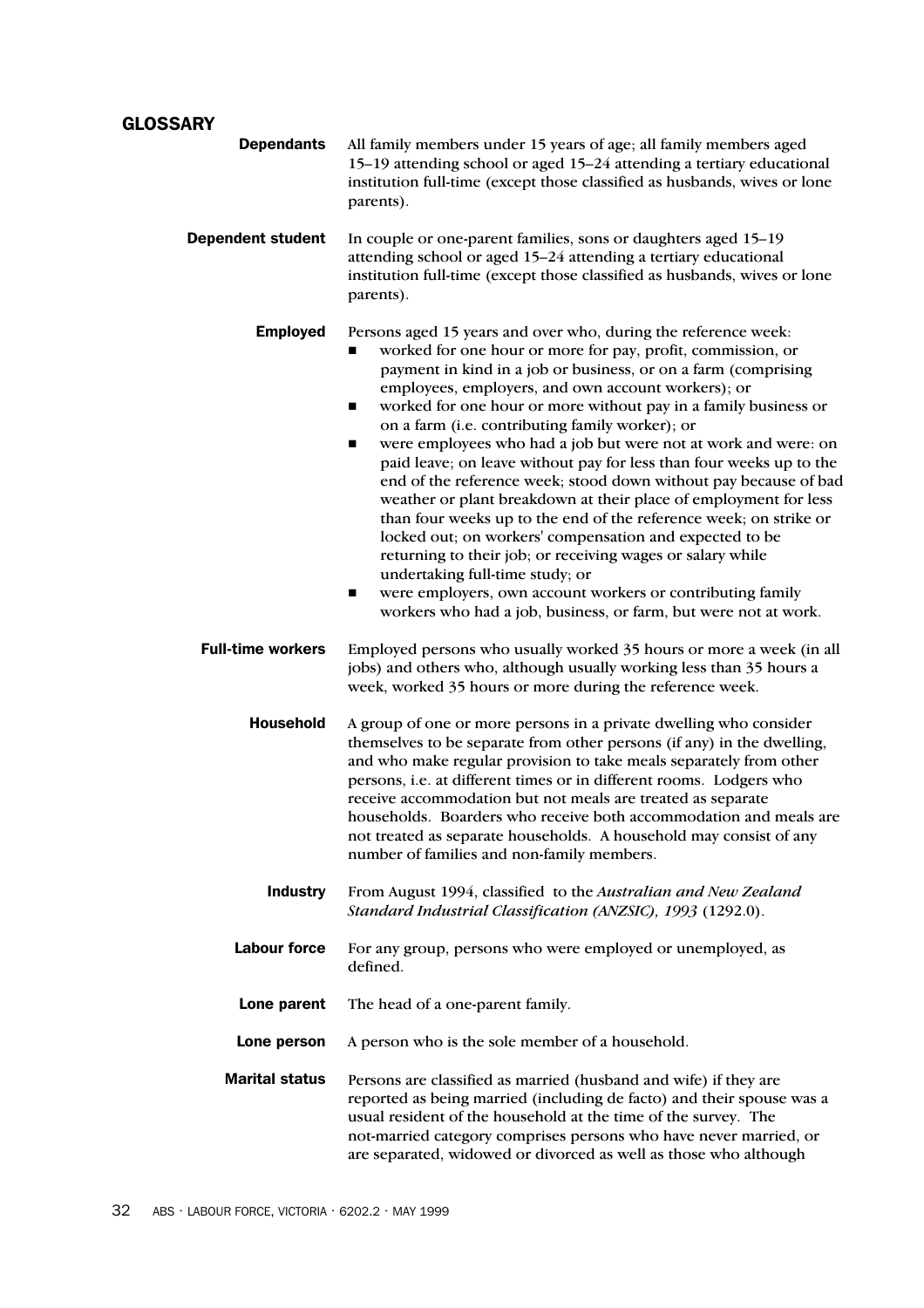|                             | reported as being married, did not have a spouse who usually lived in<br>the household.                                                                                                                                                                                                                                                                                                                                                                                                                                                                                                                                                                                                                                                                                                                                                                                                                                     |  |  |  |  |  |
|-----------------------------|-----------------------------------------------------------------------------------------------------------------------------------------------------------------------------------------------------------------------------------------------------------------------------------------------------------------------------------------------------------------------------------------------------------------------------------------------------------------------------------------------------------------------------------------------------------------------------------------------------------------------------------------------------------------------------------------------------------------------------------------------------------------------------------------------------------------------------------------------------------------------------------------------------------------------------|--|--|--|--|--|
| Non-dependent child         | In couple or one-parent families, sons or daughters aged 15 and over,<br>other than those classified as dependent students, husbands, wives or<br>lone parents).                                                                                                                                                                                                                                                                                                                                                                                                                                                                                                                                                                                                                                                                                                                                                            |  |  |  |  |  |
| <b>Non-family member</b>    | A person who is not related to any other member of the household in<br>which they are living.                                                                                                                                                                                                                                                                                                                                                                                                                                                                                                                                                                                                                                                                                                                                                                                                                               |  |  |  |  |  |
| Not in the labour force     | Persons who were not in the categories employed or unemployed, as<br>defined.                                                                                                                                                                                                                                                                                                                                                                                                                                                                                                                                                                                                                                                                                                                                                                                                                                               |  |  |  |  |  |
| <b>Occupation</b>           | From August 1996, classified according to the Australian Standard<br>Classification of Occupations (ASCO) Second Edition (1220.0).                                                                                                                                                                                                                                                                                                                                                                                                                                                                                                                                                                                                                                                                                                                                                                                          |  |  |  |  |  |
| <b>Participation rate</b>   | For any group, the labour force expressed as a percentage of the civilian<br>population aged 15 years and over in the same group.                                                                                                                                                                                                                                                                                                                                                                                                                                                                                                                                                                                                                                                                                                                                                                                           |  |  |  |  |  |
| <b>Part-time workers</b>    | Employed persons who usually worked less than 35 hours a week and<br>who did so during the reference week.                                                                                                                                                                                                                                                                                                                                                                                                                                                                                                                                                                                                                                                                                                                                                                                                                  |  |  |  |  |  |
| <b>Status in employment</b> | Employed persons classified by whether they were Employers, Own<br>account workers, Employees, or Contributing family workers.                                                                                                                                                                                                                                                                                                                                                                                                                                                                                                                                                                                                                                                                                                                                                                                              |  |  |  |  |  |
| <b>Unemployed</b>           | Persons aged 15 years and over who were not employed during the<br>reference week, and:<br>had actively looked for full-time or part-time work at any time in<br>п<br>the four weeks up to the end of the reference week and:<br>were available for work in the reference week, or would have been<br>п<br>available except for temporary illness (i.e. lasting for less than four<br>weeks to the end of the reference week); or<br>were waiting to start a new job within four weeks from the end of<br>п<br>the reference week and would have started in the reference week if<br>the job had been available then; or<br>were waiting to be called back to a full-time or part-time job from<br>■<br>which they had been stood down without pay for less than four<br>weeks up to the end of the reference week (including the whole of<br>the reference week) for reasons other than bad weather or plant<br>breakdown. |  |  |  |  |  |
| <b>Unemployment rate</b>    | For any group, the number of unemployed persons expressed as a<br>percentage of the labour force in the same group.<br>The Labour Force framework, showing the derivation of<br>Unemployment and Participation rates.<br>Civilian Population aged 15 and over<br>Labour Force<br>Not in Labour Force<br>Employed<br>Unemployed<br>Unemployment rate $=$<br>x 100<br>Participation rate $=\subset$<br>x 100<br>$\rightarrow$ $\div$                                                                                                                                                                                                                                                                                                                                                                                                                                                                                          |  |  |  |  |  |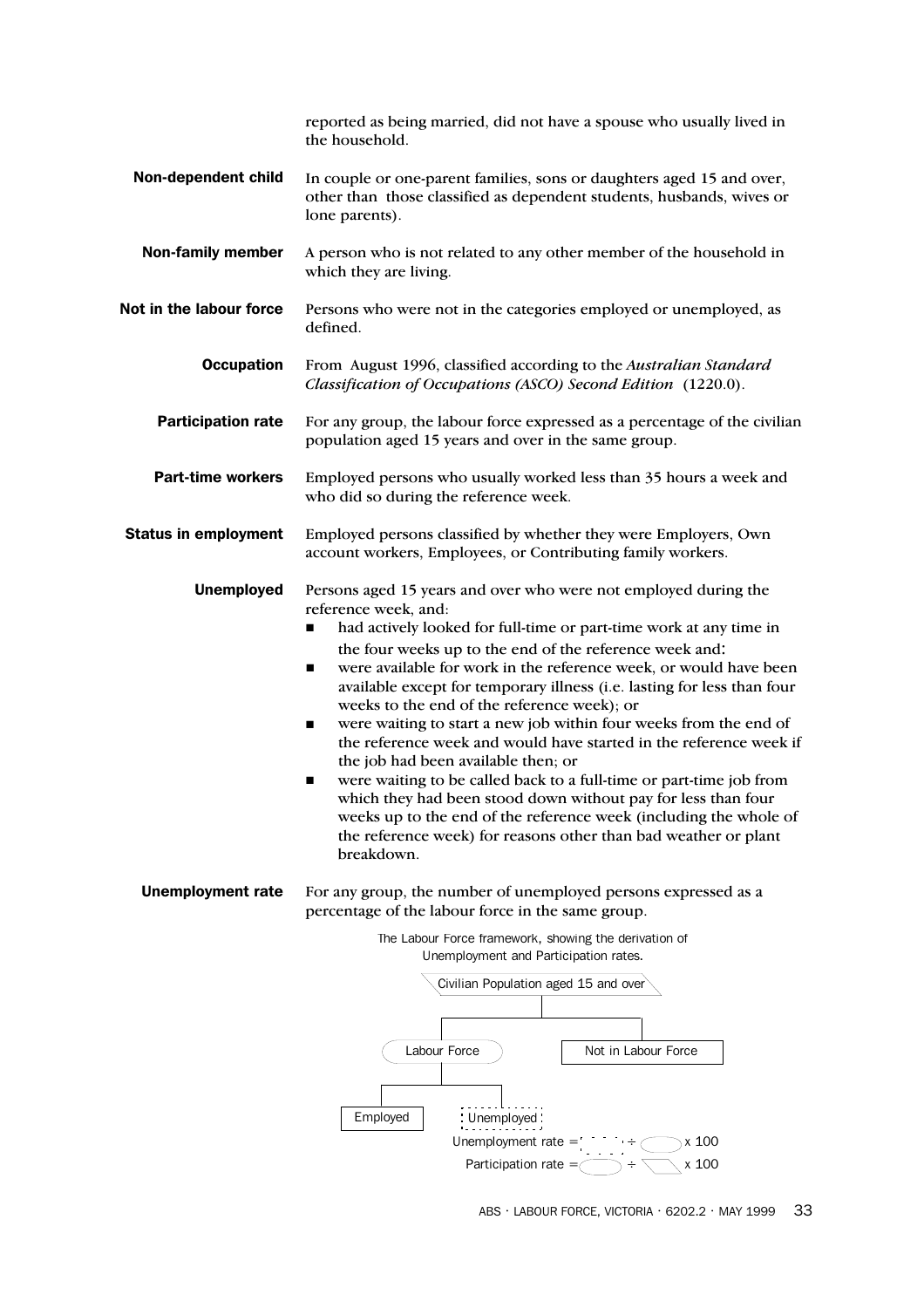|                                                                                       |                    | STAINDARD ERRURS OF ESTIMATES, FROM SEPTEMBER 1997 (a) |                  |                  |                  |                      |                   |                    |            |
|---------------------------------------------------------------------------------------|--------------------|--------------------------------------------------------|------------------|------------------|------------------|----------------------|-------------------|--------------------|------------|
|                                                                                       | Outer              | North                                                  |                  | North            | <i>Inner</i>     |                      | Outer             | South              |            |
| Size of                                                                               | Western            | Western                                                | <b>Inner</b>     | Eastern          | Eastern          | Southern             | Eastern           | Eastern            | Mornington |
| estimate                                                                              | Melbourne          | Melbourne                                              | Melbourne        | Melbourne        | Melbourne        | Melbourne            | Melbourne         | Melbourne          | Peninsula  |
| 300                                                                                   | 210                | 230                                                    | 220              | 210              | 210              | 200                  | 210               | 230                | 200        |
| 500                                                                                   | 280                | 300                                                    | 290              | 270              | 280              | 260                  | 280               | 310                | 270        |
| 700                                                                                   | 340                | 360                                                    | 350              | 330              | 340              | 310                  | 340               | 370                | 330        |
| 1 0 0 0                                                                               | 410                | 440                                                    | 420              | 400              | 410              | 380                  | 410               | 450                | 400        |
| 1500                                                                                  | 520                | 550                                                    | 530              | 500              | 520              | 480                  | 520               | 560                | 490        |
| 2 0 0 0                                                                               | 600                | 650                                                    | 620              | 580              | 600              | 560                  | 600               | 650                | 580        |
| 2 500                                                                                 | 680                | 730                                                    | 700              | 660              | 680              | 630                  | 680               | 740                | 650        |
| 3 0 0 0                                                                               | 750                | 800                                                    | 770              | 730              | 750              | 690                  | 750               | 820                | 720        |
| 3500                                                                                  | 820                | 870                                                    | 840              | 790              | 820              | 760                  | 820               | 890                | 780        |
| 4 0 0 0                                                                               | 880                | 940                                                    | 900              | 850              | 880              | 810                  | 880               | 950                | 840        |
| 5 000                                                                                 | 990                | 1 0 6 0                                                | 1 0 2 0          | 960              | 990              | 920                  | 990               | 1 0 8 0            | 950        |
| 7 0 0 0                                                                               | 1 1 9 0            | 1 2 7 0                                                | 1 2 2 0          | 1 1 5 0          | 1 1 9 0          | 1 100                | 1 1 9 0           | 1 2 9 0            | 1 1 4 0    |
| 10 000                                                                                | 1 4 4 0            | 1540                                                   | 1 4 8 0          | 1 3 9 0          | 1 4 5 0          | 1 3 3 0              | 1 4 4 0           | 1570               | 1 3 8 0    |
| 15 000                                                                                | 1800               | 1920                                                   | 1850             | 1730             | 1800             | 1660                 | 1800              | 1950               | 1720       |
| 20 000                                                                                | 2 100              | 2 2 4 0                                                | 2 160            | 2 0 3 0          | 2 100            | 1940                 | 2 100             | 2 2 8 0            | 2 0 1 0    |
| 30 000                                                                                | 2 6 1 0            | 2 7 9 0                                                | 2 6 8 0          | 2 5 2 0          | 2 6 1 0          | 2 4 1 0              | 2 6 1 0           | 2830               | 2 500      |
| 40 000                                                                                | 3 0 4 0            | 3 2 6 0                                                | 3 1 3 0          | 2940             | 3 0 5 0          | 2810                 | 3 0 4 0           | 3 3 0 0            | 2920       |
| 50 000                                                                                | 3 4 3 0            | 3 6 7 0                                                | 3 5 3 0          | 3 3 1 0          | 3 4 4 0          | 3 1 7 0              | 3 4 3 0           | 3720               | 3 2 9 0    |
| 100 000                                                                               | 4970               | 5 3 2 0                                                | 5 1 1 0          | 4800             | 4 9 8 0          | 4590                 | 4970              | 5 3 9 0            | 4 7 7 0    |
| 150 000                                                                               | 6 1 7 0            | 6 600                                                  | 6 3 5 0          | 5 9 6 0          | 6 1 8 0          | 5700                 | 6 170             | 6 6 9 0            | 5920       |
| 200 000                                                                               | 7 1 9 0            | 7 700                                                  | 7 400            | 6940             | 7 2 1 0          | 6650                 | 7 1 9 0           | 7800               | 6900       |
| 300 000                                                                               | 8920               | 9 5 5 0                                                | 9 1 7 0          | 8620             | 8940             | 8 2 4 0              | 8920              | 9680               | 8 5 6 0    |
| 500 000                                                                               | 11 690             | 12 5 20                                                | 12 030           | 11 300           | 11 7 20          | 10810                | 11 700            | 12 690             | 11 2 2 0   |
| <b>25% RSE</b>                                                                        | 3 0 0 0            | 3500                                                   | 3 200            | 2800             | 3 0 0 0          | 2500                 | 3 000             | 3600               | 2 700      |
|                                                                                       |                    | Barwon-                                                | Central          |                  | Goulburn-        |                      |                   |                    |            |
| Size of                                                                               | Melbourne          | Western                                                | Highlands-       | Loddon-          | Ovens-           |                      | <b>Balance of</b> |                    |            |
| estimate                                                                              | Major SR           | <b>District</b>                                        | Wimmera          | Mallee           |                  | Murray All Gippsland | Victoria SR       | Victoria           |            |
| 300                                                                                   | 310                | 240                                                    | 250              | 260              | 260              | 240                  | 360               | 230                |            |
| 500                                                                                   | 410                | 320                                                    | 340              | 350              | 340              | 320                  | 440               | 320                |            |
| 700                                                                                   | 480                | 390                                                    | 400              | 420              | 410              | 390                  | 510               | 390                |            |
| 1 0 0 0                                                                               | 570                | 470                                                    | 490              | 510              | 490              | 470                  | 590               | 490                |            |
| 1500                                                                                  | 690                | 590                                                    | 610              | 630              | 620              | 590                  | 700               | 620                |            |
| 2 0 0 0                                                                               | 790                | 690                                                    | 720              | 740              | 720              | 690                  | 780               | 740                |            |
| 2 500                                                                                 | 870                | 780                                                    | 810              | 830              | 810              | 770                  | 860               | 850                |            |
| 3 0 0 0                                                                               | 950                | 860                                                    | 890              | 920              | 900              | 860                  | 930               | 900                |            |
| 3500                                                                                  | 1 0 2 0            | 940                                                    | 970              | 1 0 0 0          | 980              | 930                  | 990               | 1 0 0 0            |            |
| 4 0 0 0                                                                               | 1 0 8 0            | 1 0 1 0                                                | 1 0 5 0          | 1 0 8 0          | 1 0 5 0          | 1 0 0 0              | 1 0 4 0           | 1 0 5 0            |            |
| 5 0 0 0                                                                               | 1 1 9 0            | 1 1 4 0                                                | 1 1 8 0          | 1 2 2 0          | 1 1 9 0          | 1 1 3 0              | 1 1 5 0           | 1 200              |            |
| 7 0 0 0                                                                               | 1 3 8 0            | 1 3 6 0                                                | 1 4 2 0          | 1 4 6 0          | 1420             | 1 3 5 0              | 1 3 2 0           | 1 400              |            |
| 10 000                                                                                | 1610               | 1650                                                   | 1720             | 1770             | 1730             | 1640                 | 1520              | 1650               |            |
| 15 000                                                                                | 1 900              | 2 0 6 0                                                | 2 1 4 0          | 2 2 0 0          | 2 1 5 0          | 2 0 4 0              | 1800              | 1950               |            |
| 20 000                                                                                | 2 1 4 0            | 2 4 0 0                                                | 2 500            | 2570             | 2 5 1 0          | 2 3 9 0              | 2 0 2 0           | 2 2 0 0            |            |
| 30 000                                                                                | 2 5 3 0            | 2 9 9 0                                                | 3 100            | 3 2 0 0          | 3 1 2 0          | 2970                 | 2 3 9 0           | 2 600              |            |
| 40 000                                                                                | 2830               | 3 4 9 0                                                | 3 6 2 0          | 3 7 3 0          | 3 6 4 0          | 3 4 7 0              | 2 6 9 0           | 2 9 0 0            |            |
| 50 000                                                                                | 3 0 9 0            | 3 9 3 0                                                | 4 0 8 0          | 4 200            | 4 100            | 3 9 1 0              | 2 9 4 0           | 3 100              |            |
| 100 000                                                                               | 4 0 2 0            | 5 6 9 0                                                | 5920             | 6 0 9 0          | 5940             | 5 6 6 0              | 3 9 0 0           | 3 9 0 0            |            |
| 150 000                                                                               | 4 6 6 0            | 7 0 7 0                                                | 7 3 5 0          | 7 5 6 0          | 7 3 8 0          | 7 0 2 0              | 4 600             | 4 5 5 0            |            |
| 200 000                                                                               | 5 1 7 0            | 8 2 4 0                                                | 8 5 6 0          | 8810             | 8 6 0 0          | 8 1 9 0              | 5 1 7 0           | 5 100              |            |
|                                                                                       |                    |                                                        |                  |                  |                  |                      |                   |                    |            |
| 300 000<br>500 000                                                                    | 5 9 6 0<br>7 0 9 0 | 10 220<br>13 390                                       | 10 620<br>13 930 | 10 930<br>14 340 | 10 670<br>13 980 | 10 160<br>13 3 20    | 6 100<br>7 500    | 6 0 5 0<br>7 5 5 0 |            |
|                                                                                       | 8890               |                                                        |                  |                  |                  |                      |                   |                    |            |
| 1 000 000                                                                             |                    |                                                        |                  |                  |                  |                      | 9910<br>13 090    | 10 600             |            |
| 2 000 000                                                                             | 11 0 20            |                                                        |                  |                  |                  |                      |                   | 15 400             |            |
| 5 000 000                                                                             | 14 400             |                                                        |                  |                  |                  |                      |                   | 26 500             |            |
| <b>25%RSE</b>                                                                         | 4 600              | 4 100                                                  | 4 4 0 0          | 4700             | 4 500            | 4 0 0 0              | 4 300             | 4500               |            |
| (a) For standard errors for earlier periods, see previous issues of this puplication. |                    |                                                        |                  |                  |                  |                      |                   |                    |            |

# $\blacktriangle$  STANDARD ERRORS OF ESTIMATES, FROM SERTEMBER 1997(a)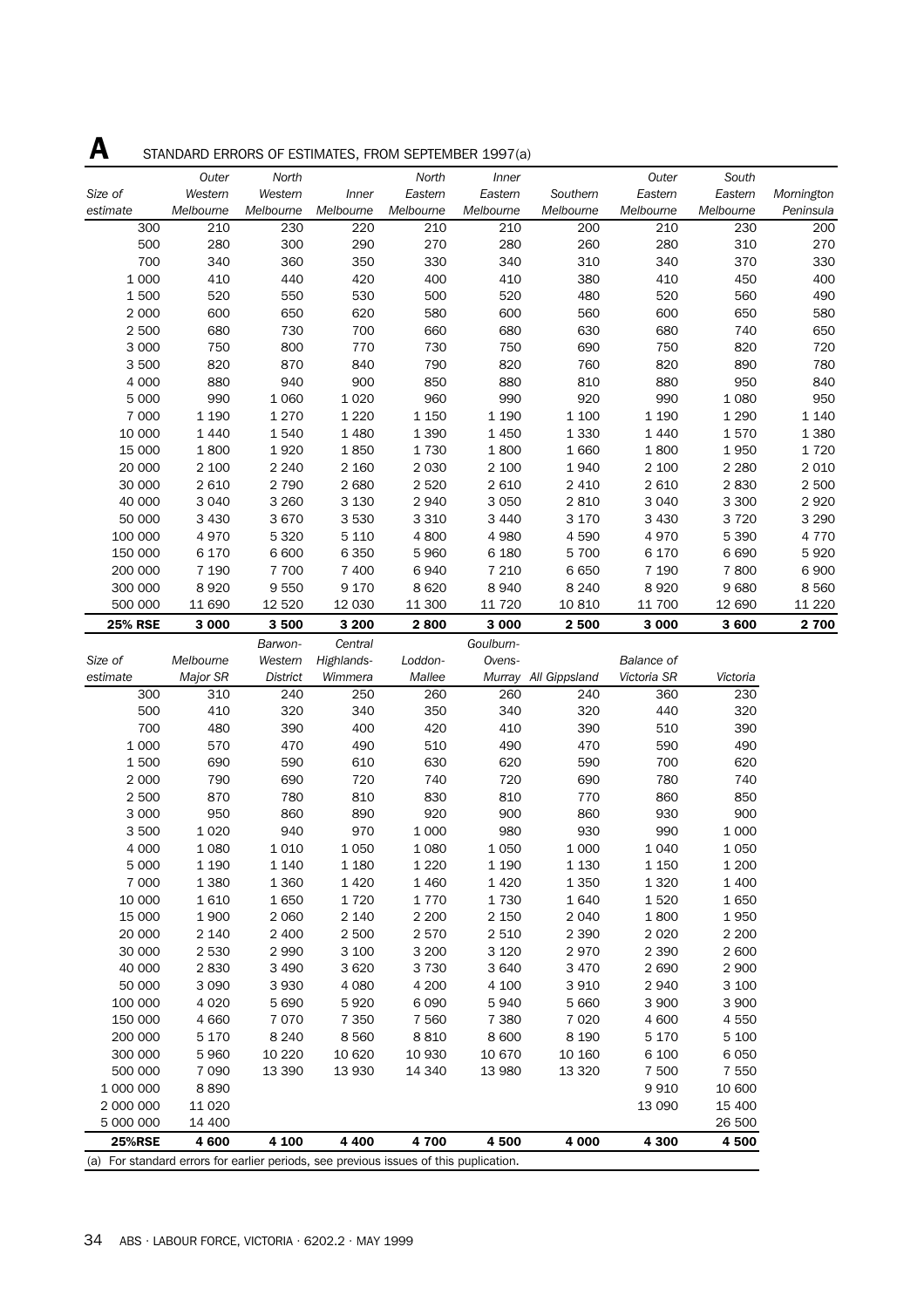| Β                                                                                     |           |                 |            |           |           |                      |                   | STANDARD ERRORS OF ESTIMATES OF MONTHLY MOVEMENTS, FOR OCTOBER TO NOVEMBER 1997 ONWARDS(a) |            |
|---------------------------------------------------------------------------------------|-----------|-----------------|------------|-----------|-----------|----------------------|-------------------|--------------------------------------------------------------------------------------------|------------|
| Size of                                                                               | Outer     | North           |            | North     | Inner     |                      |                   |                                                                                            |            |
| larger                                                                                | Western   | Western         | Inner      | Eastern   | Eastern   |                      |                   | Southern Outer Eastern South Eastern                                                       | Mornington |
| estimate                                                                              | Melbourne | Melbourne       | Melbourne  | Melbourne | Melbourne | Melbourne            | Melbourne         | Melbourne                                                                                  | Peninsula  |
| 300                                                                                   | 180       | 170             | 180        | 190       | 180       | 190                  | 180               | 180                                                                                        | 160        |
| 500                                                                                   | 230       | 220             | 230        | 240       | 230       | 240                  | 230               | 230                                                                                        | 210        |
| 700                                                                                   | 260       | 250             | 270        | 280       | 270       | 280                  | 260               | 260                                                                                        | 240        |
| 1 0 0 0                                                                               | 310       | 300             | 310        | 340       | 320       | 330                  | 310               | 310                                                                                        | 290        |
| 1500                                                                                  | 380       | 360             | 380        | 400       | 380       | 400                  | 380               | 380                                                                                        | 350        |
| 2 0 0 0                                                                               | 430       | 410             | 430        | 460       | 440       | 450                  | 430               | 430                                                                                        | 400        |
| 2 500                                                                                 | 480       | 460             | 480        | 510       | 490       | 500                  | 480               | 480                                                                                        | 440        |
| 3 0 0 0                                                                               | 520       | 500             | 520        | 560       | 530       | 550                  | 520               | 520                                                                                        | 480        |
| 3 500                                                                                 | 560       | 540             | 560        | 600       | 570       | 590                  | 560               | 560                                                                                        | 510        |
| 4 0 0 0                                                                               | 590       | 570             | 600        | 640       | 610       | 630                  | 590               | 590                                                                                        | 550        |
| 5 0 0 0                                                                               | 660       | 630             | 660        | 710       | 670       | 690                  | 660               | 660                                                                                        | 610        |
| 7 000                                                                                 | 770       | 740             | 780        | 830       | 790       | 810                  | 770               | 770                                                                                        | 710        |
|                                                                                       | 900       | 900             | 900        |           |           | 950                  |                   | 900                                                                                        | 850        |
| 10 000                                                                                |           |                 |            | 1 0 0 0   | 950       |                      | 900               |                                                                                            |            |
| 15 000                                                                                | 1 100     | 1 0 5 0         | 1 100      | 1 200     | 1 100     | 1 1 5 0              | 1 100             | 1 100                                                                                      | 1 0 0 0    |
| 20 000                                                                                | 1 2 5 0   | 1 200           | 1 2 5 0    | 1 3 5 0   | 1 300     | 1 300                | 1 2 5 0           | 1 2 5 0                                                                                    | 1 1 5 0    |
| 30 000                                                                                | 1500      | 1450            | 1500       | 1600      | 1550      | 1600                 | 1500              | 1500                                                                                       | 1 400      |
| 40 000                                                                                | 1750      | 1650            | 1750       | 1850      | 1750      | 1800                 | 1750              | 1750                                                                                       | 1600       |
| 50 000                                                                                | 1900      | 1850            | 1950       | 2 0 5 0   | 1950      | 2 0 0 0              | 1900              | 1900                                                                                       | 1750       |
| 100 000                                                                               | 2 6 5 0   | 2 5 5 0         | 2 6 5 0    | 2850      | 2 700     | 2800                 | 2 6 5 0           | 2 6 5 0                                                                                    | 2 4 5 0    |
| 150 000                                                                               | 3 2 0 0   | 3 100           | 3 2 0 0    | 3 4 5 0   | 3 2 5 0   | 3 3 5 0              | 3 200             | 3 200                                                                                      | 2950       |
| 200 000                                                                               | 3 6 5 0   | 3500            | 3 700      | 3 9 0 0   | 3750      | 3850                 | 3 650             | 3 6 5 0                                                                                    | 3 3 5 0    |
| 300 000                                                                               | 4 4 0 0   | 4 2 5 0         | 4 4 5 0    | 4 7 5 0   | 4500      | 4 6 5 0              | 4 4 0 0           | 4 4 0 0                                                                                    | 4 0 5 0    |
| 500 000                                                                               | 5 5 5 0   | 5 400           | 5 600      | 6 0 0 0   | 5 700     | 5 9 0 0              | 5 600             | 5 600                                                                                      | 5 1 5 0    |
| Size of                                                                               |           | Barwon-         | Central    |           | Goulburn- |                      |                   |                                                                                            |            |
| larger                                                                                | Melbourne | Western         | Highlands- | Loddon-   | Ovens-    |                      | <b>Balance of</b> |                                                                                            |            |
| estimate                                                                              | Major SR  | <b>District</b> | Wimmera    | Mallee    |           | Murray All Gippsland | Victoria SR       | Victoria                                                                                   |            |
| 300                                                                                   | 470       | 200             | 200        | 210       | 210       | 200                  | 390               | 400                                                                                        |            |
| 500                                                                                   | 550       | 250             | 250        | 260       | 270       | 250                  | 460               | 480                                                                                        |            |
| 700                                                                                   | 610       | 300             | 290        | 310       | 310       | 290                  | 520               | 530                                                                                        |            |
| 1 0 0 0                                                                               | 680       | 350             | 340        | 360       | 370       | 340                  | 580               | 600                                                                                        |            |
| 1 500                                                                                 | 780       | 420             | 420        | 440       | 440       | 420                  | 660               | 690                                                                                        |            |
| 2 0 0 0                                                                               | 850       | 480             | 470        | 500       | 500       | 470                  | 720               | 760                                                                                        |            |
| 2 500                                                                                 | 910       | 540             | 530        | 550       | 560       | 530                  | 770               | 820                                                                                        |            |
| 3 0 0 0                                                                               | 970       | 580             | 570        | 600       | 610       | 570                  | 820               | 880                                                                                        |            |
| 3 500                                                                                 | 1 0 2 0   | 630             | 620        | 650       | 650       | 620                  | 860               | 920                                                                                        |            |
|                                                                                       |           |                 |            |           |           |                      |                   |                                                                                            |            |
| 4 0 0 0                                                                               | 1 0 6 0   | 670             | 650        | 690       | 700       | 660                  | 890               | 970                                                                                        |            |
| 5 000                                                                                 | 1 140     | 740             | 730        | 760       | 770       | 730                  | 960               | 1 040                                                                                      |            |
| 7 0 0 0                                                                               | 1 2 7 0   | 870             | 850        | 890       | 900       | 850                  | 1 0 6 0           | 1 1 7 0                                                                                    |            |
| 10 000                                                                                | 1 400     | 1 0 0 0         | 1 0 0 0    | 1 0 5 0   | 1 0 5 0   | 1 0 0 0              | 1 200             | 1 3 2 0                                                                                    |            |
| 15 000                                                                                | 1600      | 1 2 5 0         | 1 200      | 1 2 5 0   | 1 300     | 1 200                | 1350              | 1520                                                                                       |            |
| 20 000                                                                                | 1750      | 1 400           | 1 400      | 1450      | 1 4 5 0   | 1 4 0 0              | 1500              | 1670                                                                                       |            |
| 30 000                                                                                | 2 0 0 0   | 1700            | 1650       | 1750      | 1750      | 1650                 | 1700              | 1920                                                                                       |            |
| 40 000                                                                                | 2 2 0 0   | 1950            | 1900       | 2 0 0 0   | 2 0 5 0   | 1900                 | 1850              | 2 1 2 0                                                                                    |            |
| 50 000                                                                                | 2 3 5 0   | 2 150           | 2 100      | 2 2 0 0   | 2 2 5 0   | 2 100                | 2 0 0 0           | 2 2 9 0                                                                                    |            |
| 70 000                                                                                | 2 6 5 0   | 2 500           | 2 4 5 0    | 2 600     | 2 6 5 0   | 2 4 5 0              | 2 2 0 0           | 2 5 6 0                                                                                    |            |
| 100 000                                                                               | 2 9 5 0   | 3 0 0 0         | 2 9 0 0    | 3 0 5 0   | 3 100     | 2 9 0 0              | 2 4 5 0           | 2890                                                                                       |            |
| 150 000                                                                               | 3 3 5 0   | 3 600           | 3 500      | 3 700     | 3 7 5 0   | 3 500                | 2800              | 3 3 2 0                                                                                    |            |
| 200 000                                                                               | 3 6 5 0   | 4 100           | 4 0 0 0    | 4 200     | 4 300     | 4 0 5 0              | 3 0 5 0           | 3670                                                                                       |            |
| 300 000                                                                               | 4 200     | 4 9 5 0         | 4 8 5 0    | $5\;100$  | 5 1 5 0   | 4850                 | 3 4 5 0           | 4 2 1 0                                                                                    |            |
| 500 000                                                                               | 4 9 0 0   | 6 300           | 6 1 5 0    | 6450      | 6 5 5 0   | 6 1 5 0              | 4 100             | 5 0 1 0                                                                                    |            |
| 1 000 000                                                                             | 6 100     |                 |            |           |           |                      | 5 100             | 6 3 4 0                                                                                    |            |
| 2 000 000                                                                             | 7650      |                 |            |           |           |                      | 6 3 0 0           | 8 0 3 0                                                                                    |            |
| 5 000 000                                                                             | 10 200    |                 |            |           |           |                      |                   | 10 970                                                                                     |            |
| (a) For standard errors for earlier periods, see previous issues of this publication. |           |                 |            |           |           |                      |                   |                                                                                            |            |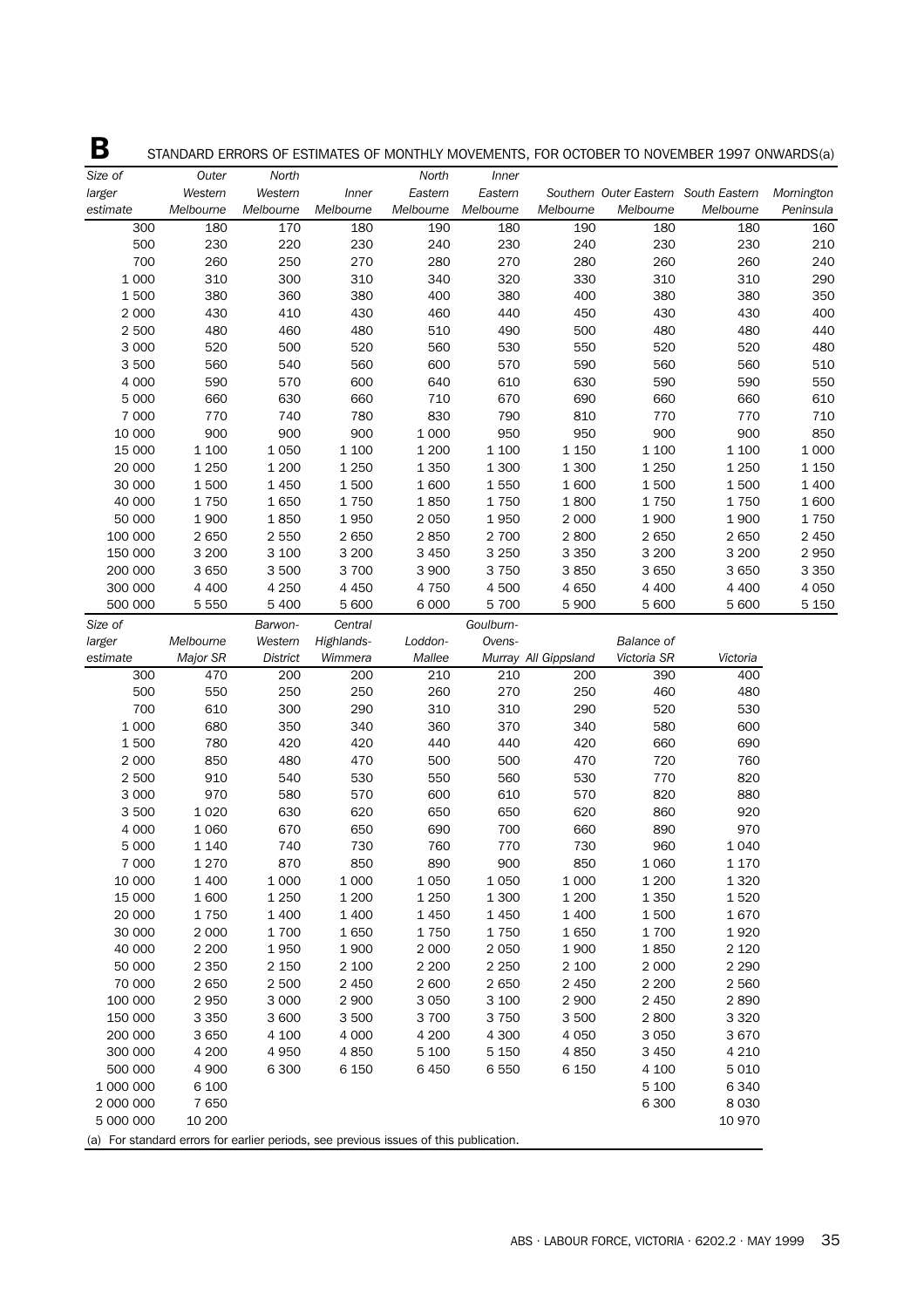|                                     |           |         | Average | Average      | Median       |
|-------------------------------------|-----------|---------|---------|--------------|--------------|
|                                     | Person    | Hours   | hours   | duration of  | duration of  |
|                                     | estimates | worked  | worked  | unemployment | unemployment |
| New South Wales                     | 5 9 0 0   | 10 600  | 4 600   | 10 400       | 16 800       |
| Victoria                            | 4 500     | 8 2 0 0 | 3800    | 9 600        | 12 700       |
| Queensland                          | 4 100     | 7 200   | 3 700   | 7 300        | 10 800       |
| South Australia                     | 2 4 0 0   | 4 0 0 0 | 2 0 0 0 | 4 100        | 6 0 0 0      |
| Western Australia                   | 2800      | 4 800   | 2 4 0 0 | 5 0 0 0      | 7 200        |
| Tasmania                            | 1 100     | 1800    | 800     | 1800         | 2800         |
| Northern Territory                  | 1 0 0 0   | 1500    | 700     | 1 100        | 2 500        |
| <b>Australian Capital Territory</b> | 1 100     | 1800    | 1 0 0 0 | 1900         | 2 600        |
| Australia                           | 4 4 0 0   | 8 7 0 0 | 3 500   | 10 400       | 14 300       |
| Standard error factor               | $\cdots$  | 1.2     | 0.7     | 1.3          | 2.0          |

(a) For standard errors for earlier periods, see previous issues of this publication.

NOTE: Relative Standard Errors (RSE) of *Hours worked, Average hours worked, Average duration of unemployment* and *Median duration of unemployment* are obtained by first finding the relative standard error of the total number of persons contributing to the estimate (from Table A) and then multiplying that figure by the listed standard error factor.

# SUPPLEMENTARY AND SPECIAL SURVEYS

The supplementary and special surveys collect data on particular aspects of the labour force. The following is an historical list of supplementary and special labour force surveys. The data are available in publication form, by subscription or on request. It may be possible to order unpublished data on the following supplementary and special surveys by contacting the ABS.

| Title of Survey                                                                                      | Catalogue No./ |
|------------------------------------------------------------------------------------------------------|----------------|
|                                                                                                      | Product No.    |
| Career Experience, Australia. Irregular. Latest issue November 1996                                  | 6254.0         |
| Career Paths of Persons with Trade Qualifications, Australia. Irregular. Latest issue 1993           | 6243.0         |
| Child Care, Australia. Irregular. Latest issue March 1996                                            | 4402.0         |
| Education and Training Experience, Australia. Irregular. Latest issue 1997                           | 6278.0         |
| Employee Earnings, Benefits and Trade Union Membership, Australia. Annual. Latest issue August 1998  | 6310.0         |
| Employment Benefits, Australia. Irregular. Latest issue August 1994                                  | 6334.0.40.001  |
| Job Search Experience of Unemployed Persons, Australia. Annual. Latest issue July 1998               | 6222.0         |
| Labour Force Experience, Australia. Two-yearly. Latest issue February 1997                           | 6206.0         |
| Labour Force Status and Educational Attainment, Australia. Final issue February 1994                 | 6235.0         |
| Labour Force Status and Other Characteristics of Families, Australia. Annual. Latest issue June 1998 | 6224.0         |
| Labour Force Status and Other Characteristics of Migrants, Australia. Irregular. Latest issue        |                |
| November 1996                                                                                        | 6250.0         |
| Labour Mobility, Australia. Two-yearly. Latest issue February 1998                                   | 6209.0         |
| Multiple Jobholding, Australia. Irregular. Latest issue August 1997                                  | 6216.0         |
| Participation in Education, Australia. Annual. Latest issue September 1998                           | 6272.0         |
| Persons Employed at Home, Australia. Irregular. Latest issue September 1995                          | 6275.0         |
| Persons Not in the Labour Force, Australia. Annual. Latest issue September 1998                      | 6220.0         |
| Persons Who Had Re-entered the Labour Force, Australia. Irregular. Latest issue July 1995            | 6264.0.40.001  |
| Persons Who Have Left the Labour Force, Australia. Irregular. Latest issue September 1994            | 6267.0.40.001  |
| Retirement and Retirement Intentions, Australia. Irregular. Latest issue November 1997               | 6238.0         |
| Successful and Unsuccessful Job Search Experience, Australia. Two-yearly. Latest issue July 1998     | 6245.0         |
| Superannuation, Australia. Irregular. Latest issue November 1995                                     | 6319.0         |
| Trade Union Members, Australia. Two-yearly. Latest issue August 1996                                 | 6325.0         |
| Transition from Education to Work, Australia. Annual. Latest issue May 1998                          | 6227.0         |
| Underemployed Workers, Australia. Annual. Latest issue September 1998                                | 6265.0         |
| Working Arrangements, Australia. Irregular. Latest issue August 1997                                 | 6342.0         |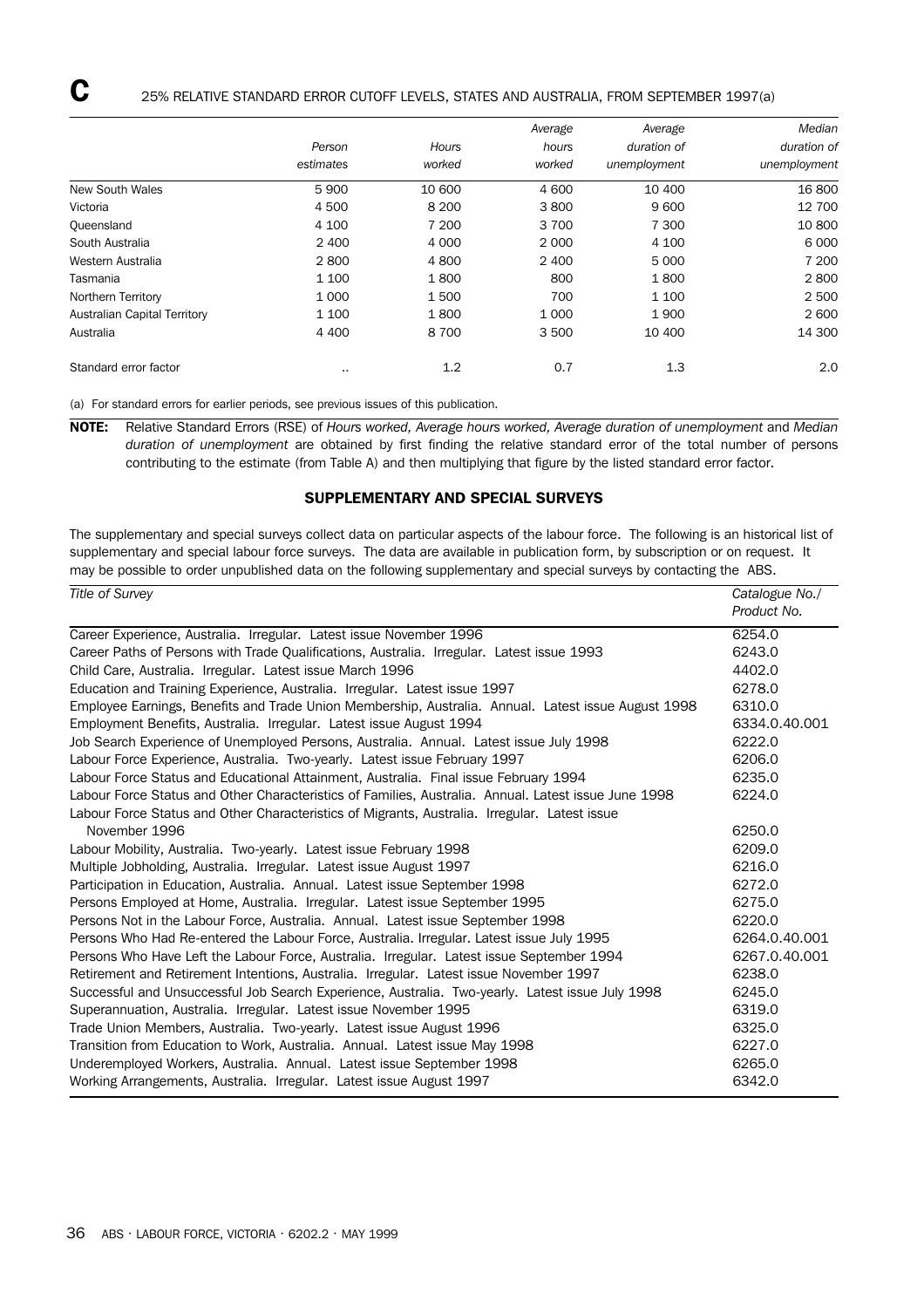# LOCAL GOVERNMENT AREA (LGA) COMPOSITION OF STATISTICAL REGIONS, VICTORIA, FROM SEPTEMBER 1997

#### **Melbourne Major Statistical Region**

# **Outer Western Melbourne SR**

Brimbank (C) Hobsons Bay (C) Maribyrnong (C) Melton (S) Moonee Valley (C) Wyndham (C)

#### **North Western Melbourne SR** Hume(C) Moreland (C)

# **Inner Melbourne SR**

Melbourne (C) Port Phillip (C) Stonnington (C) - Prahran (SLA) Yarra (C)

#### **North Eastern Melbourne SR**

Banyule (C) Darebin (C) Nillumbik (S) Whittlesea (C)

## **Inner Eastern Melbourne SR**

Boroondara (C) Manningham (C) Monash (C) Whitehorse (C)

#### **Southern Melbourne SR**

Bayside (C) Glen Eira (C) Kingston (C) Stonnington (C) - Malvern (SLA)

# **Outer Eastern Melbourne SR**

Knox (C) Maroondah (C) Yarra Ranges (S) - Part A (SSD)

### **South Eastern Melbourne SR** Cardinia (S) Casey (C) Greater Dandenong (C)

**Mornington Peninsula SR** Frankston (C) Mornington Peninsula (S)

(B) Borough (C) City (RC) Rural City (S) Shire (SLA) Statistical Local Area (SSD) Statistical Sub-Division

#### **Balance of Victoria Major Statistical Region**

#### **Barwon-Western District SR**

Colac-Otway (S) Corangamite (S) Glenelg (S) Golden Plains (S) Greater Geelong (C) Moyne (S) Queenscliffe (B) Southern Grampians (S) Surf Coast (S) Warrnambool (C) Lady Julia Percy Island

### **Central Highlands -Wimmera SR**

Ararat (RC) Ballarat (C) Hepburn (S) Hindmarsh (S) Horsham (RC) Moorabool (S) Northern Grampians (S) Pyrenees (S) West Wimmera (S) Yarriambiack (S)

### **Loddon-Mallee SR**

Buloke (S) Central Goldfields (S) Gannawarra (S) Greater Bendigo (C) Loddon (S) Macedon Ranges (S) Mildura (RC) Mount Alexander (S) Swan Hill (RC)

#### **Goulburn-Ovens-Murray SR**

Alpine (S) Campaspe (S) Delatite (S) Greater Shepparton (C) Indigo (S) Mitchell (S) Moira (S) Murrindindi (S) Strathbogie (S) Towong (S) Wangaratta (RC) Wodonga (RC)

# **All Gippsland SR**

Bass Coast (S) Baw Baw (S) East Gippsland (S) La Trobe (S) South Gippsland (S) Wellington (S) Yarra Ranges (S) - Part B (SLA) Yallourn Works Area Bass Strait Islands French Island Off Shore Areas & Migratory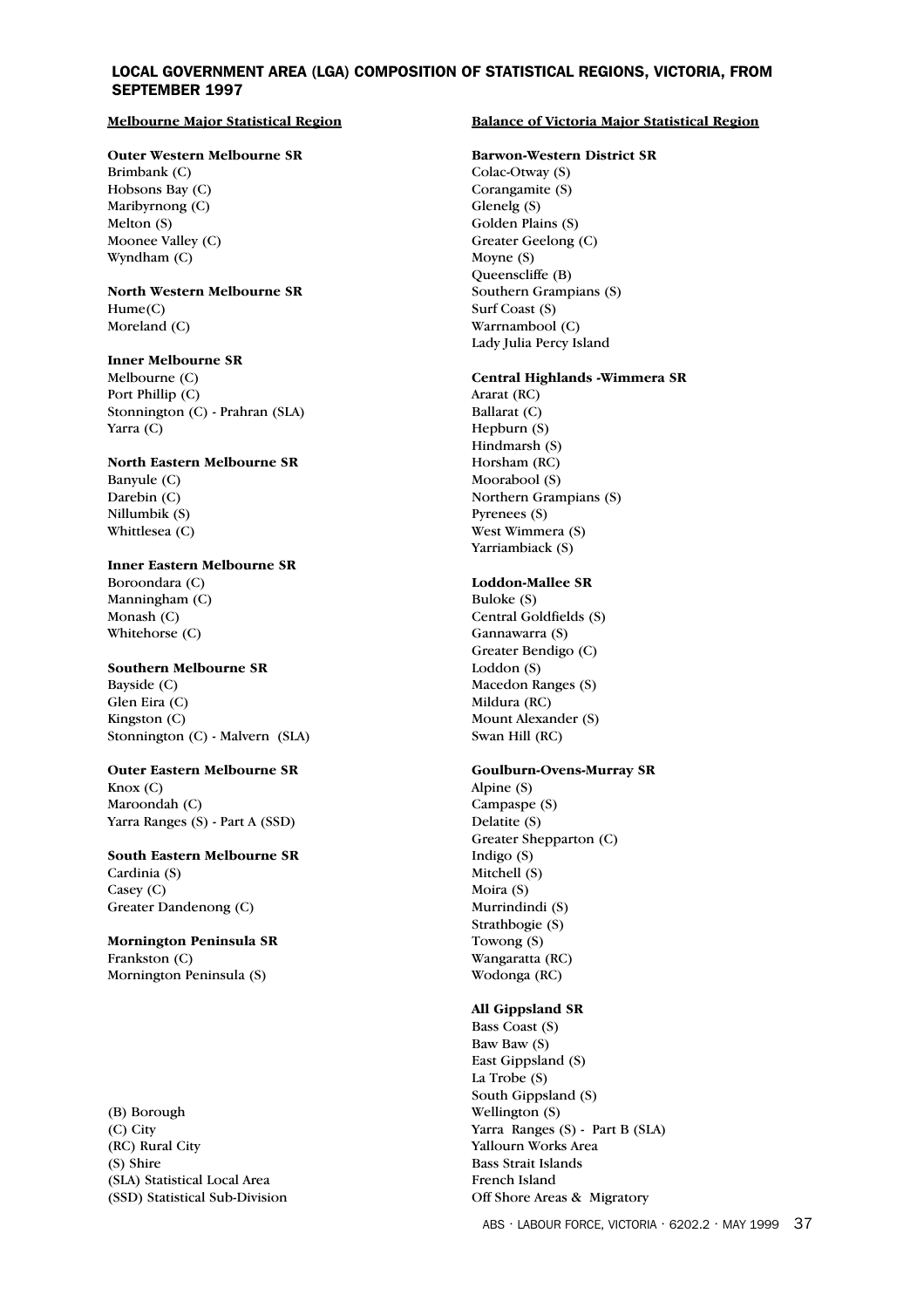

 $\circ$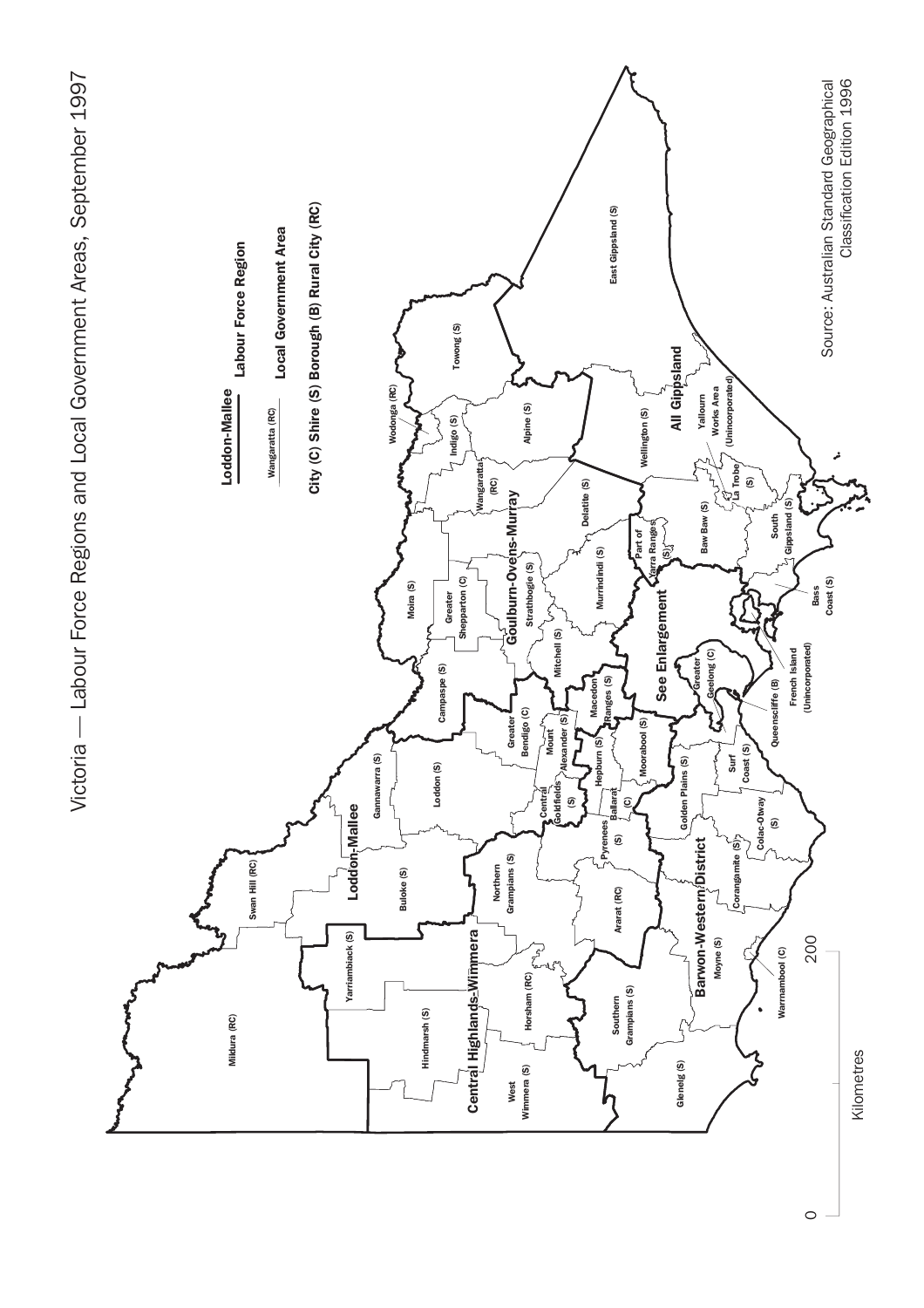Melbourne Major Statistical Region and Local Government Areas, September 1997